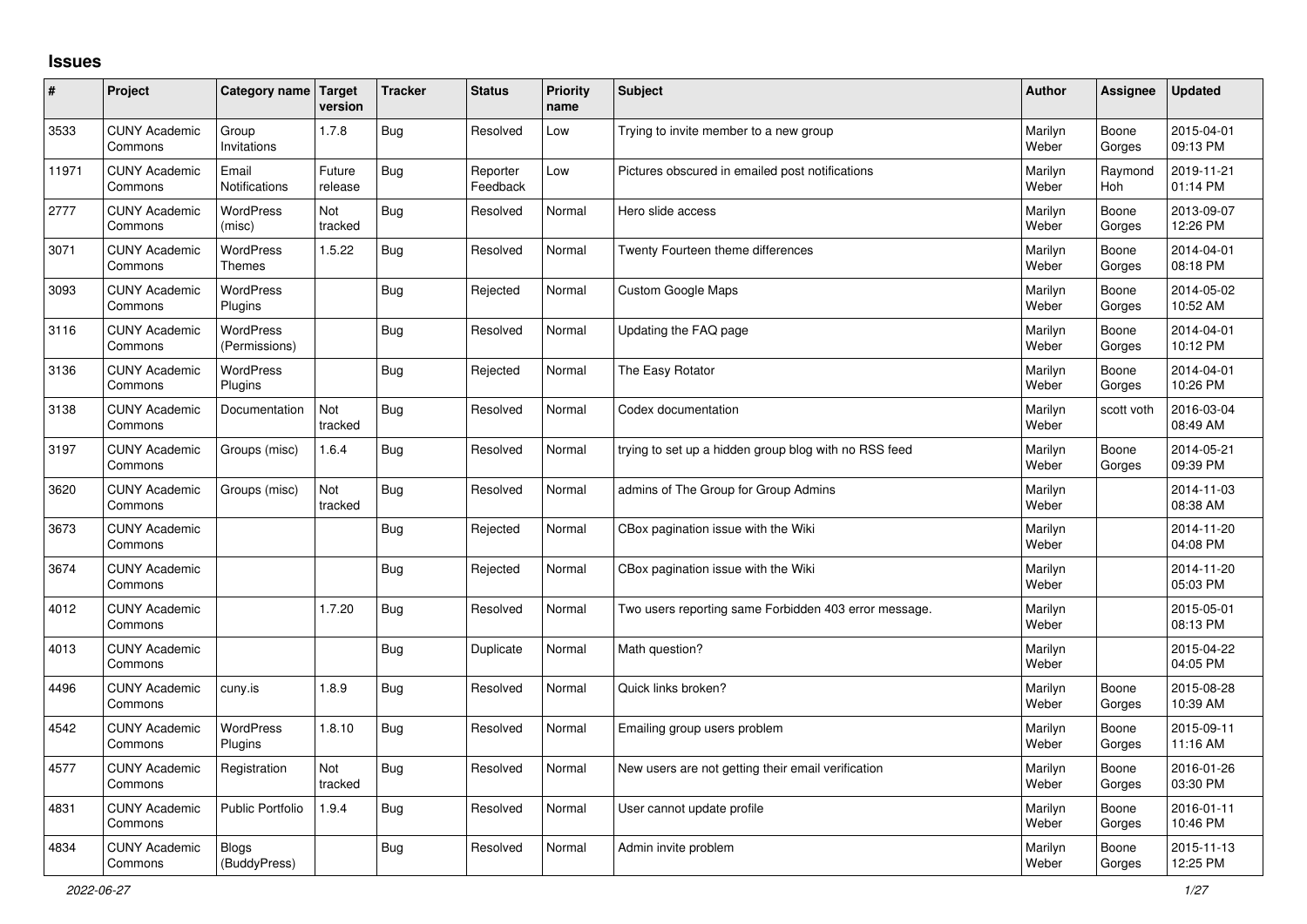| $\sharp$ | Project                         | Category name   Target        | version           | <b>Tracker</b> | <b>Status</b> | <b>Priority</b><br>name | <b>Subject</b>                                                  | <b>Author</b>    | Assignee              | <b>Updated</b>         |
|----------|---------------------------------|-------------------------------|-------------------|----------------|---------------|-------------------------|-----------------------------------------------------------------|------------------|-----------------------|------------------------|
| 4881     | <b>CUNY Academic</b><br>Commons | ZenDesk                       | Not<br>tracked    | Bug            | Resolved      | Normal                  | ZenDesk emails not being sent                                   | Marilyn<br>Weber |                       | 2015-12-07<br>01:34 AM |
| 5059     | <b>CUNY Academic</b><br>Commons |                               | Not<br>tracked    | Bug            | Resolved      | Normal                  | Instagram embed?                                                | Marilyn<br>Weber |                       | 2016-01-26<br>12:05 AM |
| 5176     | <b>CUNY Academic</b><br>Commons | <b>Public Portfolio</b>       | 1.9.6             | Bug            | Resolved      | Normal                  | Widgets in Profile not saving                                   | Marilyn<br>Weber | Boone<br>Gorges       | 2016-02-01<br>11:07 AM |
| 5177     | <b>CUNY Academic</b><br>Commons | Toolbar                       | 1.9.6             | <b>Bug</b>     | Resolved      | Normal                  | No "My Papers" tab                                              | Marilyn<br>Weber | Raymond<br><b>Hoh</b> | 2016-01-29<br>08:37 AM |
| 5184     | <b>CUNY Academic</b><br>Commons | Social Paper                  |                   | Bug            | Rejected      | Normal                  | Problem linking SP to a group                                   | Marilyn<br>Weber | Boone<br>Gorges       | 2016-02-21<br>12:27 PM |
| 5282     | <b>CUNY Academic</b><br>Commons | Social Paper                  | Future<br>release | Bug            | New           | Normal                  | Replying via email directs to paper but not individual comment. | Marilyn<br>Weber | Raymond<br><b>Hoh</b> | 2016-03-02<br>01:48 PM |
| 5319     | <b>CUNY Academic</b><br>Commons |                               | Not<br>tracked    | Bug            | Resolved      | Normal                  | <b>Broken URL</b>                                               | Marilyn<br>Weber | Marilyn<br>Weber      | 2017-11-15<br>05:46 PM |
| 5346     | <b>CUNY Academic</b><br>Commons | Toolbar                       | 1.9.11            | Bug            | Resolved      | Normal                  | possible dynamic HTML code bug?                                 | Marilyn<br>Weber | Boone<br>Gorges       | 2016-03-22<br>10:53 AM |
| 5436     | <b>CUNY Academic</b><br>Commons |                               | Not<br>tracked    | Bug            | Resolved      | Normal                  | Trying to change email settings for                             | Marilyn<br>Weber | Boone<br>Gorges       | 2016-04-21<br>10:12 PM |
| 5448     | <b>CUNY Academic</b><br>Commons | Email<br><b>Notifications</b> | 1.10.2            | Bug            | Rejected      | Normal                  | garbled CAC activity digests                                    | Marilyn<br>Weber | Raymond<br>Hoh        | 2016-11-20<br>02:38 AM |
| 5667     | <b>CUNY Academic</b><br>Commons | <b>Public Portfolio</b>       | 1.9.18            | Bug            | Resolved      | Normal                  | publication section on my public portfolio won't update         | Marilyn<br>Weber | Boone<br>Gorges       | 2016-06-12<br>10:19 AM |
| 5684     | <b>CUNY Academic</b><br>Commons | <b>Group Files</b>            | Not<br>tracked    | <b>Bug</b>     | Resolved      | Normal                  | Making Group files appear as Blog entries                       | Marilyn<br>Weber | Boone<br>Gorges       | 2017-11-20<br>03:28 PM |
| 5834     | <b>CUNY Academic</b><br>Commons |                               |                   | Bug            | Resolved      | Normal                  | My access to cdev                                               | Marilyn<br>Weber | Boone<br>Gorges       | 2016-07-25<br>03:12 PM |
| 5875     | <b>CUNY Academic</b><br>Commons | WordPress<br>Plugins          | Not<br>tracked    | Bug            | Resolved      | Normal                  | Events Calendar garbled in IE                                   | Marilyn<br>Weber | Marilyn<br>Weber      | 2017-11-15<br>05:45 PM |
| 5968     | <b>CUNY Academic</b><br>Commons | Membership                    | Not<br>tracked    | Bug            | Resolved      | Normal                  | Deleting account without knowing password                       | Marilyn<br>Weber | <b>Matt Gold</b>      | 2017-11-15<br>06:19 PM |
| 5969     | <b>CUNY Academic</b><br>Commons | Registration                  | 1.9.27            | Bug            | Resolved      | Normal                  | Queens students unable to join                                  | Marilyn<br>Weber | Boone<br>Gorges       | 2016-09-04<br>09:41 PM |
| 6025     | <b>CUNY Academic</b><br>Commons | Search                        | Not<br>tracked    | Bug            | Resolved      | Normal                  | Search function not working                                     | Marilyn<br>Weber | Boone<br>Gorges       | 2016-10-12<br>09:41 AM |
| 6091     | <b>CUNY Academic</b><br>Commons | Group<br>Invitations          | Not<br>tracked    | Bug            | Resolved      | Normal                  | User cannot re-join a group                                     | Marilyn<br>Weber | Boone<br>Gorges       | 2016-09-28<br>01:47 PM |
| 6106     | <b>CUNY Academic</b><br>Commons | Server                        | Not<br>tracked    | Bug            | Resolved      | Normal                  | 504 error                                                       | Marilyn<br>Weber |                       | 2017-11-15<br>01:55 PM |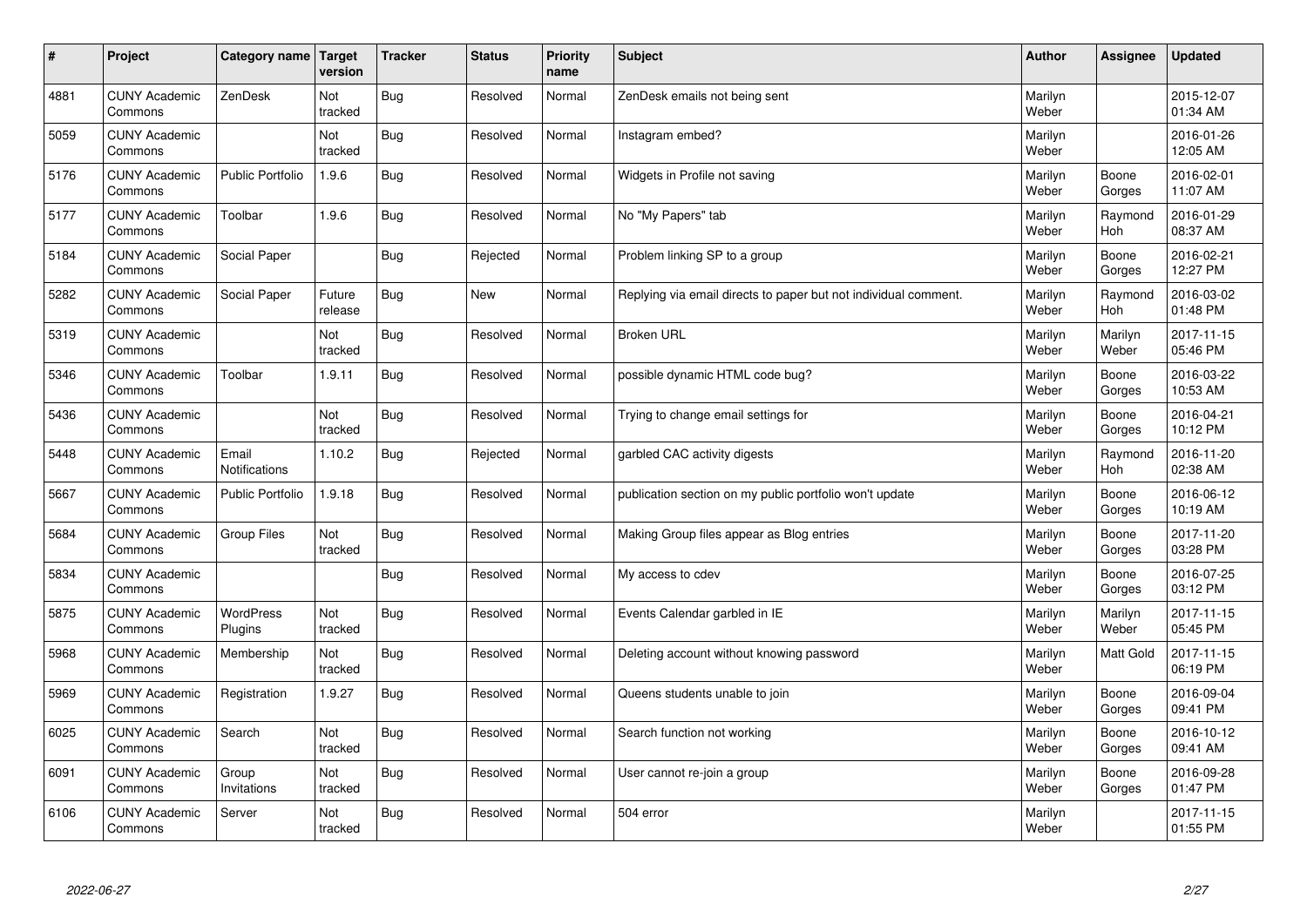| #    | Project                         | Category name   Target      | version        | <b>Tracker</b> | <b>Status</b> | <b>Priority</b><br>name | <b>Subject</b>                                                              | <b>Author</b>    | Assignee              | <b>Updated</b>         |
|------|---------------------------------|-----------------------------|----------------|----------------|---------------|-------------------------|-----------------------------------------------------------------------------|------------------|-----------------------|------------------------|
| 6313 | <b>CUNY Academic</b><br>Commons | Groups (misc)               |                | Bug            | Duplicate     | Normal                  | group member no longer in group, can't rejoin.                              | Marilyn<br>Weber |                       | 2016-10-14<br>09:27 PM |
| 6338 | <b>CUNY Academic</b><br>Commons |                             |                | Bug            | Rejected      | Normal                  | Multiple email notifications for each blog post                             | Marilyn<br>Weber | Boone<br>Gorges       | 2016-10-18<br>08:45 PM |
| 6575 | <b>CUNY Academic</b><br>Commons | Groups (misc)               |                | Bug            | Rejected      | Normal                  | No papers link for the group "social paper"                                 | Marilyn<br>Weber |                       | 2016-11-02<br>10:39 PM |
| 6626 | <b>CUNY Academic</b><br>Commons | <b>Group Files</b>          | 1.10.1         | Bug            | Resolved      | Normal                  | Files from non-member showing up in private group                           | Marilyn<br>Weber | Boone<br>Gorges       | 2016-11-07<br>03:54 PM |
| 6860 | <b>CUNY Academic</b><br>Commons | User<br>Onboarding          | 1.12           | Bug            | Resolved      | Normal                  | Invitation to join a group is appearing as an invitiation to join the site! | Marilyn<br>Weber | Boone<br>Gorges       | 2017-10-30<br>10:03 AM |
| 6893 | <b>CUNY Academic</b><br>Commons | Group Forums                |                | Bug            | Resolved      | Normal                  | Forum for CUNY Academic Commons Team is gone                                | Marilyn<br>Weber | Boone<br>Gorges       | 2016-12-01<br>08:08 AM |
| 7223 | <b>CUNY Academic</b><br>Commons | Membership                  | Not<br>tracked | Bug            | Resolved      | Normal                  | User with two profiles would like to merge them                             | Marilyn<br>Weber | Boone<br>Gorges       | 2017-01-10<br>02:07 PM |
| 7226 | <b>CUNY Academic</b><br>Commons | Registration                | Not<br>tracked | <b>Bug</b>     | Abandoned     | Normal                  | Community college student cannot register?                                  | Marilyn<br>Weber |                       | 2017-11-15<br>01:55 PM |
| 7310 | <b>CUNY Academic</b><br>Commons |                             | 1.10.7         | Bug            | Resolved      | Normal                  | Friendship request mystery.                                                 | Marilyn<br>Weber | Boone<br>Gorges       | 2017-01-05<br>03:12 PM |
| 7328 | <b>CUNY Academic</b><br>Commons | <b>WordPress</b><br>Plugins | Not<br>tracked | Bug            | Resolved      | Normal                  | technical issue with the Events Manager plugin                              | Marilyn<br>Weber | Raymond<br><b>Hoh</b> | 2017-11-15<br>06:19 PM |
| 7337 | <b>CUNY Academic</b><br>Commons | Membership                  | Not<br>tracked | Bug            | Resolved      | Normal                  | User with new email                                                         | Marilyn<br>Weber |                       | 2017-01-06<br>11:05 AM |
| 7349 | <b>CUNY Academic</b><br>Commons | Membership                  | Not<br>tracked | Bug            | Resolved      | Normal                  | <b>LACUNY Institute website</b>                                             | Marilyn<br>Weber | Boone<br>Gorges       | 2017-01-11<br>04:26 PM |
| 7376 | <b>CUNY Academic</b><br>Commons | Email<br>Notifications      |                | Bug            | Rejected      | Normal                  | automatic forwarding of blog posts not working                              | Marilyn<br>Weber | Boone<br>Gorges       | 2017-05-01<br>10:36 PM |
| 7767 | <b>CUNY Academic</b><br>Commons |                             | Not<br>tracked | Bug            | Resolved      | Normal                  | Site loading problems                                                       | Marilyn<br>Weber |                       | 2017-03-21<br>09:57 PM |
| 7770 | <b>CUNY Academic</b><br>Commons | WordPress<br>Plugins        | Not<br>tracked | Bug            | Abandoned     | Normal                  | Timeline.js problem                                                         | Marilyn<br>Weber |                       | 2017-11-15<br>01:43 PM |
| 7803 | <b>CUNY Academic</b><br>Commons |                             |                | Bug            | Resolved      | Normal                  | user email change                                                           | Marilyn<br>Weber |                       | 2017-03-16<br>11:58 AM |
| 8098 | <b>CUNY Academic</b><br>Commons | <b>Public Portfolio</b>     | Not<br>tracked | Bug            | Abandoned     | Normal                  | Widget in profile not working                                               | Marilyn<br>Weber |                       | 2017-11-15<br>01:28 PM |
| 8131 | <b>CUNY Academic</b><br>Commons | <b>WordPress</b><br>Plugins | 1.11           | <b>Bug</b>     | Resolved      | Normal                  | Newsletters plug-in                                                         | Marilyn<br>Weber | Boone<br>Gorges       | 2017-05-11<br>09:42 PM |
| 8200 | <b>CUNY Academic</b><br>Commons | Groups (misc)               | Not<br>tracked | Bug            | Resolved      | Normal                  | Announcements has disappeared                                               | Marilyn<br>Weber | Boone<br>Gorges       | 2017-05-26<br>04:04 PM |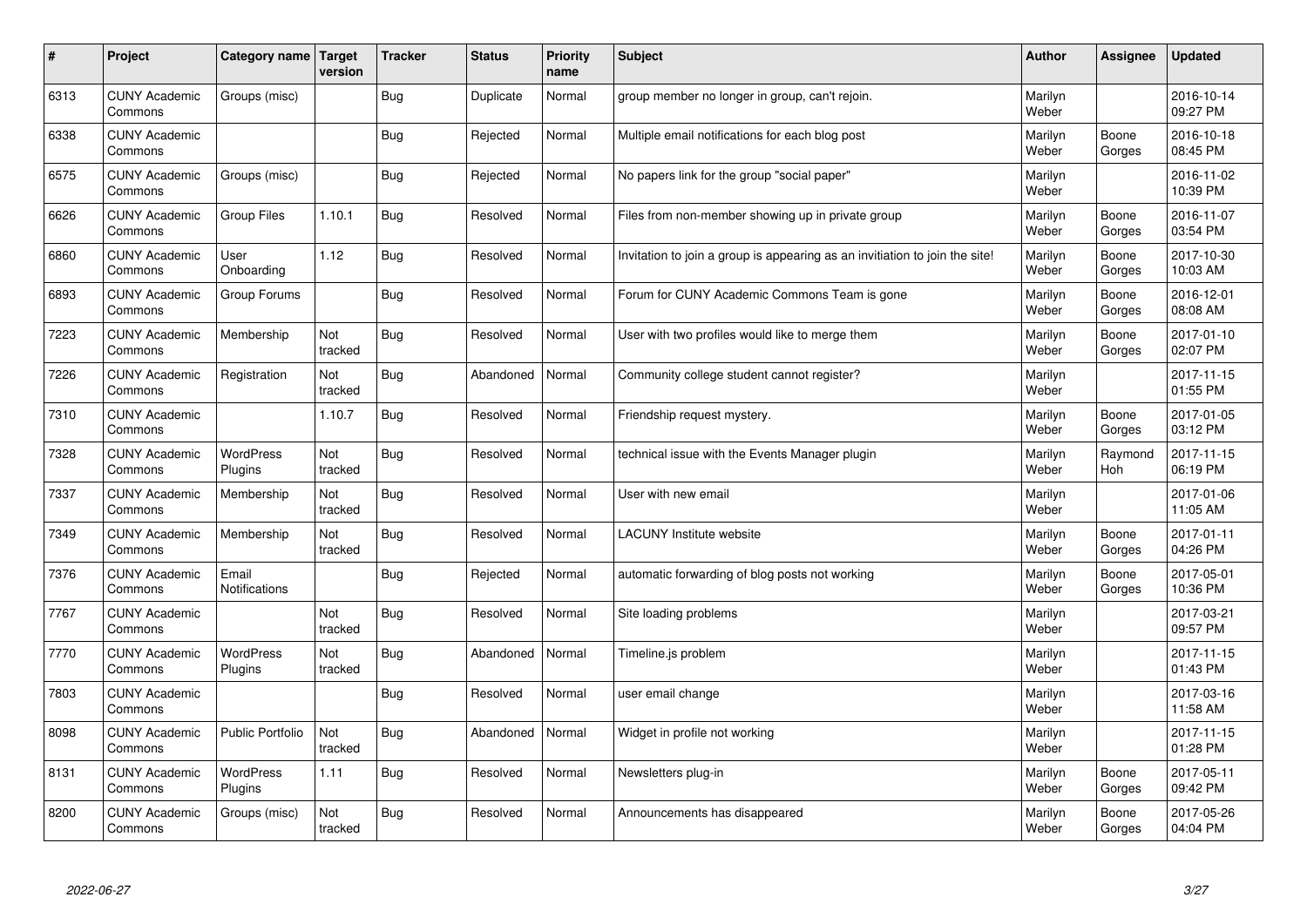| $\vert$ # | Project                         | Category name               | Target<br>version | <b>Tracker</b> | <b>Status</b> | <b>Priority</b><br>name | <b>Subject</b>                                      | <b>Author</b>    | <b>Assignee</b>       | <b>Updated</b>         |
|-----------|---------------------------------|-----------------------------|-------------------|----------------|---------------|-------------------------|-----------------------------------------------------|------------------|-----------------------|------------------------|
| 8259      | <b>CUNY Academic</b><br>Commons |                             | Not<br>tracked    | <b>Bug</b>     | Resolved      | Normal                  | missing dashboard                                   | Marilyn<br>Weber |                       | 2017-11-15<br>01:28 PM |
| 8552      | <b>CUNY Academic</b><br>Commons | WordPress<br>Plugins        | 1.11.10           | Bug            | Resolved      | Normal                  | Events Calendar problem                             | Marilyn<br>Weber |                       | 2017-08-18<br>04:36 PM |
| 8638      | <b>CUNY Academic</b><br>Commons | Group Blogs                 | 1.11.11           | <b>Bug</b>     | Resolved      | Normal                  | members not syncing from group to site              | Marilyn<br>Weber |                       | 2017-09-01<br>03:50 PM |
| 8661      | <b>CUNY Academic</b><br>Commons | Group Blogs                 | Not<br>tracked    | <b>Bug</b>     | Resolved      | Normal                  | new group, old site, can't link?                    | Marilyn<br>Weber |                       | 2017-11-15<br>01:26 PM |
| 8721      | <b>CUNY Academic</b><br>Commons | <b>WordPress</b><br>Plugins | 1.11.13           | <b>Bug</b>     | Resolved      | Normal                  | more problems with Events calendar                  | Marilyn<br>Weber |                       | 2017-09-21<br>10:35 AM |
| 8924      | <b>CUNY Academic</b><br>Commons | <b>WordPress</b><br>Plugins | 1.12.4            | Bug            | Resolved      | Normal                  | auto-remove feature on http://pcp.gc.cuny.edu       | Marilyn<br>Weber | Matt Gold             | 2017-12-04<br>10:18 AM |
| 8937      | <b>CUNY Academic</b><br>Commons |                             | Not<br>tracked    | <b>Bug</b>     | Resolved      | Normal                  | videos gone                                         | Marilyn<br>Weber |                       | 2017-12-01<br>11:27 AM |
| 9062      | <b>CUNY Academic</b><br>Commons |                             | Not<br>tracked    | <b>Bug</b>     | Resolved      | Normal                  | re-add me as admin of https://commons.gc.cuny.edu/  | Marilyn<br>Weber |                       | 2018-01-08<br>12:03 PM |
| 9130      | <b>CUNY Academic</b><br>Commons | Homepage<br>Slides          | Not<br>tracked    | <b>Bug</b>     | Resolved      | Normal                  | too many redirects                                  | Marilyn<br>Weber |                       | 2018-01-29<br>10:27 AM |
| 9154      | <b>CUNY Academic</b><br>Commons | Events                      | 1.12.8            | Bug            | Resolved      | Normal                  | problem with group calendar                         | Marilyn<br>Weber | Raymond<br>Hoh        | 2018-02-13<br>10:49 AM |
| 9192      | <b>CUNY Academic</b><br>Commons | WordPress<br>Plugins        | 1.12.8            | <b>Bug</b>     | Resolved      | Normal                  | problems with the Leaflet plug -in                  | Marilyn<br>Weber | Boone<br>Gorges       | 2018-02-13<br>11:07 AM |
| 9282      | <b>CUNY Academic</b><br>Commons | Group Forums                | 1.12.9            | <b>Bug</b>     | Resolved      | Normal                  | 'Forum ID is missing" error?                        | Marilyn<br>Weber |                       | 2018-02-27<br>10:32 AM |
| 9330      | <b>CUNY Academic</b><br>Commons | WordPress<br>Plugins        | 1.12.10           | <b>Bug</b>     | Resolved      | Normal                  | part 2 of problems with the Leaflet plug -in        | Marilyn<br>Weber |                       | 2018-03-04<br>05:58 PM |
| 9335      | <b>CUNY Academic</b><br>Commons | WordPress<br><b>Themes</b>  | 1.12.10           | <b>Bug</b>     | Resolved      | Normal                  | clone http://digitalscholarship.ccny.cuny.edu site? | Marilyn<br>Weber | Boone<br>Gorges       | 2018-03-14<br>12:43 PM |
| 9340      | <b>CUNY Academic</b><br>Commons | <b>WordPress</b><br>Plugins | 1.12.10           | Bug            | Resolved      | Normal                  | change the web preview?                             | Marilyn<br>Weber | Raymond<br><b>Hoh</b> | 2018-03-13<br>11:50 AM |
| 9470      | <b>CUNY Academic</b><br>Commons |                             |                   | <b>Bug</b>     | Resolved      | Normal                  | Users not appearing via "Add New"                   | Marilyn<br>Weber |                       | 2018-03-22<br>07:44 PM |
| 9835      | <b>CUNY Academic</b><br>Commons | Group Forums                | Future<br>release | Bug            | Assigned      | Normal                  | add a "like" function?                              | Marilyn<br>Weber | Erik<br>Trainer       | 2018-06-05<br>01:49 PM |
| 9919      | <b>CUNY Academic</b><br>Commons |                             | Not<br>tracked    | <b>Bug</b>     | Resolved      | Normal                  | admin of https://sphcurriculum.commons.gc.cuny.edu  | Marilyn<br>Weber |                       | 2018-06-12<br>09:37 PM |
| 9992      | <b>CUNY Academic</b><br>Commons |                             | 1.13.6            | Bug            | Resolved      | Normal                  | ACERT website down again                            | Marilyn<br>Weber |                       | 2018-07-10<br>12:15 PM |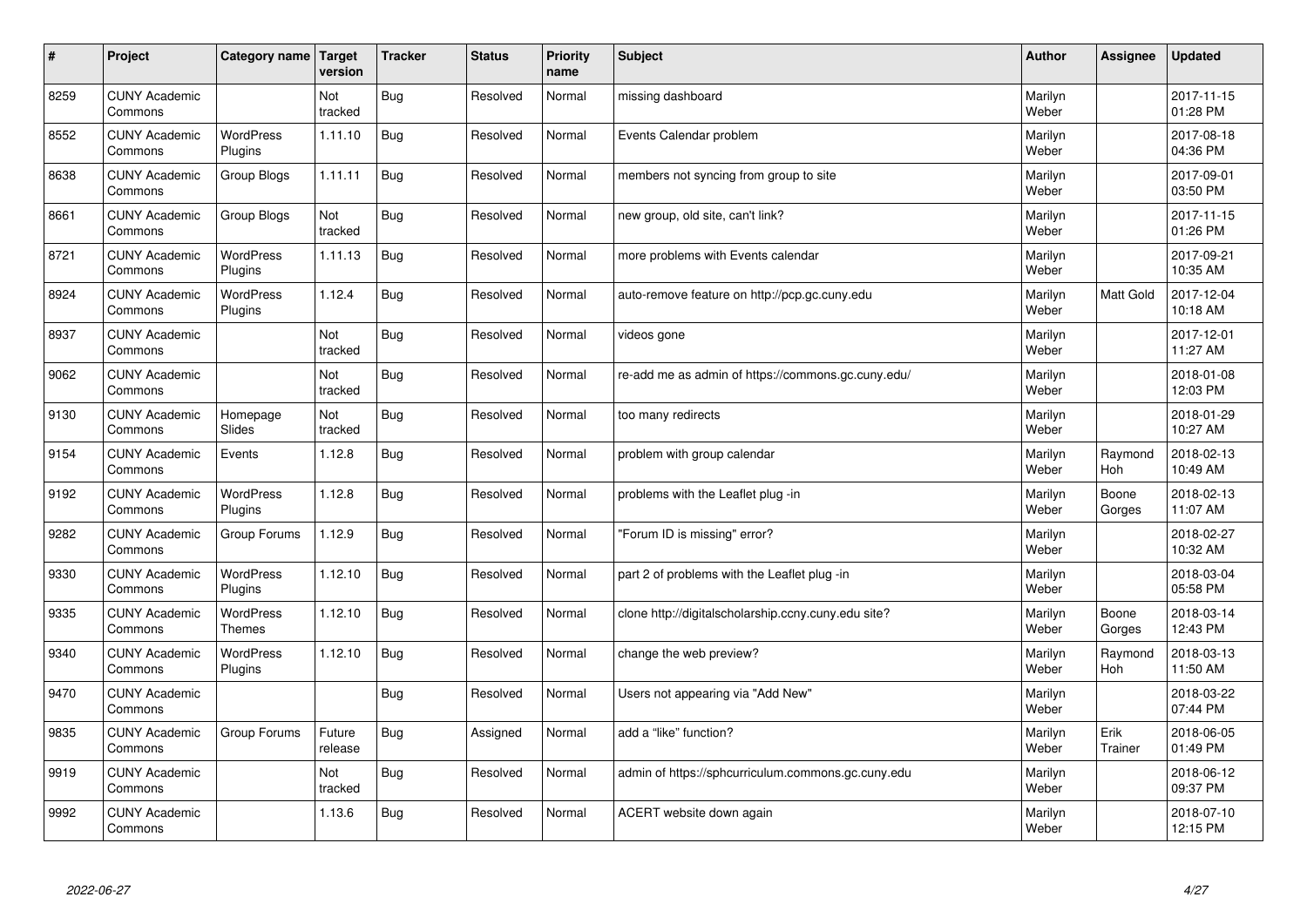| $\sharp$ | Project                         | Category name   Target            | version        | <b>Tracker</b> | <b>Status</b>        | <b>Priority</b><br>name | <b>Subject</b>                                                                             | <b>Author</b>    | Assignee              | <b>Updated</b>         |
|----------|---------------------------------|-----------------------------------|----------------|----------------|----------------------|-------------------------|--------------------------------------------------------------------------------------------|------------------|-----------------------|------------------------|
| 10035    | <b>CUNY Academic</b><br>Commons |                                   | Not<br>tracked | <b>Bug</b>     | Resolved             | Normal                  | Reconnecting user to site                                                                  | Marilyn<br>Weber |                       | 2018-07-23<br>11:55 AM |
| 10101    | <b>CUNY Academic</b><br>Commons |                                   | 1.13.7         | Bug            | Resolved             | Normal                  | URL changes within Manage section of groups                                                | Marilyn<br>Weber |                       | 2018-08-03<br>01:54 PM |
| 10176    | <b>CUNY Academic</b><br>Commons | Documentation                     | Not<br>tracked | <b>Bug</b>     | Resolved             | Normal                  | domain mapping requests                                                                    | Marilyn<br>Weber | scott voth            | 2018-08-29<br>05:30 PM |
| 10260    | <b>CUNY Academic</b><br>Commons |                                   |                | <b>Bug</b>     | Rejected             | Normal                  | bad activation email                                                                       | Marilyn<br>Weber |                       | 2018-08-30<br>01:25 PM |
| 10361    | <b>CUNY Academic</b><br>Commons | Group Forums                      | 1.13.10        | Bug            | Resolved             | Normal                  | forum post pending oddity                                                                  | Marilyn<br>Weber |                       | 2018-09-25<br>10:45 AM |
| 10537    | <b>CUNY Academic</b><br>Commons |                                   | Not<br>tracked | Bug            | Resolved             | Normal                  | jpegs not showing                                                                          | Marilyn<br>Weber |                       | 2018-10-23<br>10:51 AM |
| 10562    | <b>CUNY Academic</b><br>Commons |                                   |                | <b>Bug</b>     | Rejected             | Normal                  | Commons is down                                                                            | Marilyn<br>Weber |                       | 2018-10-23<br>10:49 AM |
| 10772    | <b>CUNY Academic</b><br>Commons | Groups (misc)                     | 1.14.2         | <b>Bug</b>     | Resolved             | Normal                  | can't create groups                                                                        | Marilyn<br>Weber |                       | 2018-12-04<br>10:42 AM |
| 10810    | <b>CUNY Academic</b><br>Commons | WordPress<br>(misc)               | 1.14.2         | Bug            | Resolved             | Normal                  | Sites set as public are becoming private                                                   | Marilyn<br>Weber |                       | 2018-12-11<br>10:15 AM |
| 11088    | <b>CUNY Academic</b><br>Commons | Group Blogs                       | Not<br>tracked | Bug            | Resolved             | Normal                  | no notification for comments                                                               | Marilyn<br>Weber |                       | 2019-02-15<br>03:30 PM |
| 11453    | <b>CUNY Academic</b><br>Commons | <b>WordPress</b><br>(misc)        | 1.15.2         | Bug            | Resolved             | Normal                  | 403 error on Firefox                                                                       | Marilyn<br>Weber | Raymond<br>Hoh        | 2019-05-28<br>11:46 AM |
| 11483    | <b>CUNY Academic</b><br>Commons |                                   | 1.15.2         | Bug            | Resolved             | Normal                  | "Add New user" not working                                                                 | Marilyn<br>Weber |                       | 2019-05-21<br>02:26 PM |
| 11567    | <b>CUNY Academic</b><br>Commons | Group Files                       | 1.15.4         | Bug            | Resolved             | Normal                  | Group files pagination doesn't work properly in folders                                    | Marilyn<br>Weber | Boone<br>Gorges       | 2019-06-25<br>04:22 PM |
| 11634    | <b>CUNY Academic</b><br>Commons | WordPress<br>(misc)               | Not<br>tracked | Bug            | Rejected             | Normal                  | "Insert Read More Tag" working oddly                                                       | Marilyn<br>Weber | Raymond<br><b>Hoh</b> | 2019-07-15<br>11:48 PM |
| 11865    | <b>CUNY Academic</b><br>Commons | Onboarding                        | 1.15.10        | Bug            | Resolved             | Normal                  | Site name not appearing in "Membership" lists of Invitation modal                          | Marilyn<br>Weber | Boone<br>Gorges       | 2019-09-24<br>11:09 AM |
| 11964    | <b>CUNY Academic</b><br>Commons | Layout                            | 1.15.12        | Bug            | Resolved             | Normal                  | https://commons.gc.cuny.edu/create/ not displaying correctly in Edge                       | Marilyn<br>Weber | Raymond<br><b>Hoh</b> | 2019-10-22<br>11:54 AM |
| 12038    | <b>CUNY Academic</b><br>Commons |                                   | 1.15.13        | Bug            | Resolved             | Normal                  | admin visibility problem at careerplan.commons.gc.cuny.edu                                 | Marilyn<br>Weber |                       | 2019-11-12<br>10:20 AM |
| 12360    | <b>CUNY Academic</b><br>Commons | <b>WordPress</b><br><b>Themes</b> | Not<br>tracked | Bug            | Reporter<br>Feedback | Normal                  | site just says "DANTE We are currently in maintenance mode, please<br>check back shortly." | Marilyn<br>Weber |                       | 2020-02-04<br>12:13 PM |
| 12487    | <b>CUNY Academic</b><br>Commons | Group Forums                      | 1.16.7         | Bug            | Resolved             | Normal                  | group posting problems?                                                                    | Marilyn<br>Weber | Raymond<br>Hoh        | 2020-03-10<br>11:40 AM |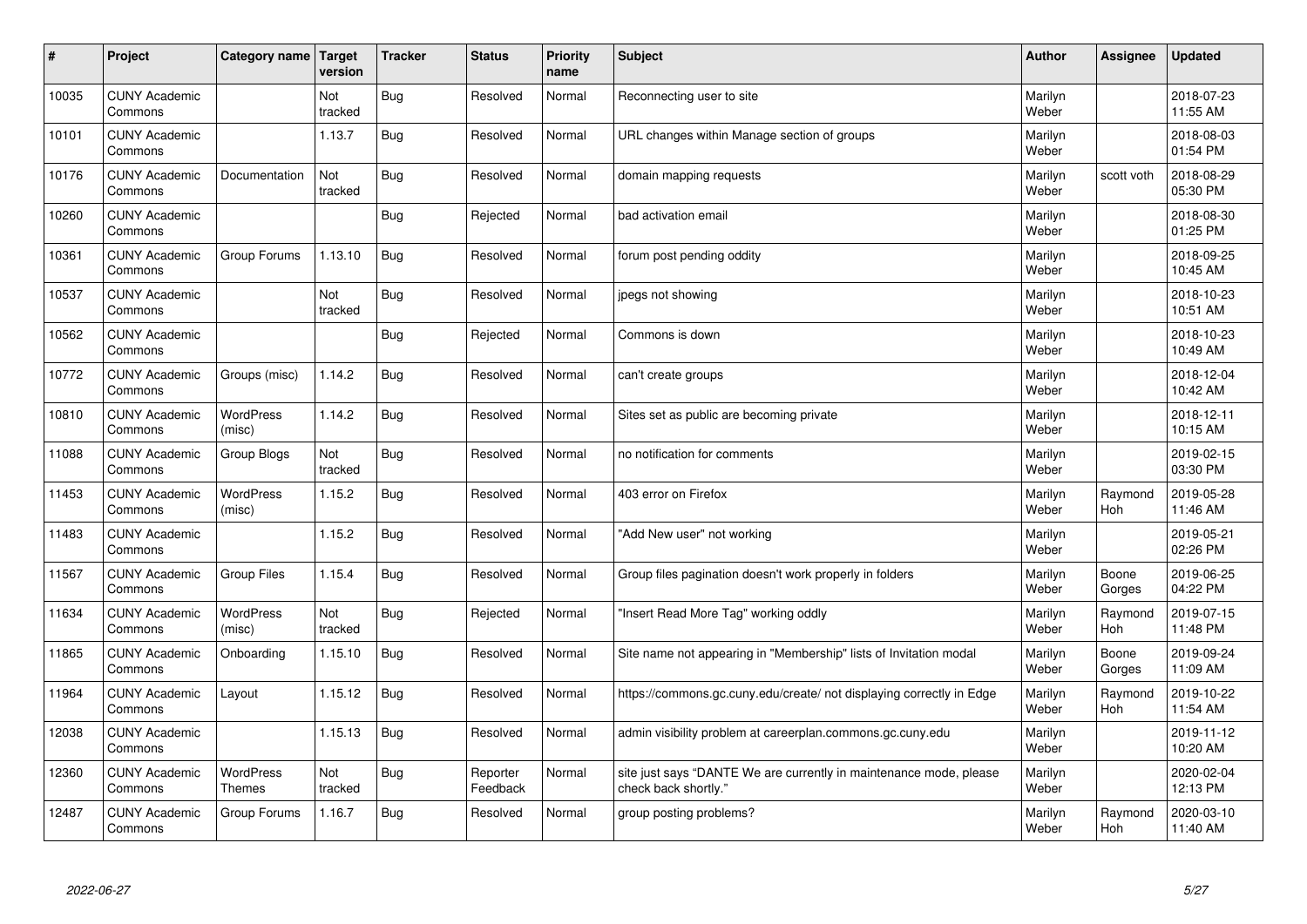| $\sharp$ | Project                         | Category name   Target            | version        | <b>Tracker</b> | <b>Status</b>        | <b>Priority</b><br>name | <b>Subject</b>                                                              | <b>Author</b>    | Assignee              | <b>Updated</b>         |
|----------|---------------------------------|-----------------------------------|----------------|----------------|----------------------|-------------------------|-----------------------------------------------------------------------------|------------------|-----------------------|------------------------|
| 13013    | <b>CUNY Academic</b><br>Commons |                                   | Not<br>tracked | Bug            | Resolved             | Normal                  | an invite to Group Admins from Brian Foote?!                                | Marilyn<br>Weber |                       | 2020-07-07<br>02:36 PM |
| 13328    | <b>CUNY Academic</b><br>Commons | Group Forums                      | Not<br>tracked | Bug            | Reporter<br>Feedback | Normal                  | cross-posting in two related groups                                         | Marilyn<br>Weber | Raymond<br><b>Hoh</b> | 2020-09-15<br>10:39 PM |
| 13341    | <b>CUNY Academic</b><br>Commons | Group Forums                      | 1.17.4         | Bug            | Resolved             | Normal                  | Forum reply problems                                                        | Marilyn<br>Weber | Raymond<br>Hoh        | 2020-09-22<br>12:08 PM |
| 13378    | <b>CUNY Academic</b><br>Commons |                                   | 1.17.5         | Bug            | Resolved             | Normal                  | problem on one of my sites                                                  | Marilyn<br>Weber |                       | 2020-09-24<br>05:27 PM |
| 13768    | <b>CUNY Academic</b><br>Commons | Domain<br>Mapping                 | Not<br>tracked | Bug            | Resolved             | Normal                  | patricksweeney.commons.gc.cuny.edu down                                     | Marilyn<br>Weber | Raymond<br>Hoh        | 2021-01-12<br>10:47 AM |
| 13827    | <b>CUNY Academic</b><br>Commons | Group Forums                      | 1.18.3         | Bug            | Resolved             | Normal                  | more forum post problems                                                    | Marilyn<br>Weber | Raymond<br>Hoh        | 2021-01-22<br>08:19 PM |
| 13947    | <b>CUNY Academic</b><br>Commons | <b>WordPress</b><br>Plugins       | 1.18.4         | Bug            | Resolved             | Normal                  | Elementor plugin problem                                                    | Marilyn<br>Weber | Raymond<br>Hoh        | 2021-02-08<br>09:34 PM |
| 14019    | <b>CUNY Academic</b><br>Commons | WordPress<br>Plugins              | 1.18.5         | Bug            | Resolved             | Normal                  | smorales.commons.gc.cuny.edu                                                | Marilyn<br>Weber | Boone<br>Gorges       | 2021-02-23<br>11:06 AM |
| 14075    | <b>CUNY Academic</b><br>Commons | WordPress<br>Plugins              | Not<br>tracked | Bug            | Resolved             | Normal                  | sludigitalportfolios.commons.gc.cuny.edu                                    | Marilyn<br>Weber | Boone<br>Gorges       | 2021-03-01<br>10:46 AM |
| 14304    | <b>CUNY Academic</b><br>Commons | Group Library                     | 1.18.8         | Bug            | Resolved             | Normal                  | Library items change folders when adding subsequent items in new<br>folders | Marilyn<br>Weber | Boone<br>Gorges       | 2021-04-13<br>11:21 AM |
| 14410    | <b>CUNY Academic</b><br>Commons |                                   | 1.18.10        | Bug            | Resolved             | Normal                  | events calendar problem?                                                    | Marilyn<br>Weber |                       | 2021-05-10<br>04:45 PM |
| 14411    | <b>CUNY Academic</b><br>Commons | <b>WordPress</b><br><b>Themes</b> | 1.18.10        | Bug            | Resolved             | Normal                  | logo problems                                                               | Marilyn<br>Weber |                       | 2021-05-03<br>04:37 PM |
| 14448    | <b>CUNY Academic</b><br>Commons | Password<br>Reset                 | Not<br>tracked | Bug            | Rejected             | Normal                  | password reset weirdness                                                    | Marilyn<br>Weber | Raymond<br>Hoh        | 2021-05-12<br>01:34 PM |
| 14509    | <b>CUNY Academic</b><br>Commons | WordPress<br>Plugins              | 1.18.12        | Bug            | Resolved             | Normal                  | Elementor Editor problem                                                    | Marilyn<br>Weber |                       | 2021-06-08<br>09:55 AM |
| 14885    | <b>CUNY Academic</b><br>Commons | WordPress<br>Plugins              | 1.18.22        | Bug            | Resolved             | Normal                  | Long Loading Times -- Wordpress Admin Site                                  | Marilyn<br>Weber | Raymond<br><b>Hoh</b> | 2021-10-26<br>12:28 PM |
| 15252    | <b>CUNY Academic</b><br>Commons | Layout                            | Not<br>tracked | <b>Bug</b>     | Resolved             | Normal                  | visual glitch with the Segal Center webpage                                 | Marilyn<br>Weber | Raymond<br><b>Hoh</b> | 2022-02-03<br>04:56 PM |
| 15279    | <b>CUNY Academic</b><br>Commons |                                   |                | Bug            | Rejected             | Normal                  | big delay - cloning the history site                                        | Marilyn<br>Weber |                       | 2022-02-09<br>01:49 PM |
| 16172    | <b>CUNY Academic</b><br>Commons | <b>WordPress</b><br>(misc)        | 2.0.2          | <b>Bug</b>     | Resolved             | Normal                  | 'Lost your password" link not in error messge                               | Marilyn<br>Weber | Raymond<br>Hoh        | 2022-06-14<br>09:21 PM |
| 16198    | <b>CUNY Academic</b><br>Commons |                                   | 2.0.1          | Bug            | Resolved             | Normal                  | Change role to                                                              | Marilyn<br>Weber | Boone<br>Gorges       | 2022-06-14<br>11:35 AM |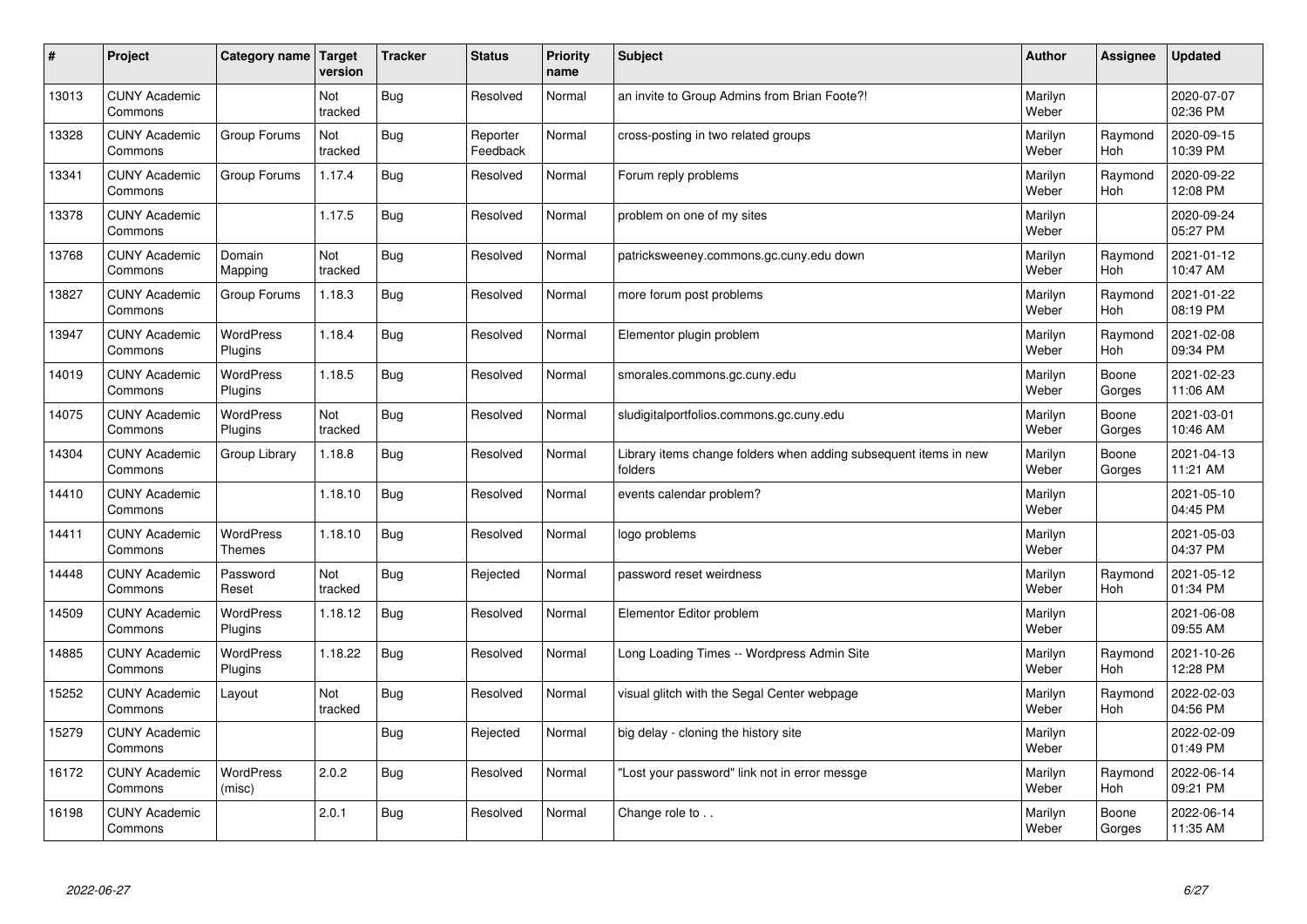| #    | Project                         | Category name   Target            | version        | <b>Tracker</b> | <b>Status</b> | Priority<br>name | <b>Subject</b>                                                                          | <b>Author</b>    | <b>Assignee</b>       | <b>Updated</b>         |
|------|---------------------------------|-----------------------------------|----------------|----------------|---------------|------------------|-----------------------------------------------------------------------------------------|------------------|-----------------------|------------------------|
| 2994 | <b>CUNY Academic</b><br>Commons | <b>BuddyPress</b><br>(misc)       | 1.5.16         | Bug            | Resolved      | High             | "My forums" link gives "page not found" error                                           | Marilyn<br>Weber | Boone<br>Gorges       | 2014-01-29<br>03:44 PM |
| 3121 | <b>CUNY Academic</b><br>Commons | <b>WordPress</b><br><b>Themes</b> | 1.5.21         | <b>Bug</b>     | Resolved      | High             | Add Academica theme?                                                                    | Marilyn<br>Weber | Boone<br>Gorges       | 2014-03-24<br>11:04 AM |
| 3417 | <b>CUNY Academic</b><br>Commons | <b>BuddyPress</b><br>(misc)       | Not<br>tracked | Bug            | Rejected      | High             | copying two commons groups                                                              | Marilyn<br>Weber | Marilyn<br>Weber      | 2014-11-05<br>09:56 AM |
| 3530 | <b>CUNY Academic</b><br>Commons | Server                            | Not<br>tracked | Bug            | Resolved      | High             | Commons running very slowly/ "connection lost"                                          | Marilyn<br>Weber | <b>Matt Gold</b>      | 2014-10-08<br>09:34 AM |
| 3593 | <b>CUNY Academic</b><br>Commons | Registration                      | 1.7.2          | Bug            | Resolved      | High             | registration problems                                                                   | Marilyn<br>Weber | Boone<br>Gorges       | 2014-11-01<br>02:57 PM |
| 4657 | <b>CUNY Academic</b><br>Commons | Group Forums                      | 1.8.18         | Bug            | Resolved      | High             | Submit button disappears in new post mode in forum                                      | Marilyn<br>Weber | Raymond<br>Hoh        | 2015-12-01<br>11:15 PM |
| 4734 | <b>CUNY Academic</b><br>Commons | <b>BuddyPress</b><br><b>Docs</b>  | 1.8.13         | Bug            | Resolved      | High             | Problems with "Create New Doc"                                                          | Marilyn<br>Weber | Boone<br>Gorges       | 2015-10-09<br>07:53 AM |
| 4918 | <b>CUNY Academic</b><br>Commons | ZenDesk                           | Not<br>tracked | Bug            | Resolved      | High             | Re-directing Help Requests                                                              | Marilyn<br>Weber | Raymond<br>Hoh        | 2015-11-23<br>11:15 AM |
| 4962 | <b>CUNY Academic</b><br>Commons | Events                            | 1.8.18         | Bug            | Resolved      | High             | Problems with text entry field in the Events Calendar                                   | Marilyn<br>Weber | Raymond<br>Hoh        | 2015-12-01<br>06:57 PM |
| 5713 | <b>CUNY Academic</b><br>Commons | <b>WordPress</b><br>(misc)        | Not<br>tracked | <b>Bug</b>     | Abandoned     | High             | Site freezing                                                                           | Marilyn<br>Weber | Boone<br>Gorges       | 2017-11-15<br>10:58 AM |
| 6039 | <b>CUNY Academic</b><br>Commons | Membership                        | 1.9.28         | Bug            | Resolved      | High             | User cannot change her email                                                            | Marilyn<br>Weber |                       | 2016-09-19<br>03:03 PM |
| 6101 | <b>CUNY Academic</b><br>Commons | <b>Public Portfolio</b>           |                | Bug            | Resolved      | High             | Profile update problems                                                                 | Marilyn<br>Weber | Boone<br>Gorges       | 2016-12-01<br>03:50 PM |
| 6107 | <b>CUNY Academic</b><br>Commons |                                   |                | <b>Bug</b>     | Resolved      | High             | site redirect?                                                                          | Marilyn<br>Weber | Boone<br>Gorges       | 2016-09-29<br>03:45 PM |
| 6602 | <b>CUNY Academic</b><br>Commons | ZenDesk                           | 1.10           | Bug            | Resolved      | High             | Add Friend button not working                                                           | Marilyn<br>Weber | Raymond<br>Hoh        | 2016-11-04<br>12:14 PM |
| 7100 | <b>CUNY Academic</b><br>Commons | <b>WordPress</b><br>Plugins       | 1.10.5         | Bug            | Resolved      | High             | Cincopa plugin problem                                                                  | Marilyn<br>Weber | Boone<br>Gorges       | 2016-12-19<br>10:32 AM |
| 7684 | <b>CUNY Academic</b><br>Commons | Reply By Email                    | 1.10.12        | <b>Bug</b>     | Resolved      | High             | trying to post too often error                                                          | Marilyn<br>Weber | Raymond<br><b>Hoh</b> | 2017-02-28<br>12:43 PM |
| 8125 | <b>CUNY Academic</b><br>Commons | WordPress<br>Themes               | 1.10.19        | Bug            | Resolved      | High             | careerplan admin page failing to load with "currently unable to handle<br>this request" | Marilyn<br>Weber |                       | 2017-07-13<br>12:54 PM |
| 8620 | <b>CUNY Academic</b><br>Commons | ZenDesk                           | 1.11.11        | Bug            | Resolved      | High             | 'Send us a message" not working                                                         | Marilyn<br>Weber | Raymond<br>Hoh        | 2017-08-29<br>04:13 PM |
| 8917 | <b>CUNY Academic</b><br>Commons | Group Files                       | 1.12.3         | Bug            | Resolved      | High             | Files not downloading from Groups properly                                              | Marilyn<br>Weber | Boone<br>Gorges       | 2017-11-29<br>10:04 PM |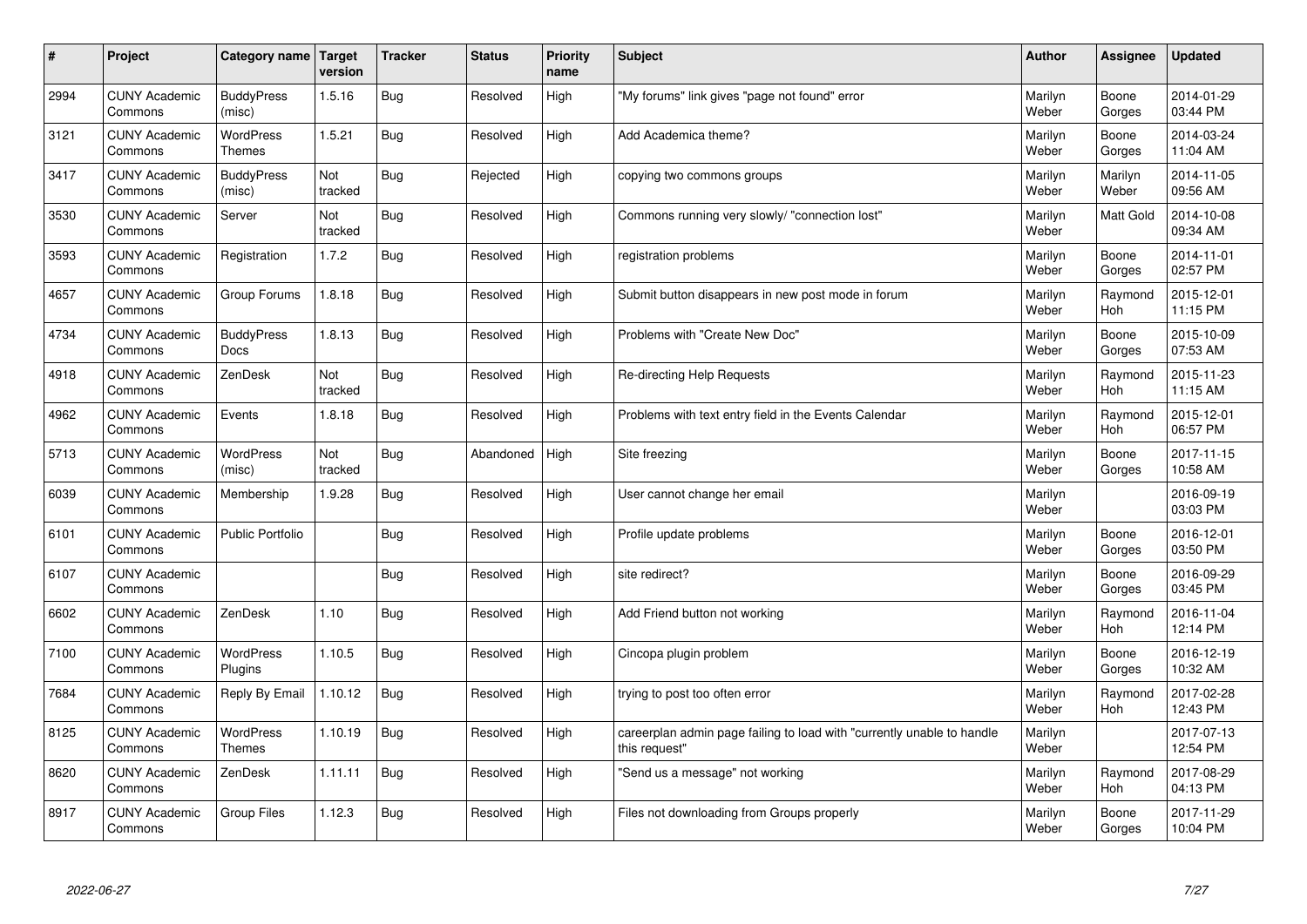| #     | Project                         | Category name   Target      | version        | <b>Tracker</b> | <b>Status</b> | <b>Priority</b><br>name | <b>Subject</b>                                                                          | <b>Author</b>    | Assignee              | <b>Updated</b>         |
|-------|---------------------------------|-----------------------------|----------------|----------------|---------------|-------------------------|-----------------------------------------------------------------------------------------|------------------|-----------------------|------------------------|
| 9276  | <b>CUNY Academic</b><br>Commons |                             |                | Bug            | Resolved      | High                    | problem adding a member to a group - wrong username?                                    | Marilyn<br>Weber |                       | 2018-02-25<br>12:47 PM |
| 9768  | <b>CUNY Academic</b><br>Commons |                             | 1.13.2         | Bug            | Resolved      | High                    | search function on the Directory page                                                   | Marilyn<br>Weber | Boone<br>Gorges       | 2018-05-14<br>08:45 PM |
| 9828  | <b>CUNY Academic</b><br>Commons | Domain<br>Mapping           | 1.13.3         | <b>Bug</b>     | Resolved      | High                    | redirecting problem                                                                     | Marilyn<br>Weber | Raymond<br>Hoh        | 2018-05-24<br>02:39 PM |
| 12483 | <b>CUNY Academic</b><br>Commons |                             | 1.16.7         | <b>Bug</b>     | Resolved      | High                    | post error                                                                              | Marilyn<br>Weber |                       | 2020-02-28<br>02:44 PM |
| 13227 | <b>CUNY Academic</b><br>Commons | Group Library               | 1.17.2         | <b>Bug</b>     | Resolved      | High                    | folder not appearing in library                                                         | Marilyn<br>Weber |                       | 2020-08-21<br>04:22 PM |
| 13633 | <b>CUNY Academic</b><br>Commons |                             | Not<br>tracked | <b>Bug</b>     | Resolved      | High                    | PublicsLab site down                                                                    | Marilyn<br>Weber |                       | 2020-11-30<br>02:01 PM |
| 13656 | <b>CUNY Academic</b><br>Commons |                             |                | Bug            | Resolved      | High                    | site down                                                                               | Marilyn<br>Weber |                       | 2020-12-11<br>12:50 PM |
| 13675 | <b>CUNY Academic</b><br>Commons | Group Library               | 1.18.1         | <b>Bug</b>     | Resolved      | High                    | broken Library                                                                          | Marilyn<br>Weber |                       | 2020-12-09<br>05:02 PM |
| 13715 | <b>CUNY Academic</b><br>Commons |                             | Not<br>tracked | Bug            | Resolved      | High                    | https://ulysses.commons.gc.cuny.edu down                                                | Marilyn<br>Weber |                       | 2020-12-22<br>03:02 PM |
| 14008 | <b>CUNY Academic</b><br>Commons |                             |                | Bug            | Resolved      | High                    | invisible user                                                                          | Marilyn<br>Weber |                       | 2021-02-18<br>05:53 PM |
| 14526 | <b>CUNY Academic</b><br>Commons | Registration                | 1.18.12        | <b>Bug</b>     | Resolved      | High                    | registration interface won't show a space to enter nonCUNY code                         | Marilyn<br>Weber |                       | 2021-06-03<br>04:02 PM |
| 4649  | <b>CUNY Academic</b><br>Commons | Registration                | Not<br>tracked | <b>Bug</b>     | Resolved      | Urgent                  | Submit button has disappeared                                                           | Marilyn<br>Weber | Boone<br>Gorges       | 2015-09-22<br>11:47 AM |
| 5435  | <b>CUNY Academic</b><br>Commons |                             | Not<br>tracked | Bug            | Resolved      | Urgent                  | Can't see the dashboard                                                                 | Marilyn<br>Weber |                       | 2016-04-12<br>11:33 AM |
| 6599  | <b>CUNY Academic</b><br>Commons | ZenDesk                     | 1.10           | <b>Bug</b>     | Duplicate     | Urgent                  | Accept Friend button not working                                                        | Marilyn<br>Weber | Raymond<br>Hoh        | 2016-11-04<br>06:35 PM |
| 7994  | <b>CUNY Academic</b><br>Commons | WordPress<br>(misc)         | 1.10.17        | <b>Bug</b>     | Resolved      | Urgent                  | Comments not appearing                                                                  | Marilyn<br>Weber |                       | 2017-04-20<br>11:16 AM |
| 7995  | <b>CUNY Academic</b><br>Commons | Domain<br>Mapping           | Not<br>tracked | Bug            | Resolved      | Urgent                  | http://on.socialpaper.gc.cuny.edu down?                                                 | Marilyn<br>Weber |                       | 2017-04-21<br>11:07 AM |
| 8878  | <b>CUNY Academic</b><br>Commons | cuny.is                     | Not<br>tracked | <b>Bug</b>     | Resolved      | Urgent                  | cuny is site link won't work                                                            | Marilyn<br>Weber | Boone<br>Gorges       | 2017-11-01<br>03:06 PM |
| 12354 | <b>CUNY Academic</b><br>Commons | WordPress<br>Plugins        | 1.16.5         | <b>Bug</b>     | Resolved      | Urgent                  | sites (including Net-Art) are reporting critical issues                                 | Marilyn<br>Weber | Raymond<br><b>Hoh</b> | 2020-02-02<br>03:16 PM |
| 12363 | <b>CUNY Academic</b><br>Commons | <b>WordPress</b><br>Plugins | 1.16.5         | Bug            | Resolved      | Urgent                  | more bbPress problems - now students unable to post either a new<br>thread or a comment | Marilyn<br>Weber | Raymond<br>Hoh        | 2020-03-17<br>03:07 PM |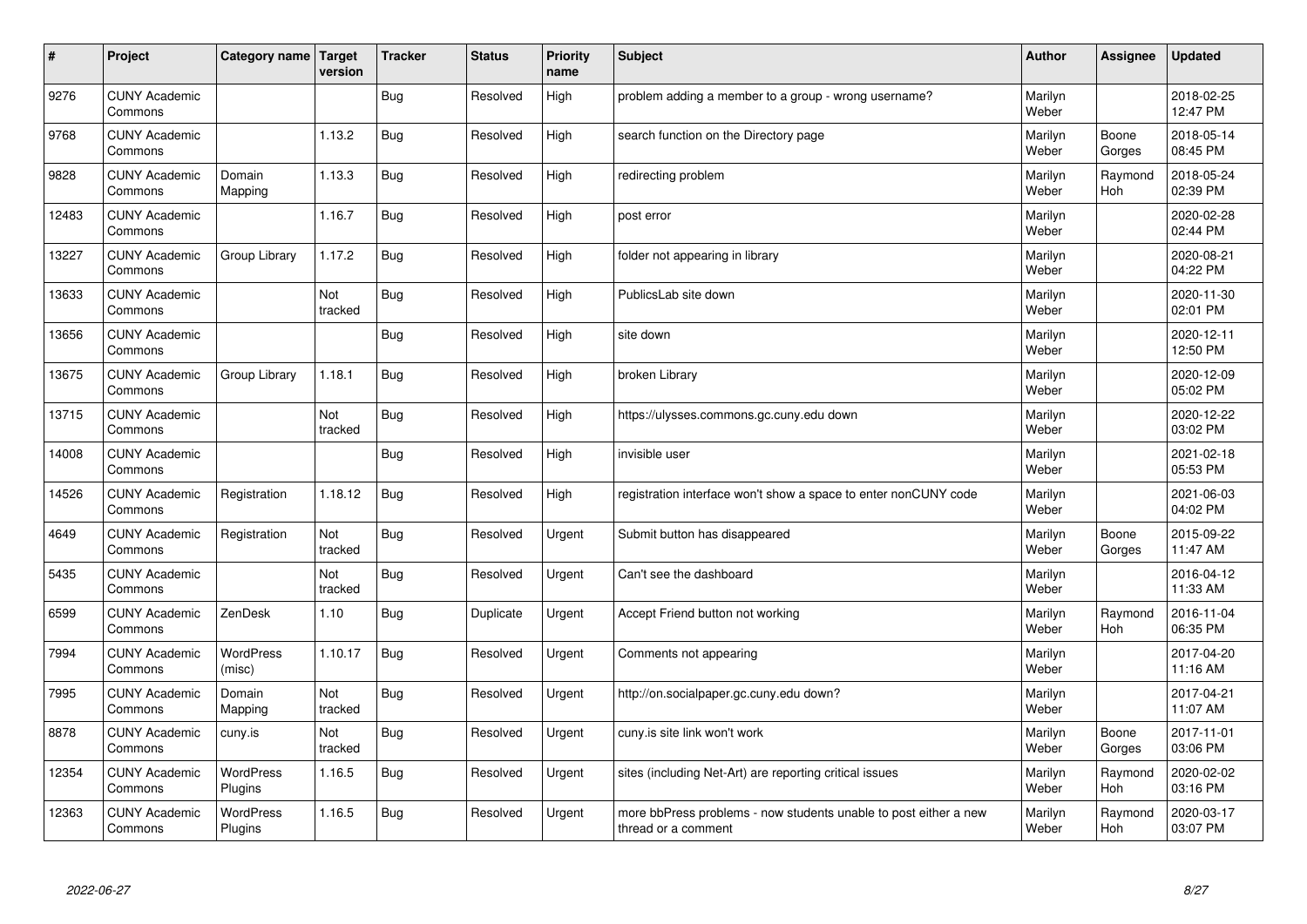| $\vert$ # | Project                         | Category name Target              | version           | <b>Tracker</b> | <b>Status</b> | <b>Priority</b><br>name | <b>Subject</b>                                                                                                                                  | <b>Author</b>    | Assignee            | <b>Updated</b>         |
|-----------|---------------------------------|-----------------------------------|-------------------|----------------|---------------|-------------------------|-------------------------------------------------------------------------------------------------------------------------------------------------|------------------|---------------------|------------------------|
| 12584     | <b>CUNY Academic</b><br>Commons |                                   | Not<br>tracked    | Bug            | Resolved      | Urgent                  | No way to register                                                                                                                              | Marilyn<br>Weber |                     | 2020-03-27<br>02:38 PM |
| 5872      | <b>CUNY Academic</b><br>Commons | Server                            | Not<br>tracked    | Bug            | Resolved      | Immediate               | Whole Commons is down                                                                                                                           | Marilyn<br>Weber | Boone<br>Gorges     | 2016-08-12<br>12:04 AM |
| 6286      | <b>CUNY Academic</b><br>Commons | Groups (misc)                     | Not<br>tracked    | Bug            | Resolved      | Immediate               | Groups pages not displaying at all!                                                                                                             | Marilyn<br>Weber | Boone<br>Gorges     | 2017-11-15<br>10:57 AM |
| 6410      | <b>CUNY Academic</b><br>Commons |                                   |                   | Bug            | Duplicate     | Immediate               | Cannot log in - gives privacy error                                                                                                             | Marilyn<br>Weber | Boone<br>Gorges     | 2016-10-24<br>10:01 AM |
| 6800      | <b>CUNY Academic</b><br>Commons |                                   |                   | Bug            | Rejected      | Immediate               | Is something going on?                                                                                                                          | Marilyn<br>Weber |                     | 2016-11-18<br>04:40 PM |
| 12006     | <b>CUNY Academic</b><br>Commons | Group<br>Invitations              | 1.15.13           | <b>Bug</b>     | Resolved      | Immediate               | Invite system is broken.                                                                                                                        | Marilyn<br>Weber | Boone<br>Gorges     | 2019-10-23<br>10:16 AM |
| 5050      | <b>CUNY Academic</b><br>Commons | Social Paper                      | Future<br>release | Feature        | <b>New</b>    | Low                     | Making comments visible in SP editing mode (SP suggestion #1)                                                                                   | Marilyn<br>Weber | Samantha<br>Raddatz | 2019-09-17<br>11:10 PM |
| 5051      | <b>CUNY Academic</b><br>Commons | Social Paper                      |                   | Feature        | Rejected      | Low                     | Visual cues for comments (SP suggestion #2)                                                                                                     | Marilyn<br>Weber | Samantha<br>Raddatz | 2016-02-10<br>10:01 AM |
| 5052      | <b>CUNY Academic</b><br>Commons | Social Paper                      | Future<br>release | Feature        | <b>New</b>    | Low                     | Sentence by sentence or line by line comments (SP suggestion #3)                                                                                | Marilyn<br>Weber | Boone<br>Gorges     | 2016-02-11<br>10:24 PM |
| 5053      | <b>CUNY Academic</b><br>Commons | Social Paper                      | Future<br>release | Feature        | <b>New</b>    | Low                     | Scrollable menu to add readers (SP suggestion #4)                                                                                               | Marilyn<br>Weber | Samantha<br>Raddatz | 2016-04-21<br>05:21 PM |
| 5058      | <b>CUNY Academic</b><br>Commons | Social Paper                      | Future<br>release | Feature        | <b>New</b>    | Low                     | Can there be a clearer signal that even when comments have already<br>been made you add comments by clicking on the side? (SP suggestion<br>#5) | Marilyn<br>Weber | Samantha<br>Raddatz | 2016-02-11<br>10:24 PM |
| 13912     | <b>CUNY Academic</b><br>Commons |                                   | Not<br>tracked    | Feature        | Hold          | Low                     | posting "missed schedule"                                                                                                                       | Marilyn<br>Weber |                     | 2021-02-23<br>10:46 AM |
| 3466      | <b>CUNY Academic</b><br>Commons | Membership                        | 1.6.16            | Feature        | Resolved      | Normal                  | restricting undergrad registration                                                                                                              | Marilyn<br>Weber | Boone<br>Gorges     | 2014-09-18<br>12:02 AM |
| 4340      | <b>CUNY Academic</b><br>Commons | WordPress -<br>Media              | 1.8.14            | Feature        | Resolved      | Normal                  | embedding a video                                                                                                                               | Marilyn<br>Weber | Daniel<br>Jones     | 2015-10-20<br>12:01 AM |
| 4965      | <b>CUNY Academic</b><br>Commons | <b>WordPress</b><br><b>Themes</b> | Not<br>tracked    | Feature        | Resolved      | Normal                  | Theme requested                                                                                                                                 | Marilyn<br>Weber | Boone<br>Gorges     | 2016-02-24<br>09:46 PM |
| 4997      | <b>CUNY Academic</b><br>Commons | <b>WordPress</b><br>Plugins       | 1.9.4             | Feature        | Resolved      | Normal                  | ability to embed maps from StoryMapJS?                                                                                                          | Marilyn<br>Weber | Boone<br>Gorges     | 2016-01-07<br>12:34 PM |
| 5036      | <b>CUNY Academic</b><br>Commons | WordPress<br>Plugins              | 1.9.1.1           | Feature        | Resolved      | Normal                  | <b>Embeds request</b>                                                                                                                           | Marilyn<br>Weber | Boone<br>Gorges     | 2015-12-18<br>10:12 PM |
| 5072      | <b>CUNY Academic</b><br>Commons |                                   |                   | Feature        | Duplicate     | Normal                  | redirect shortcode handler                                                                                                                      | Marilyn<br>Weber | Boone<br>Gorges     | 2016-01-07<br>12:34 PM |
| 5199      | <b>CUNY Academic</b><br>Commons | Social Paper                      | Future<br>release | Feature        | <b>New</b>    | Normal                  | add tables to the SP editor                                                                                                                     | Marilyn<br>Weber |                     | 2016-10-24<br>11:27 AM |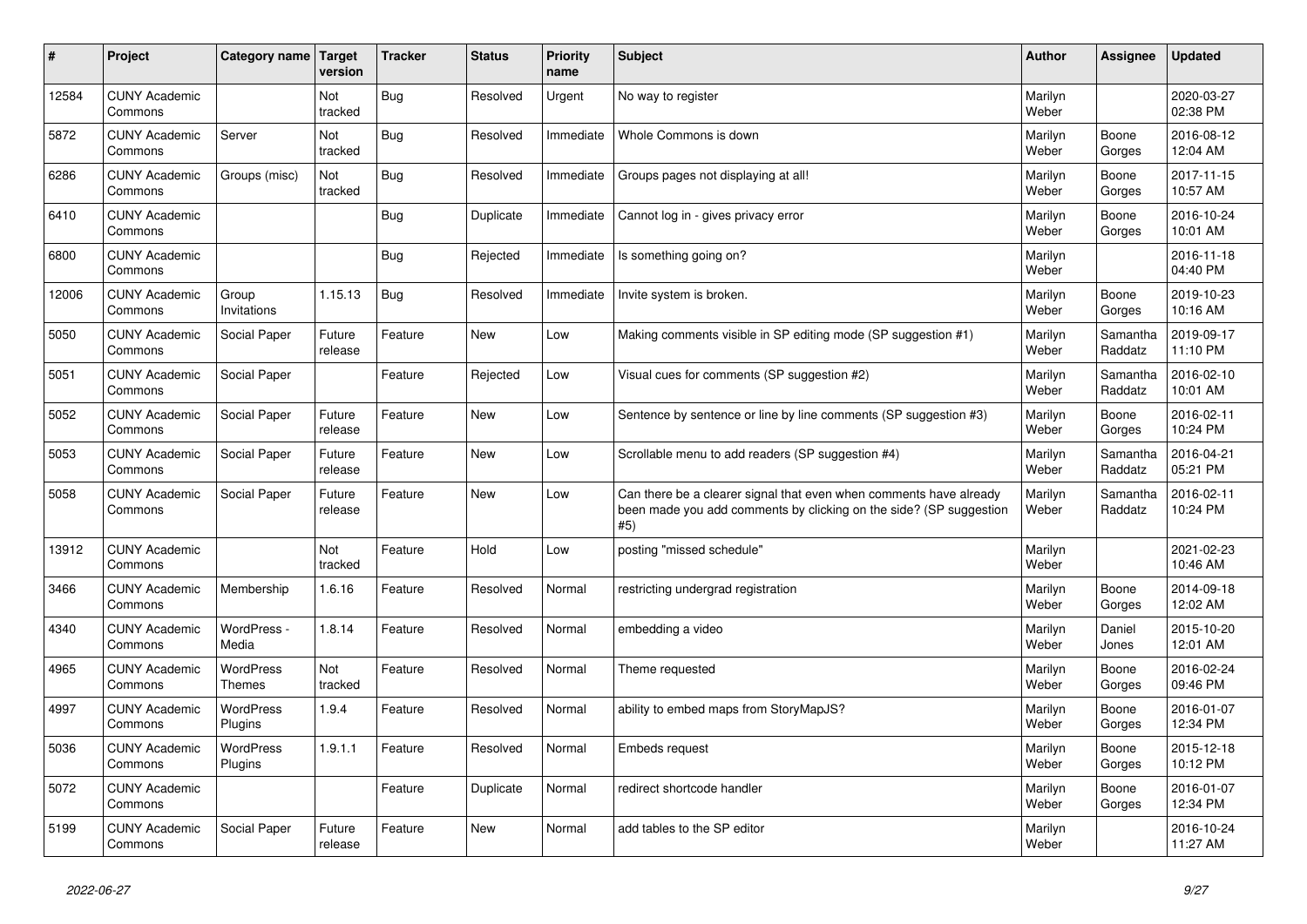| $\sharp$ | Project                         | Category name                     | Target<br>version | <b>Tracker</b> | <b>Status</b> | Priority<br>name | <b>Subject</b>                                      | <b>Author</b>    | <b>Assignee</b>     | <b>Updated</b>         |
|----------|---------------------------------|-----------------------------------|-------------------|----------------|---------------|------------------|-----------------------------------------------------|------------------|---------------------|------------------------|
| 5205     | <b>CUNY Academic</b><br>Commons | Social Paper                      | Future<br>release | Feature        | <b>New</b>    | Normal           | Social Paper folders                                | Marilyn<br>Weber |                     | 2016-02-11<br>10:24 PM |
| 5302     | <b>CUNY Academic</b><br>Commons | WordPress<br>Plugins              | 1.9.10            | Feature        | Resolved      | Normal           | request for WP Gallery Custom Links plug-in         | Marilyn<br>Weber | Boone<br>Gorges     | 2016-03-11<br>09:20 PM |
| 5345     | <b>CUNY Academic</b><br>Commons | Social Paper                      | 1.9.17            | Feature        | Rejected      | Normal           | Plus symbol problem in SP                           | Marilyn<br>Weber | Christian<br>Wach   | 2016-05-27<br>04:26 AM |
| 5397     | <b>CUNY Academic</b><br>Commons | Social Paper                      | Future<br>release | Feature        | <b>New</b>    | Normal           | frustrating to have to enable/disable in SP         | Marilyn<br>Weber | Samantha<br>Raddatz | 2016-04-20<br>03:39 PM |
| 5522     | <b>CUNY Academic</b><br>Commons | <b>WordPress</b><br>Plugins       | 1.9.15            | Feature        | Resolved      | Normal           | plugin request                                      | Marilyn<br>Weber | Boone<br>Gorges     | 2016-05-09<br>10:36 AM |
| 5621     | <b>CUNY Academic</b><br>Commons | <b>WordPress</b><br>Plugins       | 1.9.17            | Feature        | Resolved      | Normal           | Taxonomy plugin request                             | Marilyn<br>Weber | Boone<br>Gorges     | 2016-06-01<br>11:28 PM |
| 5630     | <b>CUNY Academic</b><br>Commons | <b>WordPress</b><br><b>Themes</b> | 1.9.17            | Feature        | Resolved      | Normal           | Bavota magazine Pro theme                           | Marilyn<br>Weber | Boone<br>Gorges     | 2016-06-02<br>12:09 AM |
| 5657     | <b>CUNY Academic</b><br>Commons | WordPress<br>Plugins              | 1.9.18            | Feature        | Resolved      | Normal           | Plugin Request - Instagram Feed WD                  | Marilyn<br>Weber | Boone<br>Gorges     | 2016-06-08<br>12:36 PM |
| 5799     | <b>CUNY Academic</b><br>Commons | <b>Blogs</b><br>(BuddyPress)      | Not<br>tracked    | Feature        | Resolved      | Normal           | removing one's own access to sites?                 | Marilyn<br>Weber | Boone<br>Gorges     | 2016-07-26<br>01:55 PM |
| 5992     | <b>CUNY Academic</b><br>Commons | Email<br>Notifications            | Future<br>release | Feature        | <b>New</b>    | Normal           | Changing the From line of autogenerated blog emails | Marilyn<br>Weber |                     | 2018-09-27<br>05:19 PM |
| 6118     | <b>CUNY Academic</b><br>Commons | cuny.is                           |                   | Feature        | Resolved      | Normal           | Cuny. Is request from Javier Otero Peña             | Marilyn<br>Weber | Sarah<br>Morgano    | 2016-10-04<br>07:02 PM |
| 7607     | <b>CUNY Academic</b><br>Commons | <b>WordPress</b><br>(misc)        | Not<br>tracked    | Feature        | Resolved      | Normal           | mp4 files                                           | Marilyn<br>Weber |                     | 2017-02-15<br>07:37 PM |
| 7608     | <b>CUNY Academic</b><br>Commons | Registration                      | Not<br>tracked    | Feature        | Resolved      | Normal           | create an account                                   | Marilyn<br>Weber |                     | 2017-02-15<br>10:45 PM |
| 9224     | <b>CUNY Academic</b><br>Commons | <b>Group Files</b>                | 1.13              | Feature        | Resolved      | Normal           | attachments to forum posts clutter up Files area    | Marilyn<br>Weber | Boone<br>Gorges     | 2018-03-22<br>03:34 PM |
| 15545    | <b>CUNY Academic</b><br>Commons | <b>WordPress</b><br>Plugins       | 1.19.5            | Feature        | Resolved      | Normal           | "ZI Hide Featured Image" plugin request             | Marilyn<br>Weber | Boone<br>Gorges     | 2022-03-09<br>10:09 AM |
| 6533     | <b>CUNY Academic</b><br>Commons | <b>WordPress</b><br>Plugins       | Future<br>release | Support        | Duplicate     | Low              | very old plugins?                                   | Marilyn<br>Weber | <b>Tahir Butt</b>   | 2018-10-04<br>12:27 PM |
| 13201    | <b>CUNY Academic</b><br>Commons |                                   |                   | Support        | Rejected      | Low              | PDF embedder                                        | Marilyn<br>Weber |                     | 2020-09-29<br>11:37 AM |
| 13935    | <b>CUNY Academic</b><br>Commons | <b>WordPress</b><br>Plugins       | 1.18.4            | Support        | Resolved      | Low              | Add Users sidebar widget not working                | Marilyn<br>Weber |                     | 2021-02-09<br>11:05 AM |
| 15686    | <b>CUNY Academic</b><br>Commons | ZenDesk                           | Not<br>tracked    | Support        | Resolved      | Low              | ZenDesk introducing "triggers"                      | Marilyn<br>Weber |                     | 2022-03-22<br>09:37 AM |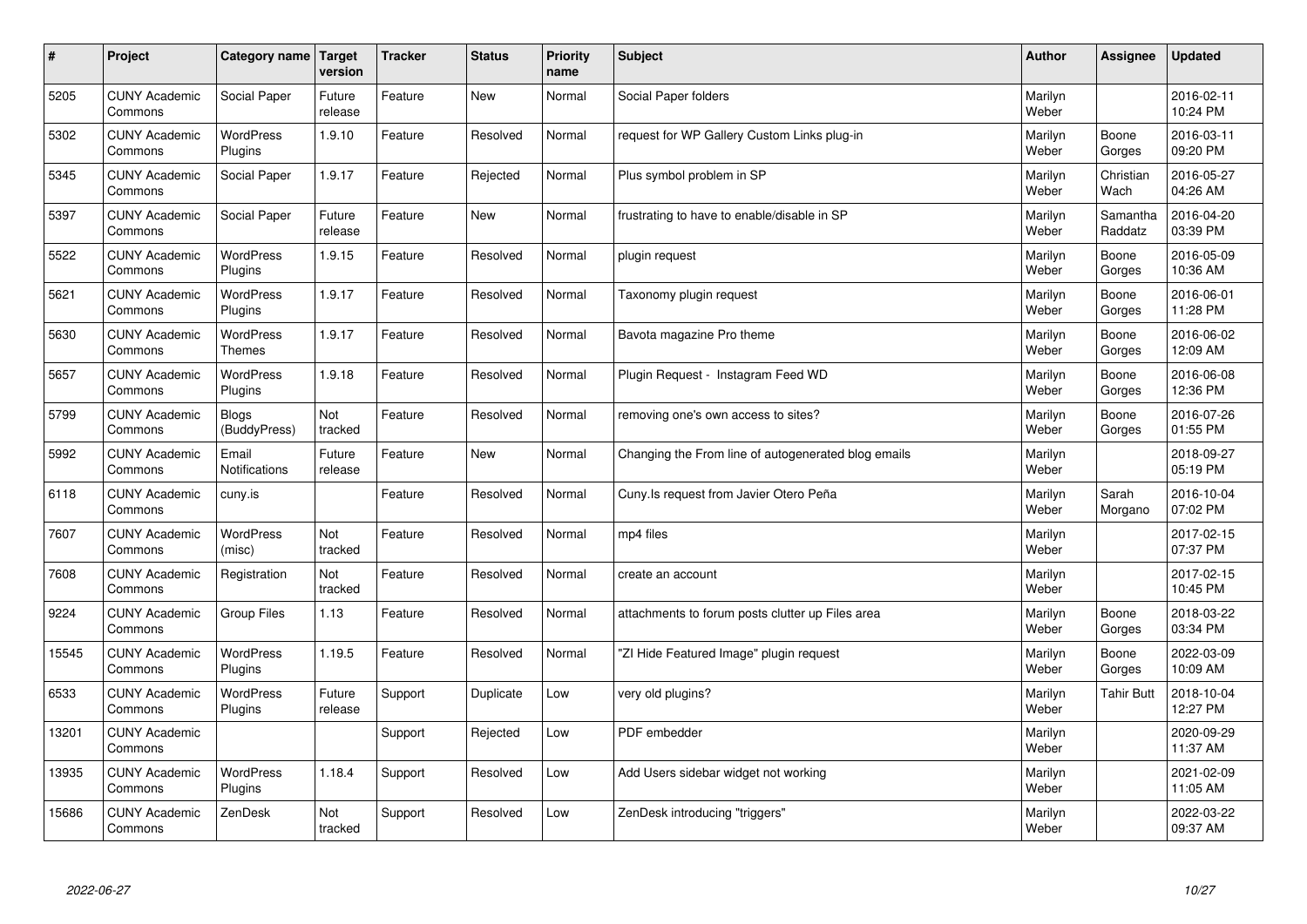| $\#$ | Project                         | Category name   Target        | version           | <b>Tracker</b> | <b>Status</b> | <b>Priority</b><br>name | <b>Subject</b>                                              | <b>Author</b>    | <b>Assignee</b>  | <b>Updated</b>         |
|------|---------------------------------|-------------------------------|-------------------|----------------|---------------|-------------------------|-------------------------------------------------------------|------------------|------------------|------------------------|
| 3001 | <b>CUNY Academic</b><br>Commons | <b>WordPress</b><br>(misc)    | Not<br>tracked    | Support        | Resolved      | Normal                  | shortlink requested                                         | Marilyn<br>Weber | Boone<br>Gorges  | 2014-01-30<br>01:26 PM |
| 3029 | <b>CUNY Academic</b><br>Commons | cuny.is                       | Not<br>tracked    | Support        | Resolved      | Normal                  | shortlink request                                           | Marilyn<br>Weber | Boone<br>Gorges  | 2014-02-12<br>10:03 AM |
| 5019 | <b>CUNY Academic</b><br>Commons | Registration                  | Not<br>tracked    | Support        | Resolved      | Normal                  | Forgotten password for user with new email address          | Marilyn<br>Weber | Marilyn<br>Weber | 2015-12-11<br>04:18 PM |
| 5037 | <b>CUNY Academic</b><br>Commons | Registration                  | Not<br>tracked    | Support        | Resolved      | Normal                  | Another Forgotten password for user with new email address  | Marilyn<br>Weber | Boone<br>Gorges  | 2015-12-22<br>05:24 PM |
| 5083 | <b>CUNY Academic</b><br>Commons | <b>WordPress</b><br>Plugins   | 1.9.5             | Support        | Rejected      | Normal                  | creating a shortcode for the iframe code of the google form | Marilyn<br>Weber | Marilyn<br>Weber | 2016-01-12<br>04:25 PM |
| 5629 | <b>CUNY Academic</b><br>Commons | <b>Public Portfolio</b>       | 1.10.4            | Support        | Resolved      | Normal                  | Title field in profile can't be edited                      | Marilyn<br>Weber |                  | 2016-12-13<br>11:19 AM |
| 5753 | <b>CUNY Academic</b><br>Commons | <b>WordPress</b><br>(misc)    | Not<br>tracked    | Support        | Resolved      | Normal                  | merging blogs and groups                                    | Marilyn<br>Weber | Boone<br>Gorges  | 2016-08-29<br>03:09 PM |
| 5772 | <b>CUNY Academic</b><br>Commons | Membership                    | Not<br>tracked    | Support        | Resolved      | Normal                  | User email change and forgotten password                    | Marilyn<br>Weber | Matt Gold        | 2017-11-15<br>06:18 PM |
| 5844 | <b>CUNY Academic</b><br>Commons |                               | Not<br>tracked    | Support        | Resolved      | Normal                  | edit Host Files on Windows 10 problems                      | Marilyn<br>Weber |                  | 2016-07-27<br>09:08 AM |
| 5985 | <b>CUNY Academic</b><br>Commons | Support                       | Not<br>tracked    | Support        | Resolved      | Normal                  | change user's email address (she cannot access old)         | Marilyn<br>Weber | Boone<br>Gorges  | 2016-09-07<br>01:43 PM |
| 5988 | <b>CUNY Academic</b><br>Commons | Support                       |                   | Support        | Rejected      | Normal                  | Forbidden error when trying to join                         | Marilyn<br>Weber | Boone<br>Gorges  | 2016-09-08<br>01:42 PM |
| 5991 | <b>CUNY Academic</b><br>Commons | Email<br><b>Notifications</b> | Future<br>release | Support        | Resolved      | Normal                  | change format of autogenerated blog emails                  | Marilyn<br>Weber | Paige<br>Dupont  | 2018-01-12<br>02:55 PM |
| 6175 | <b>CUNY Academic</b><br>Commons | Account<br>settings           |                   | Support        | Resolved      | Normal                  | Email address (user cannot access old)                      | Marilyn<br>Weber | <b>Matt Gold</b> | 2016-11-29<br>06:31 PM |
| 6656 | <b>CUNY Academic</b><br>Commons | Support                       | Not<br>tracked    | Support        | Resolved      | Normal                  | Remove user profile                                         | Marilyn<br>Weber | Matt Gold        | 2016-11-10<br>02:18 PM |
| 6812 | <b>CUNY Academic</b><br>Commons |                               | Not<br>tracked    | Support        | Resolved      | Normal                  | User cannot change email                                    | Marilyn<br>Weber | Matt Gold        | 2016-12-01<br>06:24 PM |
| 6815 | <b>CUNY Academic</b><br>Commons | Password<br>Reset             | Not<br>tracked    | Support        | Resolved      | Normal                  | password reset requested                                    | Marilyn<br>Weber | <b>Matt Gold</b> | 2016-11-22<br>10:30 AM |
| 6818 | <b>CUNY Academic</b><br>Commons | Email<br>Notifications        | 1.10.3            | Support        | Resolved      | Normal                  | No more email notifications?                                | Marilyn<br>Weber |                  | 2016-11-22<br>02:51 PM |
| 6851 | <b>CUNY Academic</b><br>Commons | Redmine                       | Not<br>tracked    | Support        | Resolved      | Normal                  | How do I help users join Redmine?                           | Marilyn<br>Weber | Matt Gold        | 2016-11-28<br>10:16 AM |
| 6857 | <b>CUNY Academic</b><br>Commons | Blogs<br>(BuddyPress)         | Not<br>tracked    | Support        | Resolved      | Normal                  | Committee on Religion website                               | Marilyn<br>Weber | Boone<br>Gorges  | 2017-08-17<br>10:24 AM |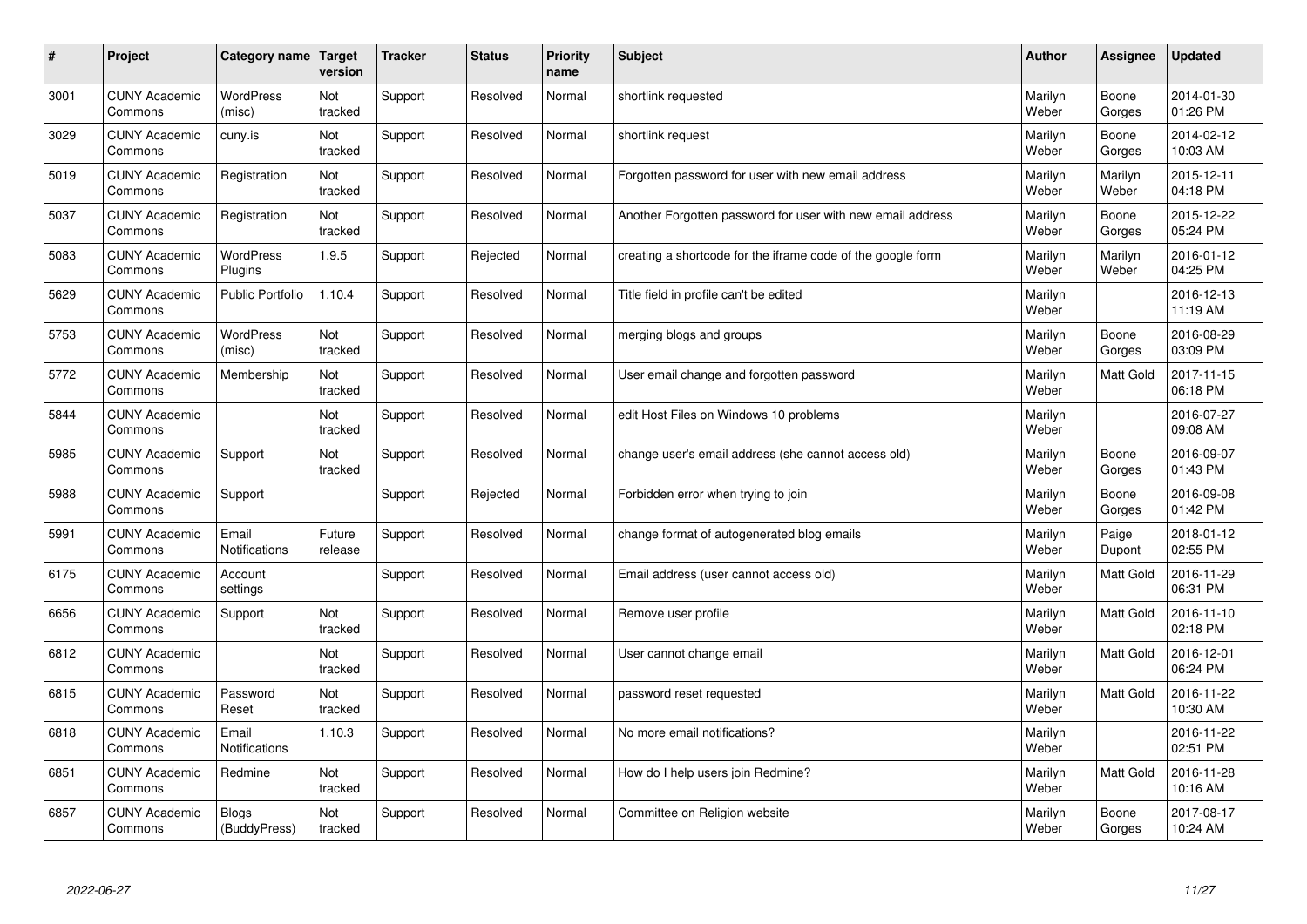| $\sharp$ | Project                         | Category name                     | Target<br>version | <b>Tracker</b> | <b>Status</b> | <b>Priority</b><br>name | <b>Subject</b>                               | <b>Author</b>    | Assignee         | Updated                |
|----------|---------------------------------|-----------------------------------|-------------------|----------------|---------------|-------------------------|----------------------------------------------|------------------|------------------|------------------------|
| 6866     | <b>CUNY Academic</b><br>Commons |                                   | Not<br>tracked    | Support        | Resolved      | Normal                  | User would like to have her account deleted  | Marilyn<br>Weber | <b>Matt Gold</b> | 2017-11-15<br>05:49 PM |
| 6899     | <b>CUNY Academic</b><br>Commons | Account<br>settings               | Not<br>tracked    | Support        | Resolved      | Normal                  | New user has misspelled her own name         | Marilyn<br>Weber | Boone<br>Gorges  | 2016-12-01<br>05:10 PM |
| 7460     | <b>CUNY Academic</b><br>Commons | <b>WordPress</b><br><b>Themes</b> | 1.10.8            | Support        | Resolved      | Normal                  | install Independent Publisher theme?         | Marilyn<br>Weber | Boone<br>Gorges  | 2017-01-21<br>09:34 PM |
| 7486     | <b>CUNY Academic</b><br>Commons | Membership                        | Not<br>tracked    | Support        | Resolved      | Normal                  | changed email address                        | Marilyn<br>Weber |                  | 2017-01-24<br>10:00 PM |
| 7613     | <b>CUNY Academic</b><br>Commons | Registration                      | Not<br>tracked    | Support        | Resolved      | Normal                  | non-matriculated students                    | Marilyn<br>Weber | Boone<br>Gorges  | 2017-11-15<br>11:03 AM |
| 7619     | <b>CUNY Academic</b><br>Commons | Membership                        | Not<br>tracked    | Support        | Resolved      | Normal                  | outside users for a site that isn't a class? | Marilyn<br>Weber | <b>Matt Gold</b> | 2017-11-15<br>06:18 PM |
| 7668     | <b>CUNY Academic</b><br>Commons | <b>WordPress</b><br>Plugins       |                   | Support        | Rejected      | Normal                  | Iframes question                             | Marilyn<br>Weber |                  | 2017-04-11<br>09:29 PM |
| 7678     | <b>CUNY Academic</b><br>Commons | Groups (misc)                     | Not<br>tracked    | Support        | Resolved      | Normal                  | add admin to student group                   | Marilyn<br>Weber | Boone<br>Gorges  | 2017-02-15<br>11:58 AM |
| 7685     | <b>CUNY Academic</b><br>Commons | Password<br>Reset                 | Not<br>tracked    | Support        | Resolved      | Normal                  | temporary password                           | Marilyn<br>Weber | Boone<br>Gorges  | 2017-02-15<br>07:36 PM |
| 7700     | <b>CUNY Academic</b><br>Commons |                                   | Not<br>tracked    | Support        | Abandoned     | Normal                  | slow loading Page on site                    | Marilyn<br>Weber | Boone<br>Gorges  | 2017-11-15<br>11:02 AM |
| 7724     | <b>CUNY Academic</b><br>Commons |                                   | Not<br>tracked    | Support        | Abandoned     | Normal                  | User name confusion                          | Marilyn<br>Weber | Boone<br>Gorges  | 2017-11-15<br>11:12 AM |
| 7745     | <b>CUNY Academic</b><br>Commons | <b>WordPress</b><br>Plugins       | 1.10.13           | Support        | Resolved      | Normal                  | Featured Video Plus plugin requested         | Marilyn<br>Weber |                  | 2017-03-03<br>01:51 PM |
| 7771     | <b>CUNY Academic</b><br>Commons | Membership                        | Not<br>tracked    | Support        | Resolved      | Normal                  | User would like to be uncoupled from sites   | Marilyn<br>Weber | Boone<br>Gorges  | 2017-03-09<br>12:38 PM |
| 7775     | <b>CUNY Academic</b><br>Commons | Membership                        | Not<br>tracked    | Support        | Resolved      | Normal                  | Email change                                 | Marilyn<br>Weber |                  | 2017-03-08<br>10:09 PM |
| 7785     | <b>CUNY Academic</b><br>Commons |                                   | Not<br>tracked    | Support        | Resolved      | Normal                  | ftp access or files?                         | Marilyn<br>Weber | Boone<br>Gorges  | 2017-03-13<br>02:34 PM |
| 7836     | <b>CUNY Academic</b><br>Commons | Social Paper                      | Not<br>tracked    | Support        | Resolved      | Normal                  | missing Social Paper                         | Marilyn<br>Weber |                  | 2017-11-15<br>01:31 PM |
| 7922     | <b>CUNY Academic</b><br>Commons | Membership                        | Not<br>tracked    | Support        | Resolved      | Normal                  | add me as an admin to the MALs alumni site?  | Marilyn<br>Weber |                  | 2017-04-06<br>05:19 PM |
| 7972     | <b>CUNY Academic</b><br>Commons |                                   | Not<br>tracked    | Support        | Resolved      | Normal                  | expand the memory limit for videos?          | Marilyn<br>Weber |                  | 2017-04-20<br>10:07 AM |
| 8071     | <b>CUNY Academic</b><br>Commons | <b>WordPress</b><br>Plugins       | Not<br>tracked    | Support        | Rejected      | Normal                  | Anthologize                                  | Marilyn<br>Weber |                  | 2017-05-10<br>10:15 AM |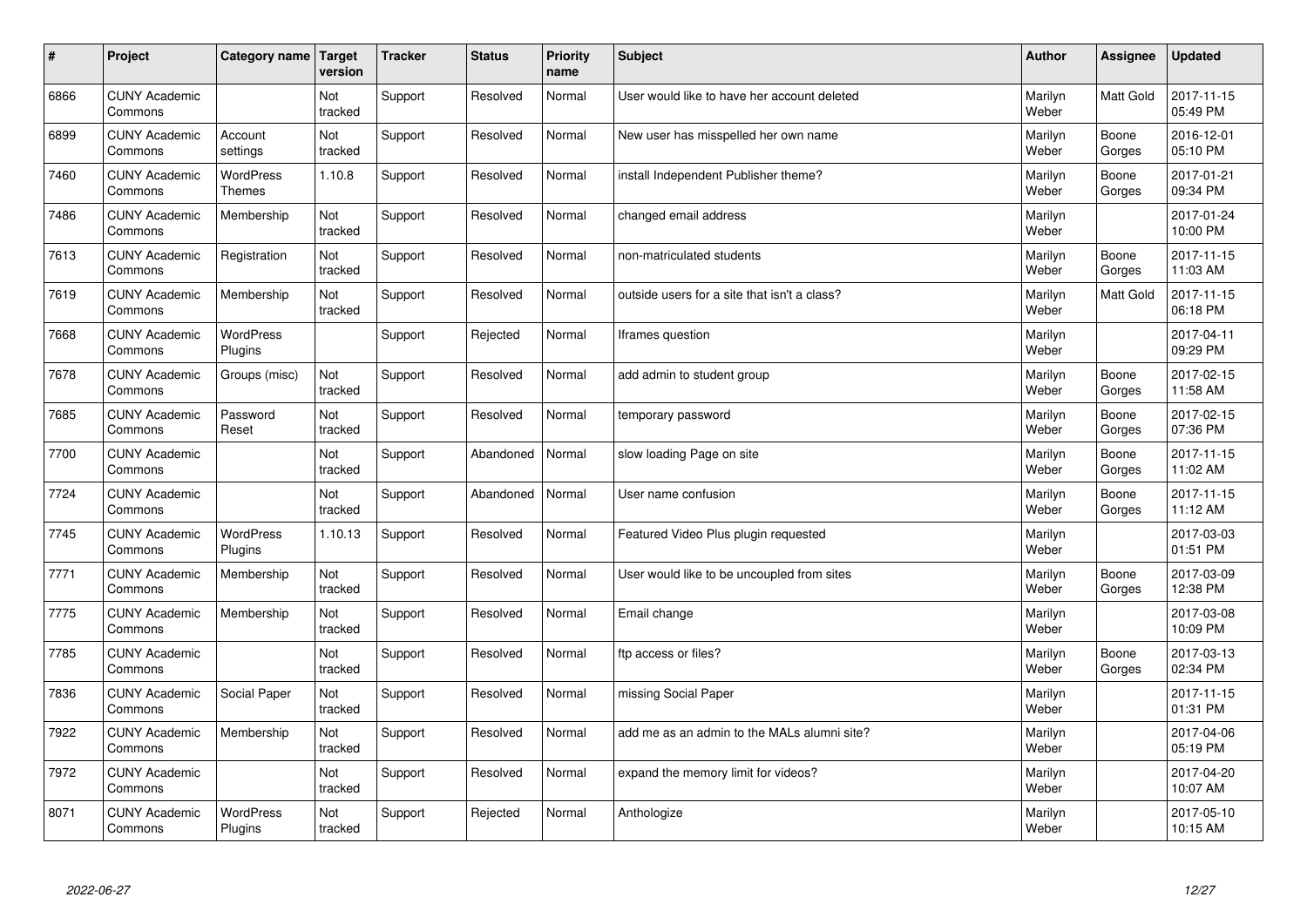| #    | Project                         | Category name               | Target<br>version | <b>Tracker</b> | <b>Status</b> | <b>Priority</b><br>name | <b>Subject</b>                                              | <b>Author</b>    | Assignee         | <b>Updated</b>         |
|------|---------------------------------|-----------------------------|-------------------|----------------|---------------|-------------------------|-------------------------------------------------------------|------------------|------------------|------------------------|
| 8120 | <b>CUNY Academic</b><br>Commons | Membership                  | Not<br>tracked    | Support        | Resolved      | Normal                  | add me as an admin to https://nyslavery.commons.gc.cuny.edu | Marilyn<br>Weber |                  | 2017-05-10<br>02:19 PM |
| 8195 | <b>CUNY Academic</b><br>Commons |                             |                   | Support        | Rejected      | Normal                  | possible to make the Profile pic semi-hidden?               | Marilyn<br>Weber |                  | 2017-05-24<br>11:00 PM |
| 8222 | <b>CUNY Academic</b><br>Commons | Membership                  | Not<br>tracked    | Support        | Resolved      | Normal                  | Admin for iletc.commons.gc.cuny.edu                         | Marilyn<br>Weber | Boone<br>Gorges  | 2017-06-08<br>10:06 AM |
| 8289 | <b>CUNY Academic</b><br>Commons |                             | Not<br>tracked    | Support        | Resolved      | Normal                  | removing my access to sites                                 | Marilyn<br>Weber | Luke<br>Waltzer  | 2017-06-19<br>12:40 PM |
| 8308 | <b>CUNY Academic</b><br>Commons | <b>WordPress</b><br>Plugins | Not<br>tracked    | Support        | Resolved      | Normal                  | WP Migration plugin                                         | Marilyn<br>Weber |                  | 2017-11-15<br>01:27 PM |
| 8379 | <b>CUNY Academic</b><br>Commons |                             | Not<br>tracked    | Support        | Resolved      | Normal                  | request for site build help                                 | Marilyn<br>Weber |                  | 2017-07-01<br>10:48 AM |
| 8401 | <b>CUNY Academic</b><br>Commons | Membership                  | Not<br>tracked    | Support        | Resolved      | Normal                  | add me as an admin                                          | Marilyn<br>Weber | Boone<br>Gorges  | 2017-07-11<br>11:40 AM |
| 8429 | <b>CUNY Academic</b><br>Commons | Membership                  | Not<br>tracked    | Support        | Resolved      | Normal                  | Please make me an admin of https://arc.commons.gc.cuny.edu  | Marilyn<br>Weber | Boone<br>Gorges  | 2017-07-24<br>03:33 PM |
| 8446 | <b>CUNY Academic</b><br>Commons | <b>WordPress</b><br>Plugins | 1.11.14           | Support        | Resolved      | Normal                  | request for multiple accordion menu plugins                 | Marilyn<br>Weber |                  | 2018-05-07<br>09:57 PM |
| 8464 | <b>CUNY Academic</b><br>Commons |                             | Not<br>tracked    | Support        | Resolved      | Normal                  | WP UI                                                       | Marilyn<br>Weber |                  | 2017-10-11<br>11:23 AM |
| 8471 | <b>CUNY Academic</b><br>Commons |                             | Not<br>tracked    | Support        | Resolved      | Normal                  | admin at https://commons.gc.cuny.edu/                       | Marilyn<br>Weber |                  | 2017-09-06<br>01:50 PM |
| 8481 | <b>CUNY Academic</b><br>Commons | Membership                  | Not<br>tracked    | Support        | Resolved      | Normal                  | admin of http://swipanalytic.org/organizers/                | Marilyn<br>Weber |                  | 2019-02-19<br>01:58 PM |
| 8529 | <b>CUNY Academic</b><br>Commons |                             | Not<br>tracked    | Support        | Resolved      | Normal                  | Iframe regiest?                                             | Marilyn<br>Weber |                  | 2017-08-16<br>04:40 PM |
| 8531 | <b>CUNY Academic</b><br>Commons | Membership                  | Not<br>tracked    | Support        | Resolved      | Normal                  | admin of https://admissions.commons.gc.cuny.edu             | Marilyn<br>Weber |                  | 2017-08-15<br>04:20 PM |
| 8553 | <b>CUNY Academic</b><br>Commons |                             | Not<br>tracked    | Support        | Resolved      | Normal                  | storage limits?                                             | Marilyn<br>Weber |                  | 2017-08-18<br>04:36 PM |
| 8566 | <b>CUNY Academic</b><br>Commons | Membership                  | Not<br>tracked    | Support        | Resolved      | Normal                  | user email change                                           | Marilyn<br>Weber |                  | 2017-11-15<br>01:27 PM |
| 8576 | <b>CUNY Academic</b><br>Commons | WordPress<br>Plugins        | 1.11.11           | Support        | Resolved      | Normal                  | Digital Measures plugin request                             | Marilyn<br>Weber |                  | 2017-09-01<br>03:44 PM |
| 8577 | <b>CUNY Academic</b><br>Commons | Membership                  | Not<br>tracked    | Support        | Resolved      | Normal                  | another user email change                                   | Marilyn<br>Weber |                  | 2017-08-25<br>10:23 AM |
| 8607 | <b>CUNY Academic</b><br>Commons |                             | Not<br>tracked    | Support        | <b>New</b>    | Normal                  | Paypal?                                                     | Marilyn<br>Weber | <b>Matt Gold</b> | 2018-05-15<br>01:37 PM |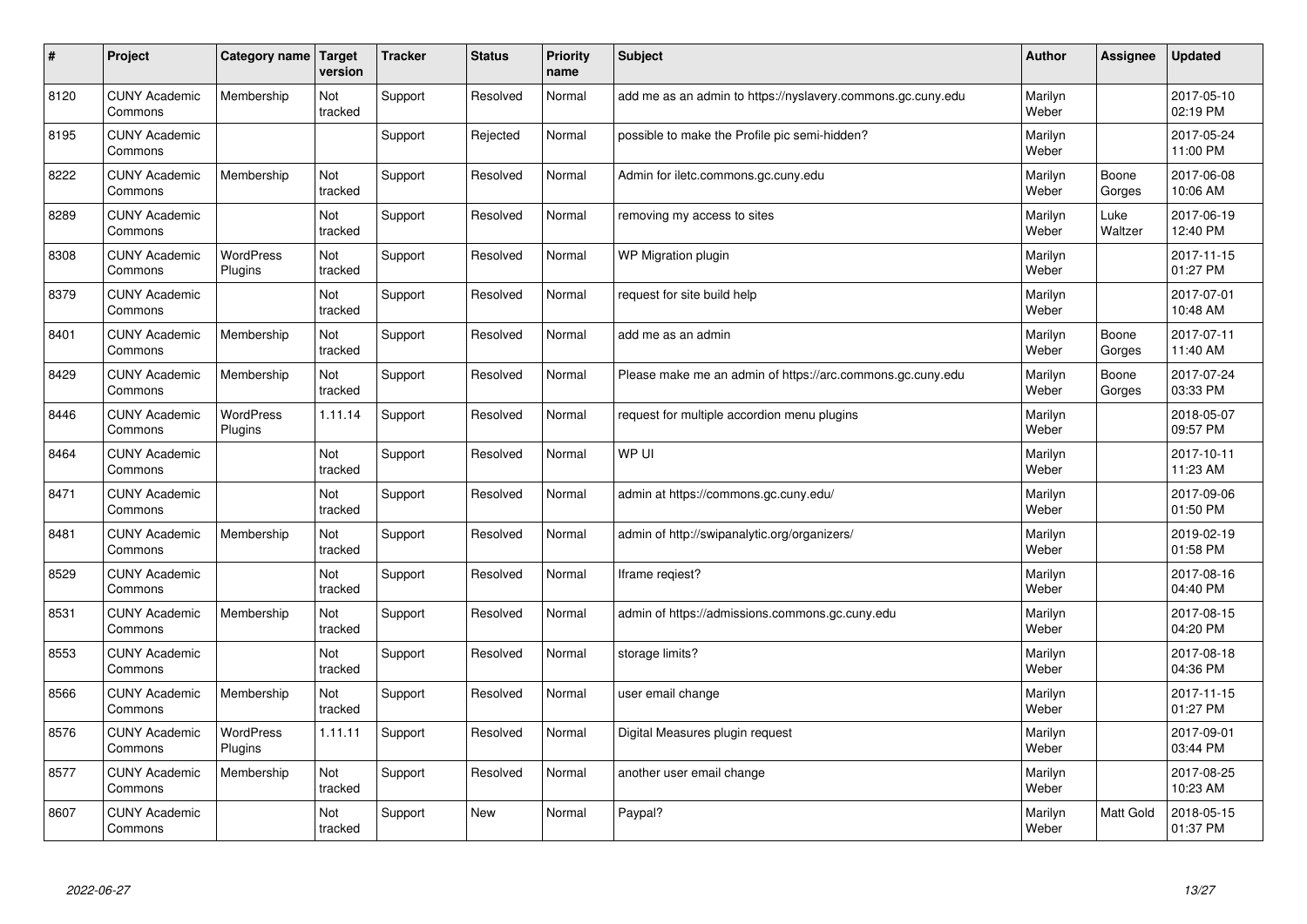| $\sharp$ | Project                         | Category name   Target            | version        | <b>Tracker</b> | <b>Status</b> | <b>Priority</b><br>name | <b>Subject</b>                                           | <b>Author</b>    | Assignee              | <b>Updated</b>         |
|----------|---------------------------------|-----------------------------------|----------------|----------------|---------------|-------------------------|----------------------------------------------------------|------------------|-----------------------|------------------------|
| 8630     | <b>CUNY Academic</b><br>Commons | Membership                        | Not<br>tracked | Support        | Resolved      | Normal                  | Change in email/campus                                   | Marilyn<br>Weber |                       | 2017-08-30<br>03:48 PM |
| 8693     | <b>CUNY Academic</b><br>Commons | <b>WordPress</b><br>Plugins       |                | Support        | Resolved      | Normal                  | Existing blog wants to replace Mailpoet with Newsletters | Marilyn<br>Weber |                       | 2017-09-12<br>02:24 PM |
| 8726     | <b>CUNY Academic</b><br>Commons |                                   |                | Support        | Resolved      | Normal                  | Redirect problem                                         | Marilyn<br>Weber |                       | 2017-09-21<br>12:14 PM |
| 8729     | <b>CUNY Academic</b><br>Commons |                                   | Not<br>tracked | Support        | Resolved      | Normal                  | email change                                             | Marilyn<br>Weber |                       | 2017-09-25<br>02:14 PM |
| 8768     | <b>CUNY Academic</b><br>Commons |                                   | Not<br>tracked | Support        | Resolved      | Normal                  | unsafe redirect?                                         | Marilyn<br>Weber |                       | 2017-10-06<br>12:14 PM |
| 8848     | <b>CUNY Academic</b><br>Commons |                                   | Not<br>tracked | Support        | Resolved      | Normal                  | email change request                                     | Marilyn<br>Weber |                       | 2017-10-24<br>11:19 AM |
| 8855     | <b>CUNY Academic</b><br>Commons |                                   | Not<br>tracked | Support        | Resolved      | Normal                  | another email change request                             | Marilyn<br>Weber |                       | 2017-10-25<br>10:55 AM |
| 8873     | <b>CUNY Academic</b><br>Commons |                                   | Not<br>tracked | Support        | Resolved      | Normal                  | maximum file upload size?                                | Marilyn<br>Weber |                       | 2017-10-30<br>11:23 AM |
| 8882     | <b>CUNY Academic</b><br>Commons |                                   | Not<br>tracked | Support        | Resolved      | Normal                  | question about search engines                            | Marilyn<br>Weber |                       | 2017-11-01<br>03:26 PM |
| 8893     | <b>CUNY Academic</b><br>Commons | Social Paper                      | 1.12.1         | Support        | Resolved      | Normal                  | Social paper won't connect to group?                     | Marilyn<br>Weber |                       | 2017-12-11<br>01:16 PM |
| 8906     | <b>CUNY Academic</b><br>Commons | Redmine                           | Not<br>tracked | Support        | Resolved      | Normal                  | Redmine access?                                          | Marilyn<br>Weber | Matt Gold             | 2017-11-13<br>06:02 PM |
| 8908     | <b>CUNY Academic</b><br>Commons | <b>WordPress</b><br>Plugins       | 1.12.2         | Support        | Resolved      | Normal                  | Plugin request from Steve Brier                          | Marilyn<br>Weber |                       | 2017-11-27<br>11:39 AM |
| 8941     | <b>CUNY Academic</b><br>Commons | <b>WordPress</b><br><b>Themes</b> | 1.13.1         | Support        | Resolved      | Normal                  | Theme request: ColorNews                                 | Marilyn<br>Weber |                       | 2018-05-08<br>10:42 AM |
| 8978     | <b>CUNY Academic</b><br>Commons | Groups (misc)                     | Not<br>tracked | Support        | Resolved      | Normal                  | removing old groups                                      | Marilyn<br>Weber |                       | 2018-12-10<br>03:52 PM |
| 9004     | <b>CUNY Academic</b><br>Commons | Membership                        | Not<br>tracked | Support        | Resolved      | Normal                  | email change request                                     | Marilyn<br>Weber |                       | 2017-12-14<br>12:27 PM |
| 9026     | <b>CUNY Academic</b><br>Commons | <b>WordPress</b><br>Plugins       | 1.12.6         | Support        | Resolved      | Normal                  | plugin request from Carlos Guevara                       | Marilyn<br>Weber |                       | 2018-01-03<br>09:33 AM |
| 9033     | <b>CUNY Academic</b><br>Commons |                                   |                | Support        | Rejected      | Normal                  | Site search terms                                        | Marilyn<br>Weber |                       | 2017-12-22<br>01:10 PM |
| 9078     | <b>CUNY Academic</b><br>Commons | <b>WordPress</b><br>Plugins       | 1.12.7         | Support        | Resolved      | Normal                  | arcgis web maps?                                         | Marilyn<br>Weber | Raymond<br><b>Hoh</b> | 2018-01-23<br>11:11 AM |
| 9087     | <b>CUNY Academic</b><br>Commons | WordPress<br>Plugins              | 1.12.7         | Support        | Resolved      | Normal                  | request for WP Social Sharing                            | Marilyn<br>Weber |                       | 2018-01-23<br>11:17 AM |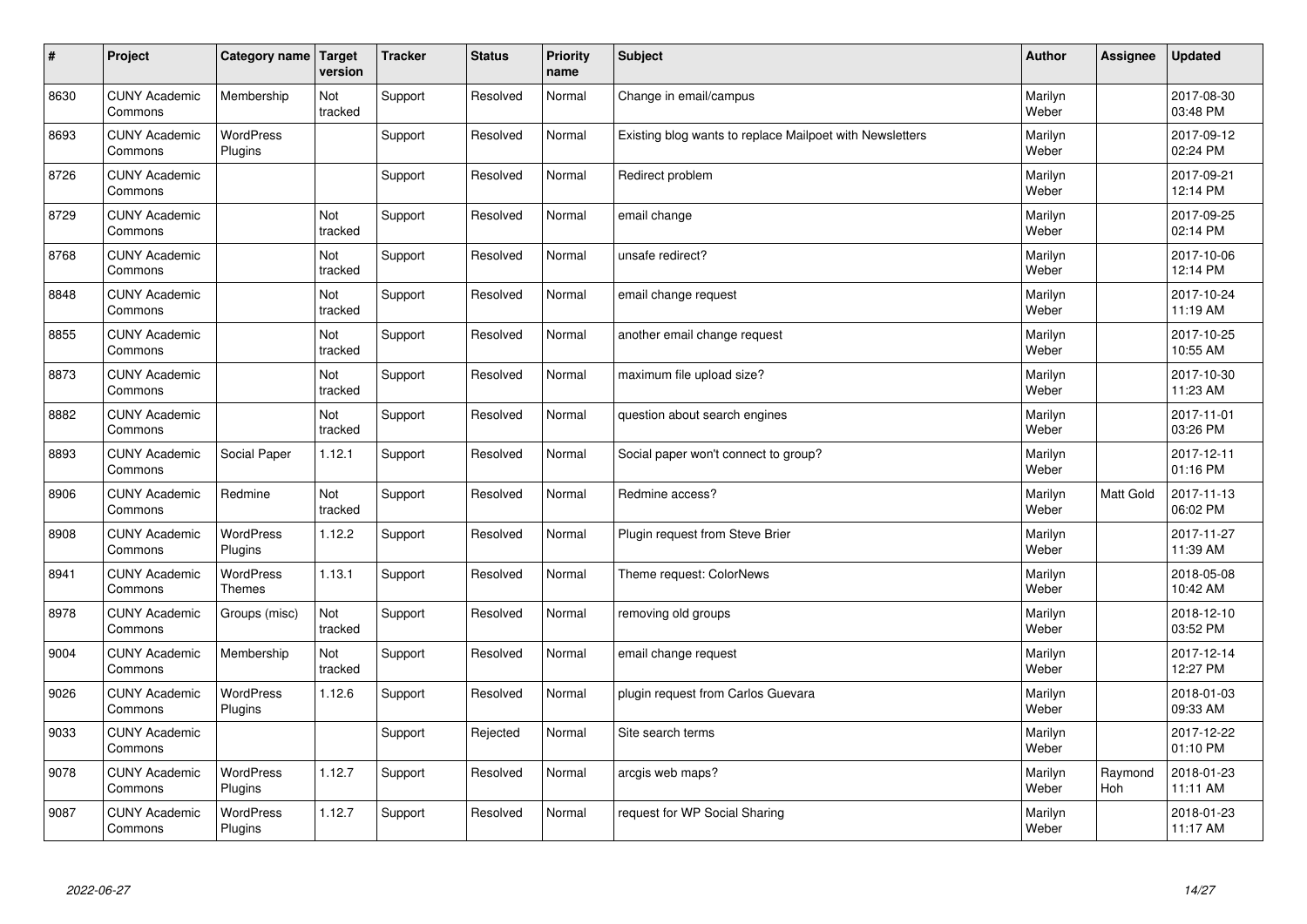| #    | Project                         | Category name               | <b>Target</b><br>version | <b>Tracker</b> | <b>Status</b>        | <b>Priority</b><br>name | <b>Subject</b>                                    | <b>Author</b>    | Assignee              | <b>Updated</b>         |
|------|---------------------------------|-----------------------------|--------------------------|----------------|----------------------|-------------------------|---------------------------------------------------|------------------|-----------------------|------------------------|
| 9131 | <b>CUNY Academic</b><br>Commons |                             |                          | Support        | Resolved             | Normal                  | webrecorder.jo via Firefox                        | Marilyn<br>Weber |                       | 2018-01-29<br>11:11 AM |
| 9133 | <b>CUNY Academic</b><br>Commons |                             |                          | Support        | Duplicate            | Normal                  | webrecorder.io                                    | Marilyn<br>Weber |                       | 2018-01-29<br>10:34 AM |
| 9134 | <b>CUNY Academic</b><br>Commons | Membership                  | Not<br>tracked           | Support        | Abandoned            | Normal                  | former user                                       | Marilyn<br>Weber | Matt Gold             | 2019-09-18<br>10:26 AM |
| 9162 | <b>CUNY Academic</b><br>Commons | Registration                | Not<br>tracked           | Support        | Resolved             | Normal                  | email change due to user error                    | Marilyn<br>Weber | Matt Gold             | 2018-02-13<br>11:11 AM |
| 9163 | <b>CUNY Academic</b><br>Commons | Layout                      | 1.12.8                   | Support        | Resolved             | Normal                  | Mobile responsiveness issues                      | Marilyn<br>Weber | Raymond<br>Hoh        | 2018-02-13<br>10:49 AM |
| 9207 | <b>CUNY Academic</b><br>Commons |                             | Future<br>release        | Support        | Reporter<br>Feedback | Normal                  | display dashboards made in Tableau?               | Marilyn<br>Weber | Boone<br>Gorges       | 2018-04-10<br>10:42 AM |
| 9223 | <b>CUNY Academic</b><br>Commons |                             | Not<br>tracked           | Support        | Resolved             | Normal                  | moving wordpress sites                            | Marilyn<br>Weber |                       | 2018-02-18<br>08:44 PM |
| 9275 | <b>CUNY Academic</b><br>Commons |                             |                          | Support        | Rejected             | Normal                  | soft chalk page?                                  | Marilyn<br>Weber | Boone<br>Gorges       | 2018-04-09<br>10:37 AM |
| 9355 | <b>CUNY Academic</b><br>Commons |                             | Not<br>tracked           | Support        | Resolved             | Normal                  | 14gb of video?                                    | Marilyn<br>Weber |                       | 2018-03-13<br>11:56 AM |
| 9477 | <b>CUNY Academic</b><br>Commons | Account<br>settings         |                          | Support        | Resolved             | Normal                  | email change request                              | Marilyn<br>Weber | <b>Matt Gold</b>      | 2018-03-24<br>08:53 AM |
| 9499 | <b>CUNY Academic</b><br>Commons | WordPress<br>(misc)         | Not<br>tracked           | Support        | Resolved             | Normal                  | tiny question - preventing dates on posts?        | Marilyn<br>Weber | Raymond<br>Hoh        | 2018-04-04<br>03:55 PM |
| 9500 | <b>CUNY Academic</b><br>Commons | <b>WordPress</b><br>Plugins | 1.12.12                  | Support        | Resolved             | Normal                  | PowerPoint in the media library?                  | Marilyn<br>Weber | Raymond<br><b>Hoh</b> | 2018-04-12<br>02:28 PM |
| 9518 | <b>CUNY Academic</b><br>Commons |                             | Not<br>tracked           | Support        | Rejected             | Normal                  | problems with site on Internet Explorer           | Marilyn<br>Weber | Raymond<br><b>Hoh</b> | 2019-03-11<br>11:18 PM |
| 9535 | <b>CUNY Academic</b><br>Commons |                             | Not<br>tracked           | Support        | Resolved             | Normal                  | admin for https://video.commons.gc.cuny.edu/?     | Marilyn<br>Weber | Matt Gold             | 2018-04-13<br>05:06 PM |
| 9541 | <b>CUNY Academic</b><br>Commons | <b>WordPress</b><br>(misc)  | Not<br>tracked           | Support        | Resolved             | Normal                  | repeating header banner                           | Marilyn<br>Weber | Raymond<br>Hoh        | 2018-04-06<br>12:33 PM |
| 9587 | <b>CUNY Academic</b><br>Commons |                             |                          | Support        | Rejected             | Normal                  | possible request for the "PDF Poster" plugin      | Marilyn<br>Weber |                       | 2018-04-24<br>10:52 AM |
| 9604 | <b>CUNY Academic</b><br>Commons |                             | Not<br>tracked           | Support        | Resolved             | Normal                  | l (Marilyn) can only log into cdev as teststudent | Marilyn<br>Weber |                       | 2018-04-21<br>10:20 AM |
| 9659 | <b>CUNY Academic</b><br>Commons | Account<br>settings         |                          | Support        | Resolved             | Normal                  | user email change                                 | Marilyn<br>Weber | Matt Gold             | 2018-04-24<br>12:08 PM |
| 9684 | <b>CUNY Academic</b><br>Commons |                             |                          | Support        | Rejected             | Normal                  | SEO cleanup for newlaborforum.cuny.edu            | Marilyn<br>Weber |                       | 2018-04-30<br>10:29 AM |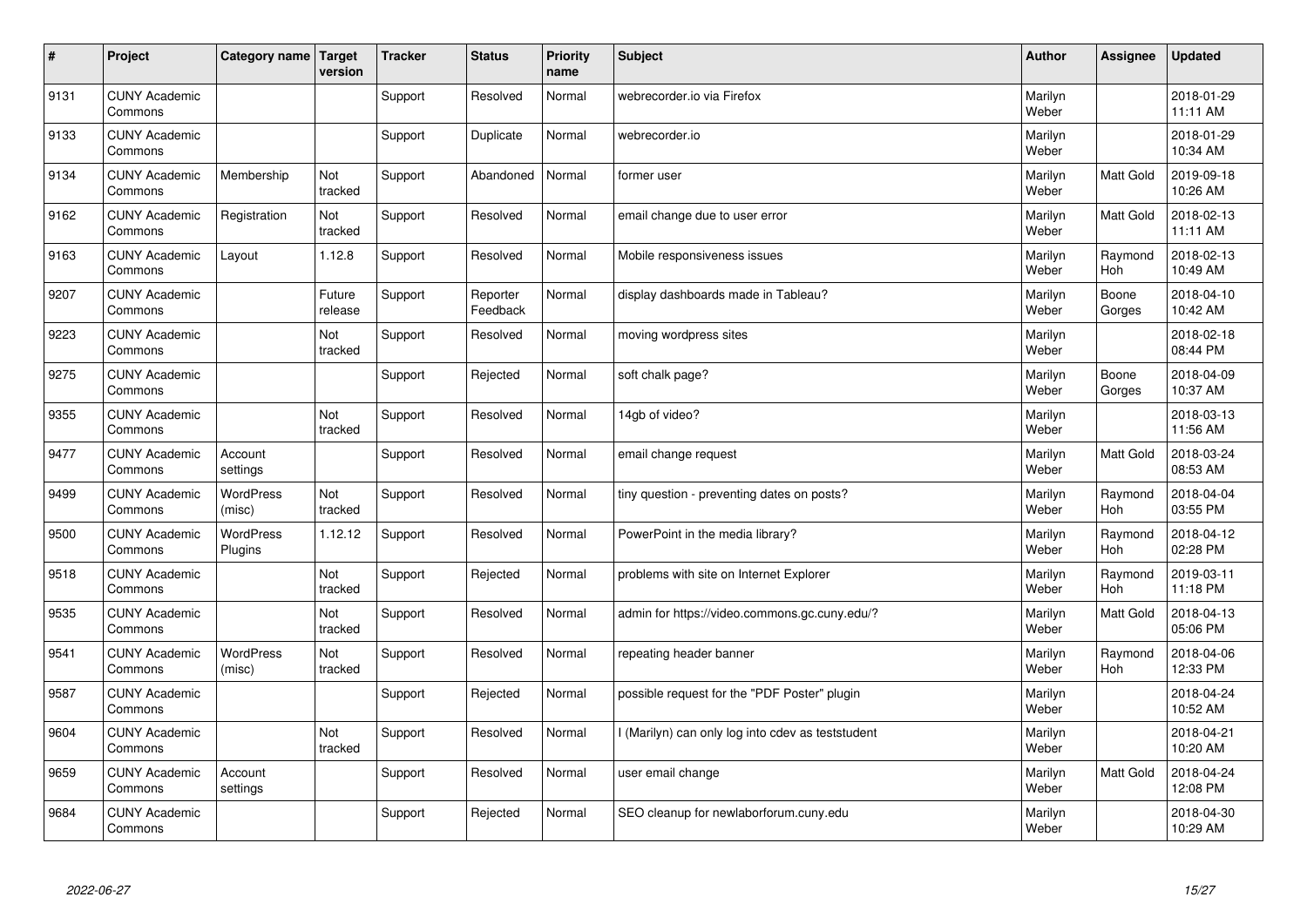| $\sharp$ | Project                         | Category name               | Target<br>version | <b>Tracker</b> | <b>Status</b> | <b>Priority</b><br>name | <b>Subject</b>                           | <b>Author</b>    | Assignee        | Updated                |
|----------|---------------------------------|-----------------------------|-------------------|----------------|---------------|-------------------------|------------------------------------------|------------------|-----------------|------------------------|
| 9725     | <b>CUNY Academic</b><br>Commons |                             | Not<br>tracked    | Support        | Resolved      | Normal                  | problems with deleting a site            | Marilyn<br>Weber |                 | 2018-05-07<br>10:24 PM |
| 9726     | <b>CUNY Academic</b><br>Commons | <b>WordPress</b><br>Plugins | Not<br>tracked    | Support        | Abandoned     | Normal                  | technical error on Contact page          | Marilyn<br>Weber |                 | 2018-12-10<br>03:53 PM |
| 9767     | <b>CUNY Academic</b><br>Commons | Registration                | Not<br>tracked    | Support        | Resolved      | Normal                  | user deleted account but now needs one   | Marilyn<br>Weber |                 | 2018-05-11<br>02:39 PM |
| 9779     | <b>CUNY Academic</b><br>Commons | Membership                  | Not<br>tracked    | Support        | Resolved      | Normal                  | user not sure if she is registered.      | Marilyn<br>Weber |                 | 2018-12-10<br>03:53 PM |
| 9780     | <b>CUNY Academic</b><br>Commons |                             | Not<br>tracked    | Support        | Resolved      | Normal                  | remove the phone number on this profile? | Marilyn<br>Weber |                 | 2018-05-15<br>10:35 AM |
| 9787     | <b>CUNY Academic</b><br>Commons | Registration                |                   | Support        | Resolved      | Normal                  | email change request                     | Marilyn<br>Weber | Matt Gold       | 2018-05-16<br>09:55 PM |
| 9823     | <b>CUNY Academic</b><br>Commons | Account<br>settings         | Not<br>tracked    | Support        | Resolved      | Normal                  | email change                             | Marilyn<br>Weber | Matt Gold       | 2018-05-23<br>01:58 PM |
| 9834     | <b>CUNY Academic</b><br>Commons |                             |                   | Support        | Duplicate     | Normal                  | add a "like" function                    | Marilyn<br>Weber |                 | 2018-05-25<br>10:38 AM |
| 9885     | <b>CUNY Academic</b><br>Commons |                             |                   | Support        | Rejected      | Normal                  | Publications field problem               | Marilyn<br>Weber |                 | 2018-06-06<br>01:18 PM |
| 9886     | <b>CUNY Academic</b><br>Commons | cuny.is                     | Not<br>tracked    | Support        | Resolved      | Normal                  | cuny.is SSL                              | Marilyn<br>Weber |                 | 2018-10-26<br>02:07 PM |
| 9888     | <b>CUNY Academic</b><br>Commons | WordPress<br>Plugins        | 1.13.3            | Support        | Resolved      | Normal                  | Business directory Plug-in request       | Marilyn<br>Weber |                 | 2018-06-12<br>11:52 AM |
| 9889     | <b>CUNY Academic</b><br>Commons |                             | Not<br>tracked    | Support        | Resolved      | Normal                  | remove comments from activity feed?      | Marilyn<br>Weber |                 | 2018-12-10<br>03:53 PM |
| 9927     | <b>CUNY Academic</b><br>Commons | Membership                  | Not<br>tracked    | Support        | Resolved      | Normal                  | wrong email used                         | Marilyn<br>Weber | Matt Gold       | 2018-06-14<br>10:21 AM |
| 9928     | <b>CUNY Academic</b><br>Commons | Account<br>settings         |                   | Support        | Resolved      | Normal                  | email change request from former student | Marilyn<br>Weber | Matt Gold       | 2018-06-14<br>10:20 AM |
| 9949     | <b>CUNY Academic</b><br>Commons |                             | 1.13.4            | Support        | Resolved      | Normal                  | raise storage space limit?               | Marilyn<br>Weber | Boone<br>Gorges | 2018-06-26<br>12:00 PM |
| 9955     | <b>CUNY Academic</b><br>Commons | <b>WordPress</b><br>Plugins | 1.13.4            | Support        | Rejected      | Normal                  | docx converter plugin?                   | Marilyn<br>Weber |                 | 2018-06-26<br>11:39 AM |
| 9965     | <b>CUNY Academic</b><br>Commons | WordPress<br>Plugins        | 1.13.4            | Support        | Resolved      | Normal                  | plug-in request for OneTone Companion    | Marilyn<br>Weber | Raymond<br>Hoh  | 2018-06-26<br>12:00 PM |
| 9996     | <b>CUNY Academic</b><br>Commons | Membership                  | Not<br>tracked    | Support        | Rejected      | Normal                  | user email change request                | Marilyn<br>Weber |                 | 2018-07-16<br>10:49 AM |
| 10006    | <b>CUNY Academic</b><br>Commons | Membership                  | Not<br>tracked    | Support        | Resolved      | Normal                  | another email change request             | Marilyn<br>Weber |                 | 2018-07-13<br>12:36 PM |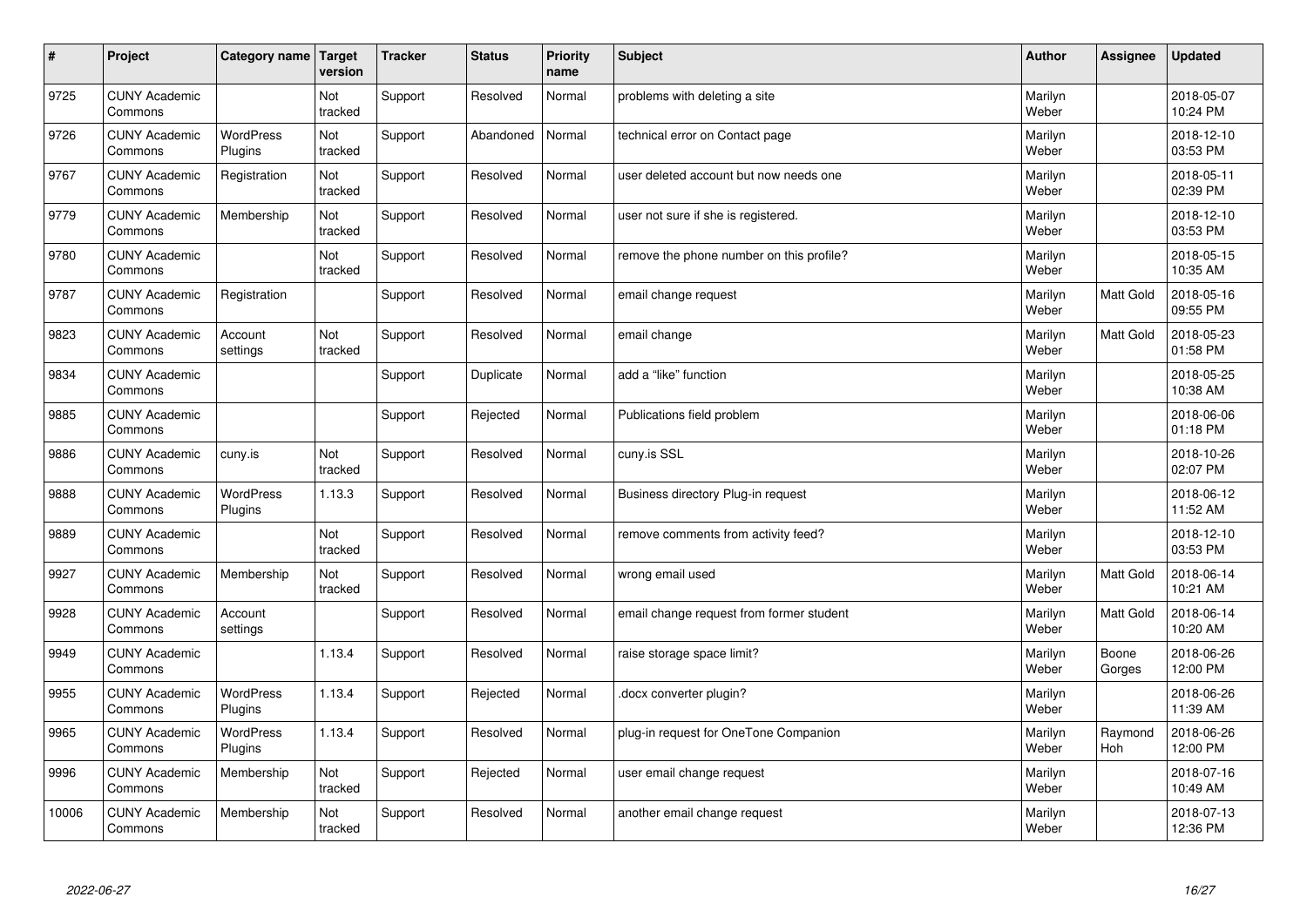| $\sharp$ | Project                         | Category name   Target            | version               | <b>Tracker</b> | <b>Status</b>        | <b>Priority</b><br>name | <b>Subject</b>                                          | <b>Author</b>    | Assignee         | Updated                |
|----------|---------------------------------|-----------------------------------|-----------------------|----------------|----------------------|-------------------------|---------------------------------------------------------|------------------|------------------|------------------------|
| 10059    | <b>CUNY Academic</b><br>Commons | <b>WordPress</b><br><b>Themes</b> | Not<br>tracked        | Support        | Resolved             | Normal                  | Magazine Premium theme for new site                     | Marilyn<br>Weber |                  | 2020-02-17<br>03:39 PM |
| 10066    | <b>CUNY Academic</b><br>Commons | Membership                        | Not<br>tracked        | Support        | Resolved             | Normal                  | add me as an admin to https://pkms.commons.gc.cuny.edu/ | Marilyn<br>Weber |                  | 2018-07-26<br>11:54 AM |
| 10133    | <b>CUNY Academic</b><br>Commons | <b>WordPress</b><br>(misc)        | Not<br>tracked        | Support        | Resolved             | Normal                  | two Commons sites to be migrated elsewhere              | Marilyn<br>Weber |                  | 2018-12-10<br>03:54 PM |
| 10227    | <b>CUNY Academic</b><br>Commons |                                   |                       | Support        | Resolved             | Normal                  | user incorrectly entered her email address              | Marilyn<br>Weber | Matt Gold        | 2018-08-26<br>08:55 PM |
| 10239    | <b>CUNY Academic</b><br>Commons |                                   | Not<br>tracked        | Support        | Resolved             | Normal                  | musicroombooking.commons.gc.cuny.edu                    | Marilyn<br>Weber |                  | 2018-08-29<br>03:06 PM |
| 10240    | <b>CUNY Academic</b><br>Commons | <b>WordPress</b><br>Plugins       | 1.13.8                | Support        | Resolved             | Normal                  | require-featured-image plug-in request                  | Marilyn<br>Weber |                  | 2018-08-29<br>05:15 PM |
| 10256    | <b>CUNY Academic</b><br>Commons |                                   |                       | Support        | Resolved             | Normal                  | email change requested                                  | Marilyn<br>Weber | Matt Gold        | 2018-08-29<br>02:52 PM |
| 10257    | <b>CUNY Academic</b><br>Commons | Membership                        | Not<br>tracked        | Support        | Resolved             | Normal                  | change the email from @login.cuny.edu to campu email    | Marilyn<br>Weber |                  | 2018-12-10<br>03:55 PM |
| 10266    | <b>CUNY Academic</b><br>Commons |                                   |                       | Support        | Resolved             | Normal                  | GC email change requested                               | Marilyn<br>Weber | <b>Matt Gold</b> | 2018-08-30<br>03:07 PM |
| 10273    | <b>CUNY Academic</b><br>Commons | Registration                      | Not<br>tracked        | Support        | Reporter<br>Feedback | Normal                  | users combining CF and campus address                   | Marilyn<br>Weber |                  | 2019-09-18<br>10:58 AM |
| 10298    | <b>CUNY Academic</b><br>Commons |                                   | Not<br>tracked        | Support        | Resolved             | Normal                  | RSS feed to itunes problem                              | Marilyn<br>Weber |                  | 2018-12-10<br>03:57 PM |
| 10387    | <b>CUNY Academic</b><br>Commons | Membership                        | Not<br>tracked        | Support        | Resolved             | Normal                  | remove user page                                        | Marilyn<br>Weber |                  | 2018-09-28<br>02:26 PM |
| 10407    | <b>CUNY Academic</b><br>Commons |                                   | Not<br>tracked        | Support        | Resolved             | Normal                  | toolbar problem                                         | Marilyn<br>Weber | Boone<br>Gorges  | 2018-10-23<br>10:52 AM |
| 10440    | <b>CUNY Academic</b><br>Commons |                                   | Not<br>tracked        | Support        | Resolved             | Normal                  | Acert post problem                                      | Marilyn<br>Weber |                  | 2018-12-10<br>03:57 PM |
| 10571    | <b>CUNY Academic</b><br>Commons |                                   | Not<br>tracked        | Support        | Abandoned            | Normal                  | newsletter queue problem                                | Marilyn<br>Weber |                  | 2018-12-10<br>03:58 PM |
| 10606    | <b>CUNY Academic</b><br>Commons | cdev.gc.cuny.ed<br>u.             | <b>Not</b><br>tracked | Support        | Resolved             | Normal                  | problems with testing environment                       | Marilyn<br>Weber |                  | 2018-11-02<br>10:27 AM |
| 10657    | <b>CUNY Academic</b><br>Commons |                                   | Not<br>tracked        | Support        | Reporter<br>Feedback | Normal                  | child theme problems                                    | Marilyn<br>Weber |                  | 2018-11-08<br>01:19 PM |
| 10820    | <b>CUNY Academic</b><br>Commons |                                   | Not<br>tracked        | Support        | Resolved             | Normal                  | retrieve deleted pages/posts                            | Marilyn<br>Weber |                  | 2018-12-13<br>06:33 PM |
| 10838    | <b>CUNY Academic</b><br>Commons |                                   | 1.15.3                | Support        | Rejected             | Normal                  | two plugin/theme requests from a digital fellow         | Marilyn<br>Weber |                  | 2019-06-11<br>10:31 AM |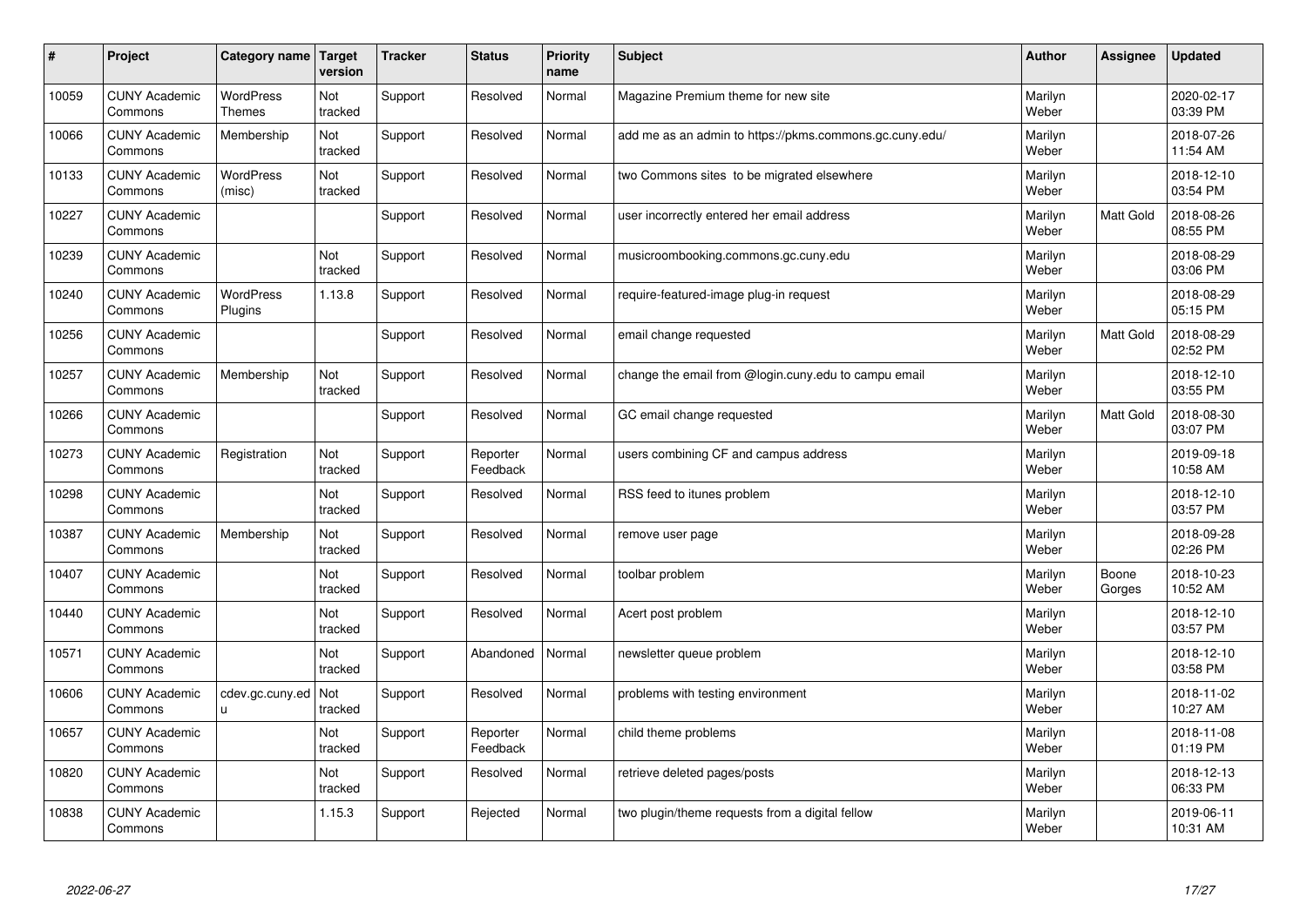| #     | Project                         | Category name   Target            | version        | <b>Tracker</b> | <b>Status</b>        | <b>Priority</b><br>name | <b>Subject</b>                              | <b>Author</b>    | Assignee              | <b>Updated</b>         |
|-------|---------------------------------|-----------------------------------|----------------|----------------|----------------------|-------------------------|---------------------------------------------|------------------|-----------------------|------------------------|
| 10850 | <b>CUNY Academic</b><br>Commons |                                   |                | Support        | Rejected             | Normal                  | Gravity form being resent                   | Marilyn<br>Weber |                       | 2018-12-20<br>10:18 PM |
| 10910 | <b>CUNY Academic</b><br>Commons | Membership                        | Not<br>tracked | Support        | Resolved             | Normal                  | request to be an admin to a prof's site     | Marilyn<br>Weber |                       | 2019-01-04<br>10:45 AM |
| 10932 | <b>CUNY Academic</b><br>Commons |                                   |                | Support        | Resolved             | Normal                  | add me as admin to meenaalexander.com       | Marilyn<br>Weber | Matt Gold             | 2019-01-09<br>02:12 PM |
| 10941 | <b>CUNY Academic</b><br>Commons | Membership                        | Not<br>tracked | Support        | Resolved             | Normal                  | update user email                           | Marilyn<br>Weber |                       | 2019-02-13<br>02:24 PM |
| 10986 | <b>CUNY Academic</b><br>Commons |                                   | Not<br>tracked | Support        | Resolved             | Normal                  | PDF embedder provoking error                | Marilyn<br>Weber |                       | 2019-03-29<br>04:28 PM |
| 11002 | <b>CUNY Academic</b><br>Commons |                                   | Not<br>tracked | Support        | Resolved             | Normal                  | open link in a new tab not working          | Marilyn<br>Weber |                       | 2019-06-03<br>07:57 PM |
| 11003 | <b>CUNY Academic</b><br>Commons |                                   | Not<br>tracked | Support        | Resolved             | Normal                  | user email change                           | Marilyn<br>Weber |                       | 2019-01-24<br>02:50 PM |
| 11006 | <b>CUNY Academic</b><br>Commons | Groups (misc)                     | 1.14.6         | Support        | Resolved             | Normal                  | removing members from a group isn't working | Marilyn<br>Weber |                       | 2019-01-24<br>03:18 PM |
| 11017 | <b>CUNY Academic</b><br>Commons |                                   | Not<br>tracked | Support        | Resolved             | Normal                  | site didn't save?                           | Marilyn<br>Weber |                       | 2019-01-25<br>03:47 PM |
| 11029 | <b>CUNY Academic</b><br>Commons | Authentication                    | 1.14.9         | Support        | Resolved             | Normal                  | Sujatha Fernandes cannot edit her site      | Marilyn<br>Weber | Raymond<br><b>Hoh</b> | 2019-03-26<br>12:10 PM |
| 11031 | <b>CUNY Academic</b><br>Commons |                                   | Not<br>tracked | Support        | Resolved             | Normal                  | new group with seemingly old topics         | Marilyn<br>Weber |                       | 2019-02-11<br>12:17 PM |
| 11091 | <b>CUNY Academic</b><br>Commons | <b>BuddyPress</b><br><b>Docs</b>  | 1.14.7         | Support        | Resolved             | Normal                  | word limit for comments on a group doc?     | Marilyn<br>Weber |                       | 2019-02-26<br>02:04 PM |
| 11127 | <b>CUNY Academic</b><br>Commons | Membership                        | Not<br>tracked | Support        | Resolved             | Normal                  | user with new campus affiliation            | Marilyn<br>Weber |                       | 2019-02-19<br>02:09 PM |
| 11147 | <b>CUNY Academic</b><br>Commons | Membership                        | Not<br>tracked | Support        | Resolved             | Normal                  | employee email change                       | Marilyn<br>Weber |                       | 2019-03-12<br>03:58 PM |
| 11149 | <b>CUNY Academic</b><br>Commons |                                   | Not<br>tracked | Support        | Reporter<br>Feedback | Normal                  | comments getting blocked                    | Marilyn<br>Weber | Raymond<br><b>Hoh</b> | 2019-03-26<br>11:40 AM |
| 11198 | <b>CUNY Academic</b><br>Commons |                                   | Not<br>tracked | Support        | Resolved             | Normal                  | former CUNY employee                        | Marilyn<br>Weber |                       | 2019-03-07<br>02:21 PM |
| 11205 | <b>CUNY Academic</b><br>Commons | <b>WordPress</b><br>Plugins       | Not<br>tracked | Support        | Resolved             | Normal                  | problems with Google calendar               | Marilyn<br>Weber | Raymond<br>Hoh        | 2019-03-11<br>02:17 PM |
| 11210 | <b>CUNY Academic</b><br>Commons | Membership                        | Not<br>tracked | Support        | Resolved             | Normal                  | Please change the email                     | Marilyn<br>Weber |                       | 2019-03-11<br>04:16 PM |
| 11211 | <b>CUNY Academic</b><br>Commons | <b>WordPress</b><br><b>Themes</b> | 1.14.8         | Support        | Resolved             | Normal                  | user needs to edit the HTML coding          | Marilyn<br>Weber |                       | 2019-03-12<br>11:20 AM |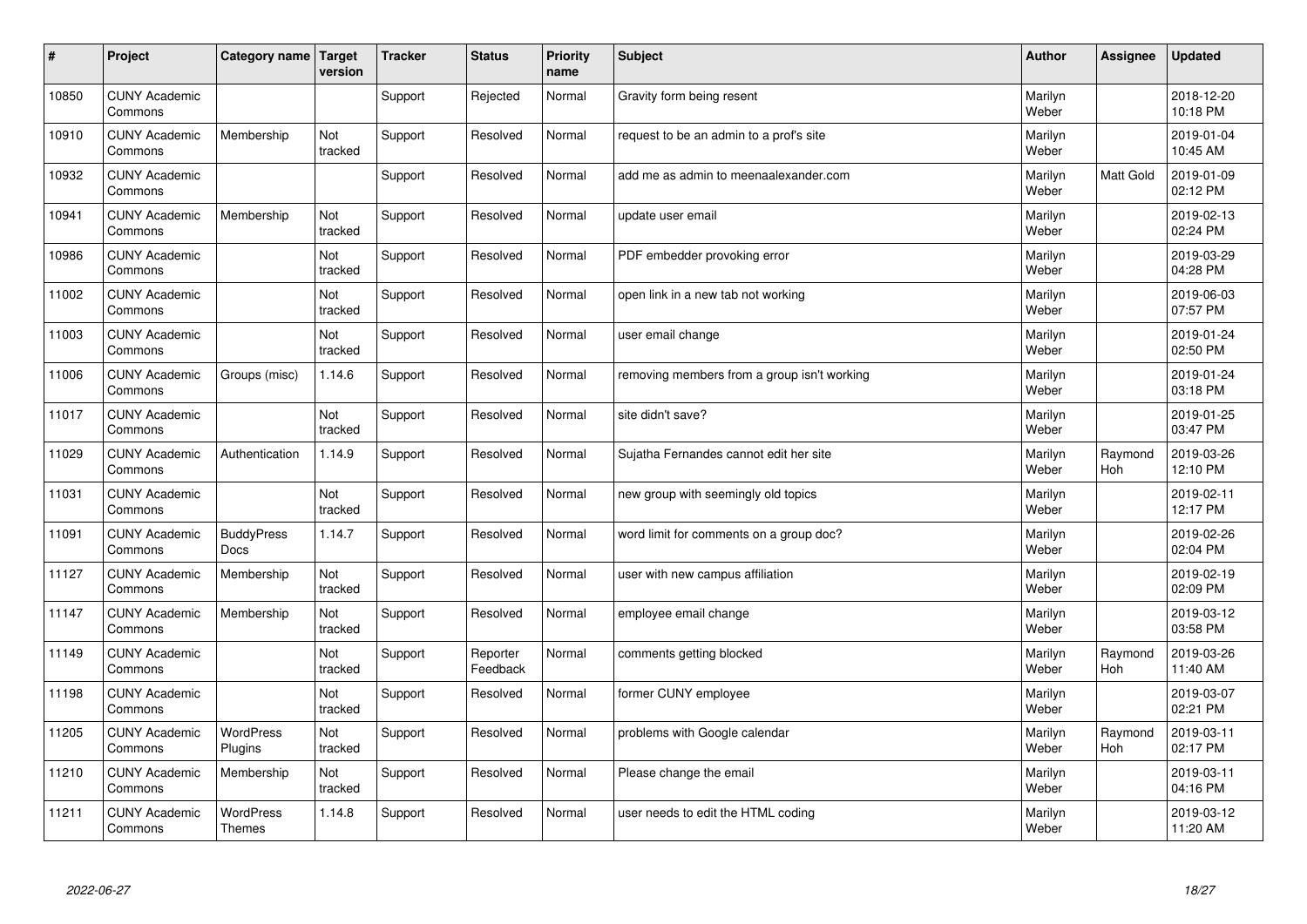| $\sharp$ | Project                         | Category name   Target      | version        | <b>Tracker</b> | <b>Status</b>        | <b>Priority</b><br>name | <b>Subject</b>                                                                                         | <b>Author</b>    | Assignee         | <b>Updated</b>         |
|----------|---------------------------------|-----------------------------|----------------|----------------|----------------------|-------------------------|--------------------------------------------------------------------------------------------------------|------------------|------------------|------------------------|
| 11217    | <b>CUNY Academic</b><br>Commons | Membership                  | Not<br>tracked | Support        | Resolved             | Normal                  | Another email update                                                                                   | Marilyn<br>Weber |                  | 2019-03-12<br>03:37 PM |
| 11225    | <b>CUNY Academic</b><br>Commons |                             | Not<br>tracked | Support        | Resolved             | Normal                  | bulk upload?                                                                                           | Marilyn<br>Weber |                  | 2019-09-18<br>10:31 AM |
| 11233    | <b>CUNY Academic</b><br>Commons |                             | 1.14.9         | Support        | Resolved             | Normal                  | Hotjar?                                                                                                | Marilyn<br>Weber |                  | 2019-03-26<br>12:10 PM |
| 11267    | <b>CUNY Academic</b><br>Commons |                             |                | Support        | Rejected             | Normal                  | signing up with a nonCUNY signup code from the Register page                                           | Marilyn<br>Weber |                  | 2019-03-26<br>03:00 PM |
| 11294    | <b>CUNY Academic</b><br>Commons | Account<br>settings         | Not<br>tracked | Support        | Resolved             | Normal                  | student emgail change                                                                                  | Marilyn<br>Weber | <b>Matt Gold</b> | 2019-04-07<br>09:11 PM |
| 11448    | <b>CUNY Academic</b><br>Commons | <b>BuddyPress</b><br>(misc) | 1.15.1         | Support        | Resolved             | Normal                  | sole administrator listed on sites is not an admin at all?                                             | Marilyn<br>Weber | Raymond<br>Hoh   | 2019-05-14<br>11:15 AM |
| 11509    | <b>CUNY Academic</b><br>Commons |                             | Not<br>tracked | Support        | Reporter<br>Feedback | Normal                  | deleted Page causing a Menu problem?                                                                   | Marilyn<br>Weber |                  | 2019-06-04<br>09:54 AM |
| 11516    | <b>CUNY Academic</b><br>Commons | Membership                  | Not<br>tracked | Support        | Resolved             | Normal                  | request for email change                                                                               | Marilyn<br>Weber |                  | 2019-06-04<br>01:48 PM |
| 11519    | <b>CUNY Academic</b><br>Commons |                             | Not<br>tracked | Support        | Assigned             | Normal                  | comment option not appearing                                                                           | Marilyn<br>Weber |                  | 2019-09-24<br>10:28 AM |
| 11609    | <b>CUNY Academic</b><br>Commons |                             | 1.15.5         | Support        | Resolved             | Normal                  | <b>Mixed Content flag</b>                                                                              | Marilyn<br>Weber |                  | 2019-06-27<br>06:54 PM |
| 11647    | <b>CUNY Academic</b><br>Commons |                             | 1.15.6         | Support        | Resolved             | Normal                  | Tribulant Newsletters update                                                                           | Marilyn<br>Weber |                  | 2019-07-18<br>02:27 PM |
| 11650    | <b>CUNY Academic</b><br>Commons |                             | Not<br>tracked | Support        | Resolved             | Normal                  | https://commons.gc.cuny.edu/groups/introduction-to-literary-studies-engl<br>ish-252-at-hunter-college/ | Marilyn<br>Weber |                  | 2019-07-18<br>02:28 PM |
| 11771    | <b>CUNY Academic</b><br>Commons |                             | Not<br>tracked | Support        | Reporter<br>Feedback | Normal                  | post displays in sections                                                                              | Marilyn<br>Weber |                  | 2019-08-20<br>10:34 AM |
| 11787    | <b>CUNY Academic</b><br>Commons |                             | Not<br>tracked | Support        | Reporter<br>Feedback | Normal                  | automated comments notifications on ZenDesk                                                            | Marilyn<br>Weber |                  | 2019-08-26<br>06:18 PM |
| 11811    | <b>CUNY Academic</b><br>Commons |                             | Not<br>tracked | Support        | Duplicate            | Normal                  | Content of Publications widget on profile page being erased on save                                    | Marilyn<br>Weber |                  | 2019-10-08<br>11:16 AM |
| 11813    | <b>CUNY Academic</b><br>Commons | <b>WordPress</b><br>Plugins | 1.15.9         | Support        | Resolved             | Normal                  | 'Change Password Protected Message" plugin requests                                                    | Marilyn<br>Weber |                  | 2019-09-10<br>05:57 PM |
| 11832    | <b>CUNY Academic</b><br>Commons | WordPress<br>Plugins        | 1.15.11        | Support        | Resolved             | Normal                  | Yoast SEO premium for sexgenlab.org                                                                    | Marilyn<br>Weber |                  | 2019-10-08<br>11:22 AM |
| 11848    | <b>CUNY Academic</b><br>Commons |                             | Not<br>tracked | Support        | Hold                 | Normal                  | a Dean of Faculty wants to share a large file                                                          | Marilyn<br>Weber |                  | 2019-09-24<br>08:44 AM |
| 11866    | <b>CUNY Academic</b><br>Commons | <b>WordPress</b><br>Themes  | 1.15.10        | Support        | Resolved             | Normal                  | problem with project widget and the 'skills' to generate tags                                          | Marilyn<br>Weber | Raymond<br>Hoh   | 2019-09-19<br>03:20 PM |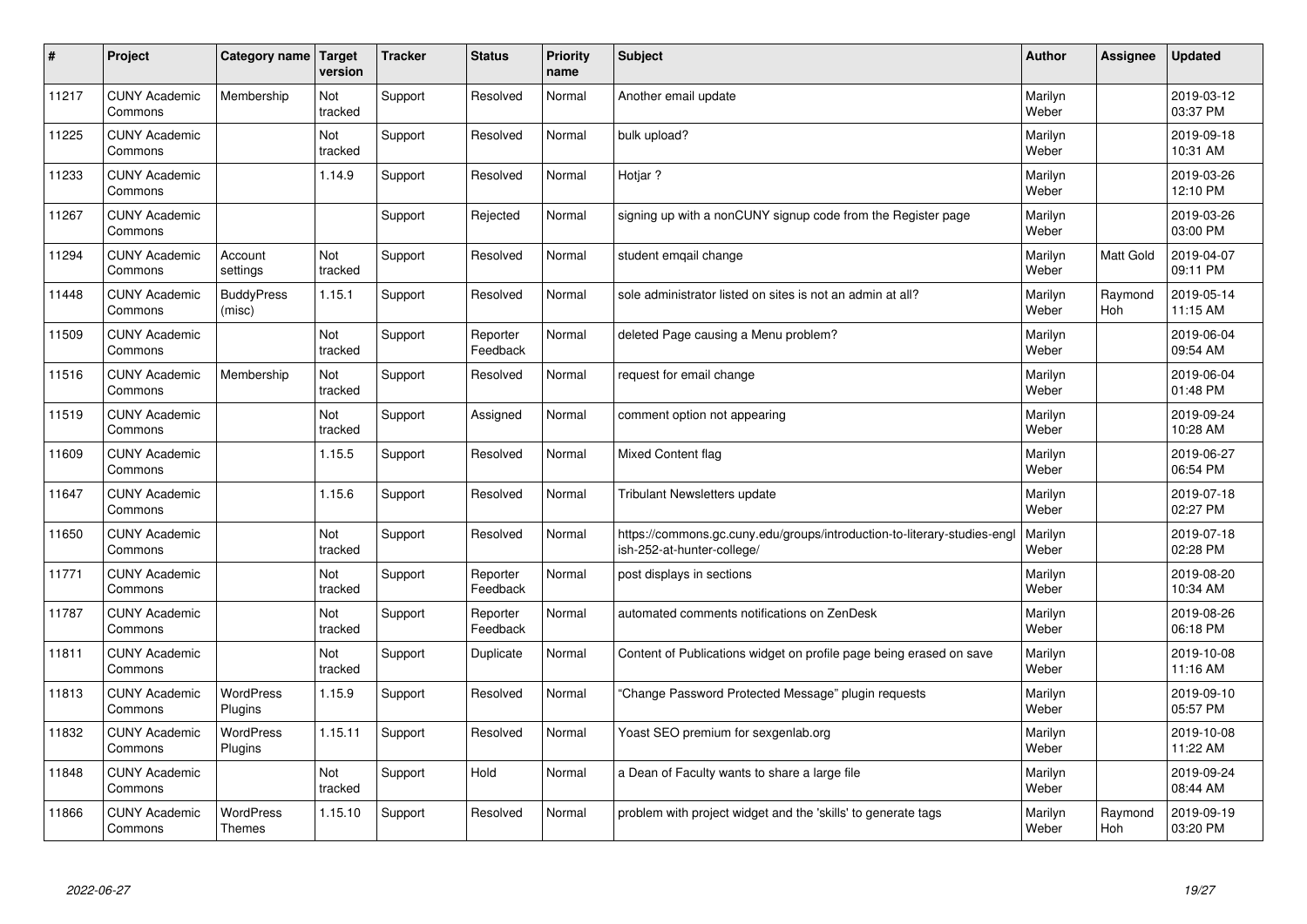| #     | Project                         | Category name   Target            | version        | <b>Tracker</b> | <b>Status</b>        | <b>Priority</b><br>name | <b>Subject</b>                                                                       | <b>Author</b>    | Assignee         | Updated                |
|-------|---------------------------------|-----------------------------------|----------------|----------------|----------------------|-------------------------|--------------------------------------------------------------------------------------|------------------|------------------|------------------------|
| 11896 | <b>CUNY Academic</b><br>Commons |                                   | Not<br>tracked | Support        | Resolved             | Normal                  | https://thenurseswritingproject.commons.gc.cuny.edu                                  | Marilyn<br>Weber |                  | 2019-09-24<br>08:09 AM |
| 11907 | <b>CUNY Academic</b><br>Commons | <b>Public Portfolio</b>           | 1.15.13        | Support        | Resolved             | Normal                  | more publications problems (in profile)                                              | Marilyn<br>Weber |                  | 2019-11-04<br>11:16 AM |
| 11908 | <b>CUNY Academic</b><br>Commons | Spam/Spam<br>Prevention           | 1.17.7         | Support        | Resolved             | Normal                  | overeager spam filter                                                                | Marilyn<br>Weber | Raymond<br>Hoh   | 2020-11-05<br>04:36 PM |
| 11912 | <b>CUNY Academic</b><br>Commons |                                   |                | Support        | Resolved             | Normal                  | influence search results?                                                            | Marilyn<br>Weber |                  | 2020-02-11<br>10:51 AM |
| 11915 | <b>CUNY Academic</b><br>Commons |                                   | Not<br>tracked | Support        | Resolved             | Normal                  | User not in list                                                                     | Marilyn<br>Weber |                  | 2019-10-28<br>10:13 AM |
| 11922 | <b>CUNY Academic</b><br>Commons | Membership                        | Not<br>tracked | Support        | Resolved             | Normal                  | https://commons.gc.cuny.edu/members/cunyhealthequity/                                | Marilyn<br>Weber |                  | 2019-10-02<br>04:05 PM |
| 11961 | <b>CUNY Academic</b><br>Commons | Membership                        | Not<br>tracked | Support        | Resolved             | Normal                  | switch email for student user                                                        | Marilyn<br>Weber |                  | 2019-10-09<br>01:56 PM |
| 11976 | <b>CUNY Academic</b><br>Commons | WordPress<br><b>Themes</b>        | Not<br>tracked | Support        | Resolved             | Normal                  | ColorMag request                                                                     | Marilyn<br>Weber |                  | 2021-02-01<br>10:25 AM |
| 11977 | <b>CUNY Academic</b><br>Commons |                                   | Not<br>tracked | Support        | Resolved             | Normal                  | please remove me from many sites                                                     | Marilyn<br>Weber |                  | 2019-11-21<br>01:05 PM |
| 12137 | <b>CUNY Academic</b><br>Commons | <b>WordPress</b><br><b>Themes</b> | Not<br>tracked | Support        | Resolved             | Normal                  | media player problem                                                                 | Marilyn<br>Weber |                  | 2019-12-12<br>08:52 PM |
| 12156 | <b>CUNY Academic</b><br>Commons | <b>Blogs</b><br>(BuddyPress)      | Not<br>tracked | Support        | Resolved             | Normal                  | My Sites list (Commons Profile or Sites directory) doesn't match toolbar<br>dropdown | Marilyn<br>Weber |                  | 2019-12-11<br>10:20 AM |
| 12165 | <b>CUNY Academic</b><br>Commons | <b>BuddyPress</b><br>(misc)       | Not<br>tracked | Support        | Resolved             | Normal                  | two reports of Profile problems                                                      | Marilyn<br>Weber | Boone<br>Gorges  | 2019-12-04<br>05:06 PM |
| 12176 | <b>CUNY Academic</b><br>Commons |                                   | Not<br>tracked | Support        | Resolved             | Normal                  | Mp4s?                                                                                | Marilyn<br>Weber |                  | 2019-12-05<br>11:04 AM |
| 12190 | <b>CUNY Academic</b><br>Commons | <b>Blogs</b><br>(BuddyPress)      | Not<br>tracked | Support        | Resolved             | Normal                  | Site avatar in directory is not what user expects                                    | Marilyn<br>Weber |                  | 2019-12-12<br>08:51 PM |
| 12205 | <b>CUNY Academic</b><br>Commons |                                   |                | Support        | Rejected             | Normal                  | possible update to the 2019 theme?                                                   | Marilyn<br>Weber |                  | 2020-01-14<br>12:08 PM |
| 12302 | <b>CUNY Academic</b><br>Commons | <b>WordPress</b><br><b>Themes</b> | 1.16.4         | Support        | Resolved             | Normal                  | Pictorio theme request                                                               | Marilyn<br>Weber | Raymond<br>Hoh   | 2020-01-28<br>11:44 AM |
| 12334 | <b>CUNY Academic</b><br>Commons |                                   |                | Support        | Resolved             | Normal                  | request for a Redmine account                                                        | Marilyn<br>Weber | <b>Matt Gold</b> | 2020-01-30<br>12:01 PM |
| 12346 | <b>CUNY Academic</b><br>Commons | Redmine                           |                | Support        | Resolved             | Normal                  | another Redmine request                                                              | Marilyn<br>Weber | Matt Gold        | 2020-01-30<br>08:20 PM |
| 12350 | <b>CUNY Academic</b><br>Commons | <b>Blogs</b><br>(BuddyPress)      | Not<br>tracked | Support        | Reporter<br>Feedback | Normal                  | URL creation problem                                                                 | Marilyn<br>Weber |                  | 2020-02-03<br>11:27 AM |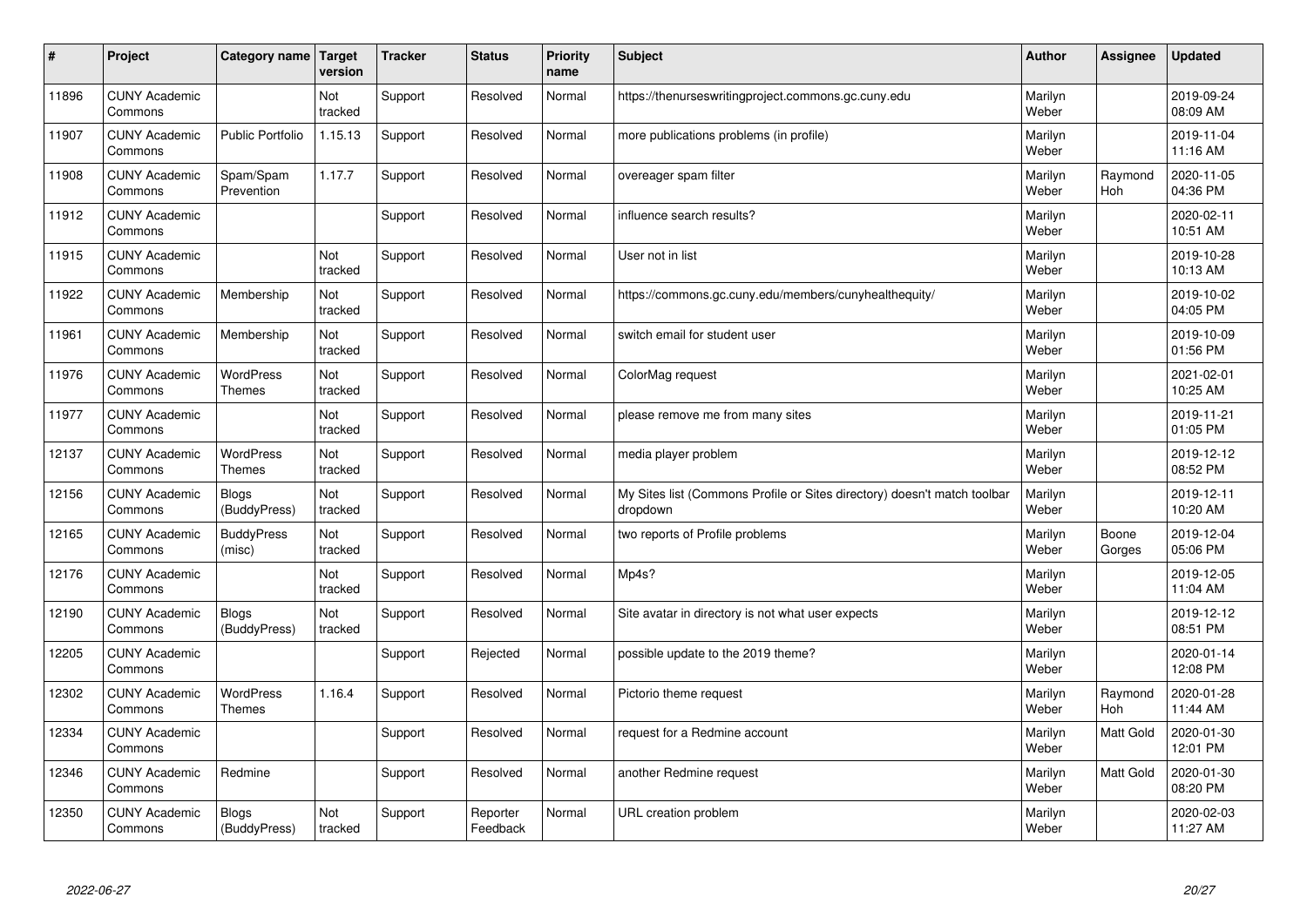| #     | Project                         | Category name               | Target<br>version | <b>Tracker</b> | <b>Status</b>        | <b>Priority</b><br>name | <b>Subject</b>                                                                 | <b>Author</b>    | Assignee              | Updated                |
|-------|---------------------------------|-----------------------------|-------------------|----------------|----------------------|-------------------------|--------------------------------------------------------------------------------|------------------|-----------------------|------------------------|
| 12352 | <b>CUNY Academic</b><br>Commons |                             | Not<br>tracked    | Support        | <b>New</b>           | Normal                  | 'posts list" page builder block option                                         | Marilyn<br>Weber |                       | 2020-02-03<br>01:29 PM |
| 12382 | <b>CUNY Academic</b><br>Commons | Membership                  | Not<br>tracked    | Support        | <b>New</b>           | Normal                  | Email request change                                                           | Marilyn<br>Weber | Marilyn<br>Weber      | 2020-02-06<br>12:56 PM |
| 12395 | <b>CUNY Academic</b><br>Commons | Spam/Spam<br>Prevention     | Not<br>tracked    | Support        | Resolved             | Normal                  | comments again being blocked                                                   | Marilyn<br>Weber | Raymond<br><b>Hoh</b> | 2020-03-10<br>11:13 AM |
| 12427 | <b>CUNY Academic</b><br>Commons |                             | Not<br>tracked    | Support        | Resolved             | Normal                  | organizing PDF on a site?                                                      | Marilyn<br>Weber | scott voth            | 2020-03-10<br>11:11 AM |
| 12515 | <b>CUNY Academic</b><br>Commons | cuny.is                     | 1.16.7            | Support        | Resolved             | Normal                  | AJAX actions on cuny is admin page are failing                                 | Marilyn<br>Weber |                       | 2020-03-10<br>11:57 AM |
| 12543 | <b>CUNY Academic</b><br>Commons | <b>Public Portfolio</b>     | Not<br>tracked    | Support        | Resolved             | Normal                  | User cannot find profile edit button                                           | Marilyn<br>Weber | scott voth            | 2020-03-22<br>02:49 PM |
| 12676 | <b>CUNY Academic</b><br>Commons | <b>WordPress</b><br>Plugins | 1.16.10           | Support        | Resolved             | Normal                  | request for Require Post Category plug-in                                      | Marilyn<br>Weber |                       | 2020-04-28<br>11:03 AM |
| 12741 | <b>CUNY Academic</b><br>Commons | WordPress<br>Plugins        | Not<br>tracked    | Support        | Reporter<br>Feedback | Normal                  | <b>Tableau Public Viz Block</b>                                                | Marilyn<br>Weber | Raymond<br>Hoh        | 2020-05-12<br>11:00 AM |
| 12777 | <b>CUNY Academic</b><br>Commons |                             | 1.16.14           | Support        | Resolved             | Normal                  | request to include custom javascript into a Commons-hosted site                | Marilyn<br>Weber |                       | 2020-06-16<br>04:03 PM |
| 12861 | <b>CUNY Academic</b><br>Commons |                             |                   | Support        | Resolved             | Normal                  | trouble with YouTube                                                           | Marilyn<br>Weber | Raymond<br>Hoh        | 2020-06-09<br>11:16 AM |
| 12905 | <b>CUNY Academic</b><br>Commons |                             | 1.16.14           | Support        | Resolved             | Normal                  | trouble embedding a flipbook from Flipsnack                                    | Marilyn<br>Weber | Boone<br>Gorges       | 2020-06-23<br>10:53 AM |
| 12960 | <b>CUNY Academic</b><br>Commons |                             | 1.16.14           | Support        | Resolved             | Normal                  | mutiple plugin in requests                                                     | Marilyn<br>Weber | Boone<br>Gorges       | 2020-06-23<br>10:53 AM |
| 12986 | <b>CUNY Academic</b><br>Commons |                             |                   | Support        | Rejected             | Normal                  | Someone is trying to create accounts using random CUNY entity emails           | Marilyn<br>Weber |                       | 2020-07-02<br>09:47 PM |
| 12999 | <b>CUNY Academic</b><br>Commons |                             | 1.18.1            | Support        | Resolved             | Normal                  | request for Dentist theme                                                      | Marilyn<br>Weber | Boone<br>Gorges       | 2020-12-22<br>03:31 PM |
| 13012 | <b>CUNY Academic</b><br>Commons | <b>WordPress</b><br>(misc)  |                   | Support        | Rejected             | Normal                  | icon image associated with the teaching template's Creative Commons<br>License | Marilyn<br>Weber | Raymond<br><b>Hoh</b> | 2020-08-25<br>10:56 AM |
| 13016 | <b>CUNY Academic</b><br>Commons | Shortcodes and<br>embeds    | 1.16.15           | Support        | Resolved             | Normal                  | possible to run code examples, like in Jupyter Notebooks?                      | Marilyn<br>Weber |                       | 2020-07-16<br>11:52 AM |
| 13034 | <b>CUNY Academic</b><br>Commons |                             | Not<br>tracked    | Support        | Reporter<br>Feedback | Normal                  | a site is asking people to join the Commons to get a download                  | Marilyn<br>Weber |                       | 2020-07-12<br>07:23 AM |
| 13065 | <b>CUNY Academic</b><br>Commons |                             | Not<br>tracked    | Support        | Resolved             | Normal                  | can't invite new user to group                                                 | Marilyn<br>Weber |                       | 2020-07-22<br>04:24 PM |
| 13085 | <b>CUNY Academic</b><br>Commons | Domain<br>Mapping           | Not<br>tracked    | Support        | Resolved             | Normal                  | domain mapping request                                                         | Marilyn<br>Weber | <b>Matt Gold</b>      | 2020-07-28<br>03:33 PM |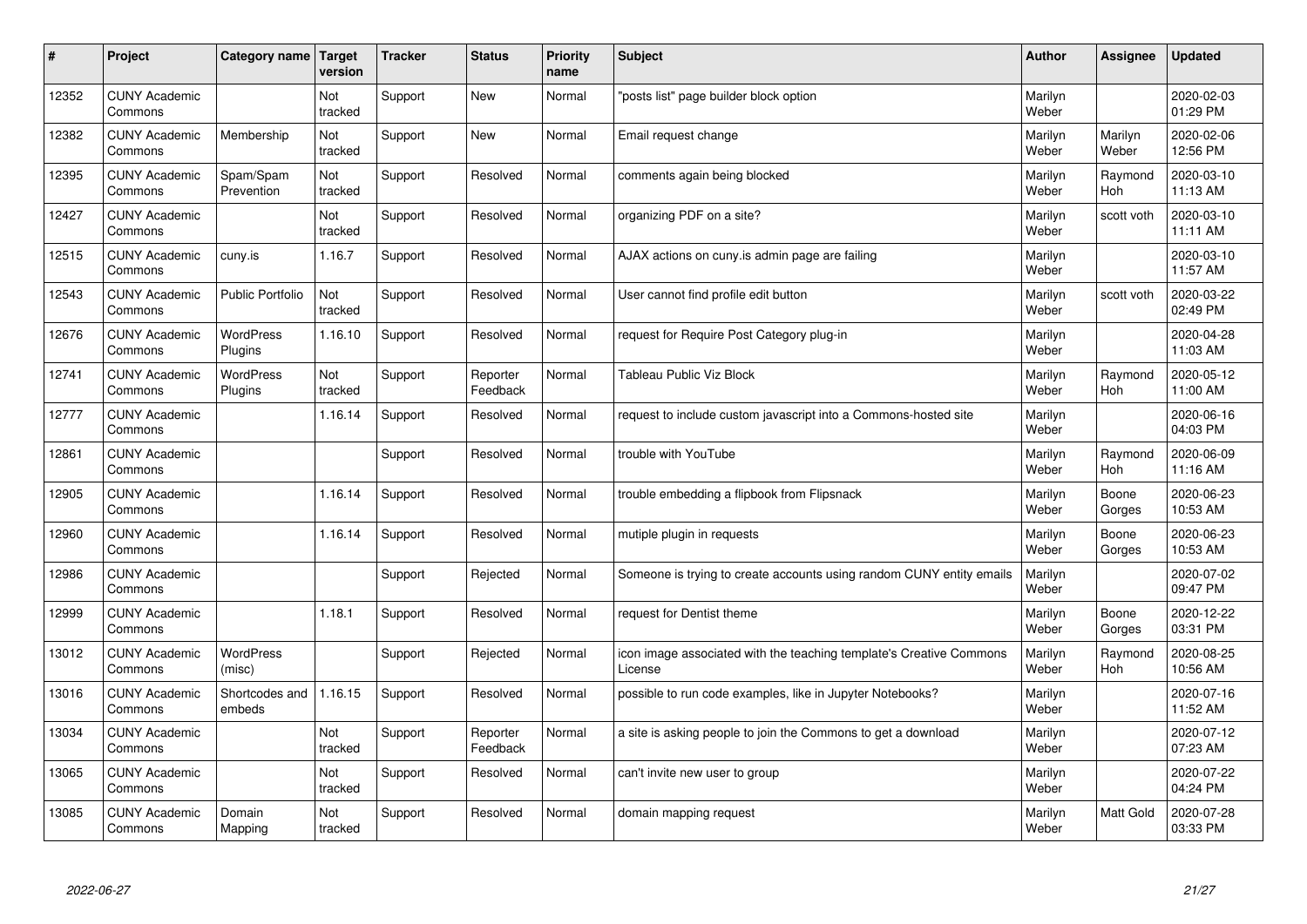| $\sharp$ | Project                         | Category name   Target            | version        | <b>Tracker</b> | <b>Status</b>        | <b>Priority</b><br>name | <b>Subject</b>                            | <b>Author</b>    | Assignee              | <b>Updated</b>         |
|----------|---------------------------------|-----------------------------------|----------------|----------------|----------------------|-------------------------|-------------------------------------------|------------------|-----------------------|------------------------|
| 13091    | <b>CUNY Academic</b><br>Commons |                                   | 1.17.0         | Support        | Resolved             | Normal                  | problem with latex (math equations)       | Marilyn<br>Weber |                       | 2020-07-28<br>11:09 AM |
| 13116    | <b>CUNY Academic</b><br>Commons | ZenDesk                           | 1.17.1         | Support        | Resolved             | Normal                  | support/send us a message link obscured   | Marilyn<br>Weber | Raymond<br><b>Hoh</b> | 2020-07-29<br>09:33 PM |
| 13121    | <b>CUNY Academic</b><br>Commons |                                   |                | Support        | Rejected             | Normal                  | embed a DropBox Paper file                | Marilyn<br>Weber |                       | 2020-08-25<br>10:56 AM |
| 13134    | <b>CUNY Academic</b><br>Commons | Site cloning                      | 1.17.1         | Support        | Resolved             | Normal                  | New site (a clone) point to old dashboard | Marilyn<br>Weber |                       | 2020-08-12<br>03:22 PM |
| 13138    | <b>CUNY Academic</b><br>Commons | Group Library                     | Not<br>tracked | Support        | Resolved             | Normal                  | moving Library contents for Steve Brier   | Marilyn<br>Weber |                       | 2020-08-03<br>04:00 PM |
| 13159    | <b>CUNY Academic</b><br>Commons | Group Library                     | Not<br>tracked | Support        | Resolved             | Normal                  | changing folder names?                    | Marilyn<br>Weber | Boone<br>Gorges       | 2020-08-27<br>08:59 AM |
| 13160    | <b>CUNY Academic</b><br>Commons |                                   |                | Support        | Rejected             | Normal                  | site not working on iphone                | Marilyn<br>Weber |                       | 2020-08-25<br>10:58 AM |
| 13169    | <b>CUNY Academic</b><br>Commons |                                   | 1.17.4         | Support        | Rejected             | Normal                  | footer logo image has no alt-text         | Marilyn<br>Weber |                       | 2020-09-22<br>10:18 AM |
| 13184    | <b>CUNY Academic</b><br>Commons | <b>WordPress</b><br>Plugins       | 1.17.2         | Support        | Resolved             | Normal                  | google translate plugin                   | Marilyn<br>Weber |                       | 2020-08-25<br>11:36 AM |
| 13185    | <b>CUNY Academic</b><br>Commons | <b>WordPress</b><br><b>Themes</b> | 1.17.2         | Support        | Resolved             | Normal                  | Less theme?                               | Marilyn<br>Weber |                       | 2020-08-25<br>11:26 AM |
| 13217    | <b>CUNY Academic</b><br>Commons |                                   |                | Support        | Rejected             | Normal                  | upload recordings of our past webinars?   | Marilyn<br>Weber |                       | 2020-08-25<br>07:56 AM |
| 13238    | <b>CUNY Academic</b><br>Commons | WordPress -<br>Media              | 1.17.3         | Support        | Resolved             | Normal                  | allow ppsx file?                          | Marilyn<br>Weber | Raymond<br><b>Hoh</b> | 2020-09-10<br>11:46 AM |
| 13255    | <b>CUNY Academic</b><br>Commons |                                   | Not<br>tracked | Support        | Reporter<br>Feedback | Normal                  | Accessibility problems                    | Marilyn<br>Weber |                       | 2020-09-01<br>05:48 PM |
| 13286    | <b>CUNY Academic</b><br>Commons |                                   | Not<br>tracked | Support        | <b>New</b>           | Normal                  | problem connecting with WordPress app     | Marilyn<br>Weber | Raymond<br><b>Hoh</b> | 2020-09-08<br>11:16 AM |
| 13288    | <b>CUNY Academic</b><br>Commons |                                   |                | Support        | Abandoned            | Normal                  | log in problems on iPhone 6               | Marilyn<br>Weber |                       | 2020-10-27<br>10:26 AM |
| 13295    | <b>CUNY Academic</b><br>Commons |                                   | Not<br>tracked | Support        | Resolved             | Normal                  | can't find new user                       | Marilyn<br>Weber |                       | 2020-09-08<br>10:18 AM |
| 13441    | <b>CUNY Academic</b><br>Commons |                                   | 1.17.5         | Support        | Resolved             | Normal                  | ongoing user problems with daily digests  | Marilyn<br>Weber |                       | 2020-10-13<br>10:02 AM |
| 13512    | <b>CUNY Academic</b><br>Commons | <b>WordPress</b><br><b>Themes</b> | 1.17.7         | Support        | Resolved             | Normal                  | theme update                              | Marilyn<br>Weber |                       | 2020-11-16<br>04:46 PM |
| 13521    | <b>CUNY Academic</b><br>Commons | Onboarding                        | 1.17.7         | Support        | Resolved             | Normal                  | sent invitations page                     | Marilyn<br>Weber | Raymond<br>Hoh        | 2020-11-10<br>10:31 AM |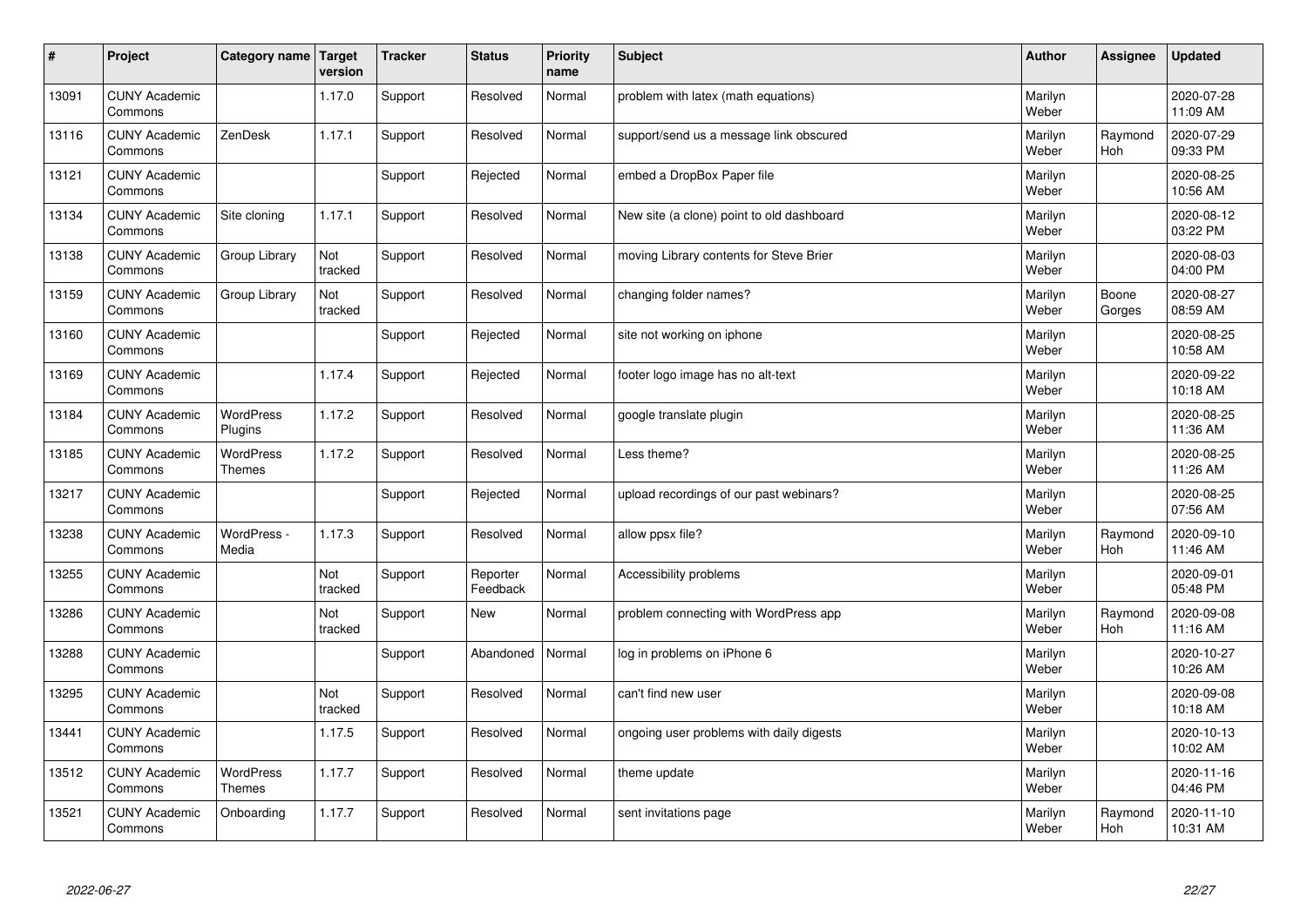| $\sharp$ | Project                         | Category name   Target      | version        | <b>Tracker</b> | <b>Status</b>        | <b>Priority</b><br>name | <b>Subject</b>                               | <b>Author</b>    | Assignee        | <b>Updated</b>         |
|----------|---------------------------------|-----------------------------|----------------|----------------|----------------------|-------------------------|----------------------------------------------|------------------|-----------------|------------------------|
| 13541    | <b>CUNY Academic</b><br>Commons |                             | Not<br>tracked | Support        | Resolved             | Normal                  | add a page template to OER site.             | Marilyn<br>Weber |                 | 2020-11-11<br>11:12 AM |
| 13584    | <b>CUNY Academic</b><br>Commons |                             |                | Support        | Abandoned            | Normal                  | Graphy theme question                        | Marilyn<br>Weber |                 | 2021-09-14<br>10:41 AM |
| 13596    | <b>CUNY Academic</b><br>Commons |                             |                | Support        | Abandoned            | Normal                  | invited as Author but show as Contributor    | Marilyn<br>Weber |                 | 2021-09-14<br>10:41 AM |
| 13637    | <b>CUNY Academic</b><br>Commons |                             |                | Support        | Abandoned            | Normal                  | All-in-One Migration plugin request          | Marilyn<br>Weber |                 | 2020-12-08<br>10:46 AM |
| 13641    | <b>CUNY Academic</b><br>Commons |                             | 1.18.2         | Support        | Resolved             | Normal                  | follow up to migration request               | Marilyn<br>Weber | Boone<br>Gorges | 2021-01-12<br>10:59 AM |
| 13699    | <b>CUNY Academic</b><br>Commons |                             | Not<br>tracked | Support        | Resolved             | Normal                  | Martin Segal Center site down                | Marilyn<br>Weber | Raymond<br>Hoh  | 2020-12-22<br>03:03 PM |
| 13710    | <b>CUNY Academic</b><br>Commons |                             | Not<br>tracked | Support        | Resolved             | Normal                  | small change to Hosting Partner Handbook     | Marilyn<br>Weber |                 | 2020-12-16<br>04:29 PM |
| 13738    | <b>CUNY Academic</b><br>Commons |                             | 1.18.1         | Support        | Resolved             | Normal                  | theme requests from a non-CUY person         | Marilyn<br>Weber |                 | 2020-12-23<br>11:34 AM |
| 13741    | <b>CUNY Academic</b><br>Commons | <b>WordPress</b><br>Plugins | 1.18.3         | Support        | Resolved             | Normal                  | Ensemble Video Plugin                        | Marilyn<br>Weber |                 | 2021-01-26<br>04:43 PM |
| 13783    | <b>CUNY Academic</b><br>Commons |                             | 1.18.2         | Support        | Resolved             | Normal                  | new CUNY OneSearch url                       | Marilyn<br>Weber |                 | 2021-01-14<br>04:53 PM |
| 13826    | <b>CUNY Academic</b><br>Commons |                             |                | Support        | Resolved             | Normal                  | January 14th                                 | Marilyn<br>Weber |                 | 2021-01-26<br>04:26 PM |
| 13841    | <b>CUNY Academic</b><br>Commons | <b>WordPress</b><br>Plugins | 1.18.3         | Support        | Resolved             | Normal                  | Folders plugin request                       | Marilyn<br>Weber | Boone<br>Gorges | 2021-01-26<br>04:43 PM |
| 13846    | <b>CUNY Academic</b><br>Commons | <b>WordPress</b><br>Plugins | 1.18.3         | Support        | Resolved             | Normal                  | Yoast SEO plugin problem                     | Marilyn<br>Weber |                 | 2021-01-19<br>05:34 PM |
| 13916    | <b>CUNY Academic</b><br>Commons |                             |                | Support        | Rejected             | Normal                  | <b>Custom Sidebars</b>                       | Marilyn<br>Weber |                 | 2021-02-23<br>10:45 AM |
| 13918    | <b>CUNY Academic</b><br>Commons |                             | Not<br>tracked | Support        | Rejected             | Normal                  | MailPoet Newsletters Premium plugin          | Marilyn<br>Weber |                 | 2021-02-09<br>11:01 AM |
| 13929    | <b>CUNY Academic</b><br>Commons |                             | 1.18.4         | Support        | Resolved             | Normal                  | update error message                         | Marilyn<br>Weber | Boone<br>Gorges | 2021-02-09<br>11:05 AM |
| 13944    | <b>CUNY Academic</b><br>Commons | WordPress<br>Plugins        | 1.18.4         | Support        | Resolved             | Normal                  | 3D FlipBook request                          | Marilyn<br>Weber |                 | 2021-02-09<br>11:05 AM |
| 13958    | <b>CUNY Academic</b><br>Commons |                             | 1.18.4         | Support        | Resolved             | Normal                  | calendar widget problem                      | Marilyn<br>Weber |                 | 2021-02-09<br>11:05 AM |
| 13975    | <b>CUNY Academic</b><br>Commons | Social Paper                | Not<br>tracked | Support        | Reporter<br>Feedback | Normal                  | can't approve comments on Social Paper paper | Marilyn<br>Weber |                 | 2021-02-12<br>09:33 AM |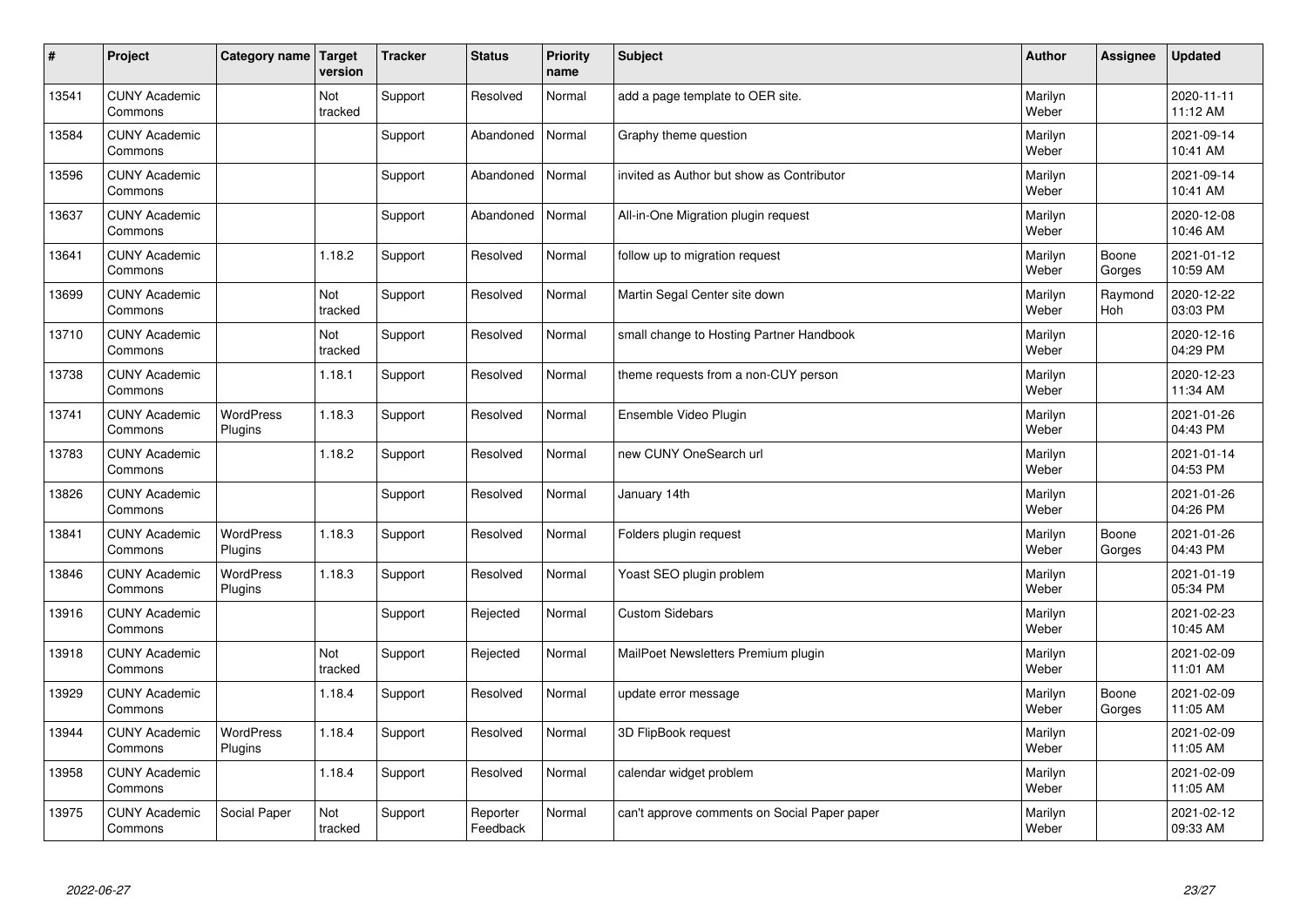| #     | Project                         | Category name   Target      | version        | <b>Tracker</b> | <b>Status</b>        | <b>Priority</b><br>name | <b>Subject</b>                              | <b>Author</b>    | Assignee              | Updated                |
|-------|---------------------------------|-----------------------------|----------------|----------------|----------------------|-------------------------|---------------------------------------------|------------------|-----------------------|------------------------|
| 14012 | <b>CUNY Academic</b><br>Commons | <b>WordPress</b><br>Plugins | 1.18.5         | Support        | Resolved             | Normal                  | Open External Links in a New Window plugin? | Marilyn<br>Weber | Boone<br>Gorges       | 2021-03-02<br>02:07 PM |
| 14016 | <b>CUNY Academic</b><br>Commons |                             |                | Support        | Rejected             | Normal                  | PDFs not downloading                        | Marilyn<br>Weber |                       | 2021-02-22<br>11:00 AM |
| 14074 | <b>CUNY Academic</b><br>Commons | <b>WordPress</b><br>(misc)  | Not<br>tracked | Support        | Reporter<br>Feedback | Normal                  | page password protection problem            | Marilyn<br>Weber |                       | 2021-03-02<br>11:03 AM |
| 14077 | <b>CUNY Academic</b><br>Commons | <b>WordPress</b><br>Plugins | 1.18.7         | Support        | Resolved             | Normal                  | Elementor Pro plugin for the slider         | Marilyn<br>Weber | Raymond<br><b>Hoh</b> | 2021-03-23<br>11:43 AM |
| 14129 | <b>CUNY Academic</b><br>Commons | Onboarding                  | 1.18.6         | Support        | Resolved             | Normal                  | can only see some invites sent              | Marilyn<br>Weber | Raymond<br>Hoh        | 2021-04-09<br>09:00 AM |
| 14148 | <b>CUNY Academic</b><br>Commons |                             |                | Support        | Abandoned            | Normal                  | post notification problem                   | Marilyn<br>Weber |                       | 2021-09-14<br>10:43 AM |
| 14242 | <b>CUNY Academic</b><br>Commons |                             |                | Support        | Resolved             | Normal                  | LAILAC site missing content                 | Marilyn<br>Weber |                       | 2021-03-27<br>08:40 AM |
| 14246 | <b>CUNY Academic</b><br>Commons |                             | 1.18.8         | Support        | Resolved             | Normal                  | 'Weekly jQuery Migrate Status Update"       | Marilyn<br>Weber |                       | 2021-04-13<br>11:08 AM |
| 14265 | <b>CUNY Academic</b><br>Commons | <b>WordPress</b><br>Plugins | 1.18.10        | Support        | Resolved             | Normal                  | separate the tag cloud in the blog sidebar  | Marilyn<br>Weber | Boone<br>Gorges       | 2021-05-12<br>05:19 PM |
| 14270 | <b>CUNY Academic</b><br>Commons | WordPress<br><b>Themes</b>  | 1.18.8         | Support        | Resolved             | Normal                  | grid theme?                                 | Marilyn<br>Weber |                       | 2021-04-13<br>11:20 AM |
| 14344 | <b>CUNY Academic</b><br>Commons | Domain<br>Mapping           | Not<br>tracked | Support        | Resolved             | Normal                  | arabstages.org site down                    | Marilyn<br>Weber | Raymond<br>Hoh        | 2021-04-19<br>01:42 PM |
| 14360 | <b>CUNY Academic</b><br>Commons |                             |                | Support        | Rejected             | Normal                  | danielgerouldarchives.org?                  | Marilyn<br>Weber |                       | 2021-04-27<br>10:42 AM |
| 14369 | <b>CUNY Academic</b><br>Commons | WordPress -<br>Media        | Not<br>tracked | Support        | Resolved             | Normal                  | renewed problem with ppsx files             | Marilyn<br>Weber |                       | 2021-04-27<br>12:44 PM |
| 14378 | <b>CUNY Academic</b><br>Commons |                             | Not<br>tracked | Support        | Resolved             | Normal                  | PPTX files unfetchable                      | Marilyn<br>Weber |                       | 2021-05-11<br>11:25 AM |
| 14389 | <b>CUNY Academic</b><br>Commons |                             |                | Support        | Abandoned            | Normal                  | WebflowIO?                                  | Marilyn<br>Weber |                       | 2021-09-14<br>10:45 AM |
| 14398 | <b>CUNY Academic</b><br>Commons |                             | Not<br>tracked | Support        | Reporter<br>Feedback | Normal                  | Events plug-in notification problem         | Marilyn<br>Weber |                       | 2021-05-11<br>11:21 AM |
| 14404 | <b>CUNY Academic</b><br>Commons |                             | Not<br>tracked | Support        | Resolved             | Normal                  | blocked IP of user?                         | Marilyn<br>Weber |                       | 2021-05-10<br>01:00 PM |
| 14534 | <b>CUNY Academic</b><br>Commons | <b>WordPress</b><br>Plugins | 1.18.12        | Support        | Resolved             | Normal                  | Share This Image plugin?                    | Marilyn<br>Weber |                       | 2021-06-08<br>11:50 AM |
| 14594 | <b>CUNY Academic</b><br>Commons |                             | Not<br>tracked | Support        | Resolved             | Normal                  | Administration email verification?          | Marilyn<br>Weber |                       | 2021-07-12<br>11:40 AM |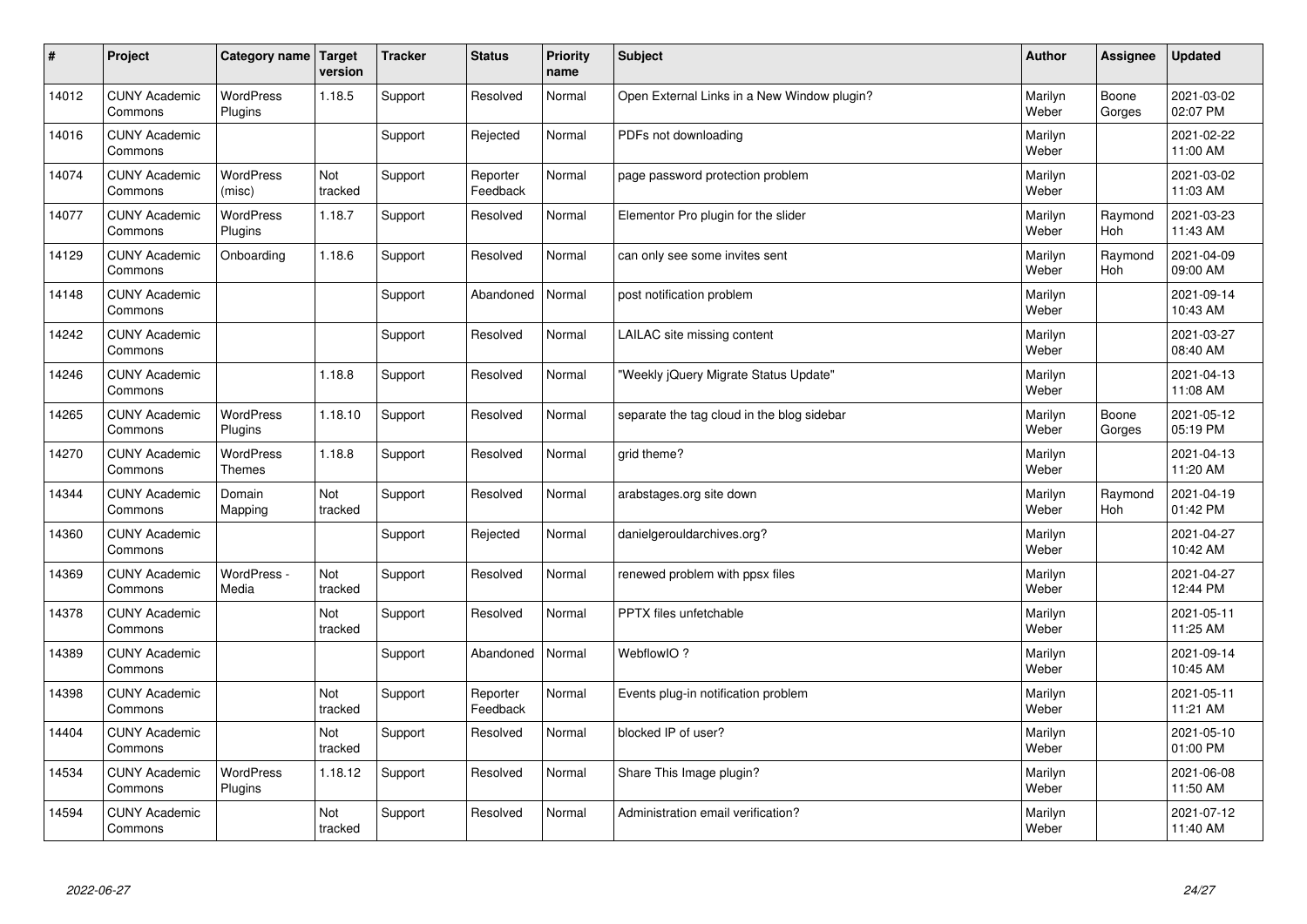| #     | Project                         | Category name                     | Target<br>version | <b>Tracker</b> | <b>Status</b>        | <b>Priority</b><br>name | <b>Subject</b>                                                  | <b>Author</b>    | Assignee       | <b>Updated</b>         |
|-------|---------------------------------|-----------------------------------|-------------------|----------------|----------------------|-------------------------|-----------------------------------------------------------------|------------------|----------------|------------------------|
| 14606 | <b>CUNY Academic</b><br>Commons | <b>WordPress</b><br>(misc)        | Not<br>tracked    | Support        | Rejected             | Normal                  | calendar wrong month                                            | Marilyn<br>Weber |                | 2021-07-23<br>12:11 PM |
| 14625 | <b>CUNY Academic</b><br>Commons |                                   | Not<br>tracked    | Support        | Rejected             | Normal                  | image won't appear in slideshow.                                | Marilyn<br>Weber |                | 2021-07-27<br>10:33 AM |
| 14711 | <b>CUNY Academic</b><br>Commons |                                   |                   | Support        | Rejected             | Normal                  | Custom Facebook Feed plugin problem                             | Marilyn<br>Weber |                | 2022-04-27<br>04:29 PM |
| 14718 | <b>CUNY Academic</b><br>Commons |                                   | Not<br>tracked    | Support        | Resolved             | Normal                  | User wants to recover deleted account                           | Marilyn<br>Weber |                | 2021-08-30<br>02:46 PM |
| 14734 | <b>CUNY Academic</b><br>Commons | <b>WordPress</b><br><b>Themes</b> | 1.18.18           | Support        | Resolved             | Normal                  | missing section of Sujatha Fernandes' site                      | Marilyn<br>Weber | Raymond<br>Hoh | 2021-09-06<br>04:15 PM |
| 14784 | <b>CUNY Academic</b><br>Commons |                                   |                   | Support        | Reporter<br>Feedback | Normal                  | User report of logo problem when using Customizer theme         | Marilyn<br>Weber |                | 2021-09-17<br>10:25 AM |
| 14812 | <b>CUNY Academic</b><br>Commons |                                   | Not<br>tracked    | Support        | Resolved             | Normal                  | Custom Sidebars and Wordpress 5.6                               | Marilyn<br>Weber |                | 2021-09-30<br>10:43 AM |
| 14813 | <b>CUNY Academic</b><br>Commons |                                   | Not<br>tracked    | Support        | Resolved             | Normal                  | raise the file size limit                                       | Marilyn<br>Weber |                | 2021-09-30<br>12:02 PM |
| 14850 | <b>CUNY Academic</b><br>Commons |                                   |                   | Support        | Abandoned            | Normal                  | brooklyn waterfront site "connection not secure"                | Marilyn<br>Weber |                | 2022-04-27<br>04:56 PM |
| 14889 | <b>CUNY Academic</b><br>Commons | Events                            | 1.19.0            | Support        | Resolved             | Normal                  | events in group - can they be edited by all admins?             | Marilyn<br>Weber | Raymond<br>Hoh | 2021-12-13<br>03:31 PM |
| 14891 | <b>CUNY Academic</b><br>Commons |                                   | Not<br>tracked    | Support        | Resolved             | Normal                  | changing site template after creation?                          | Marilyn<br>Weber |                | 2022-04-27<br>04:58 PM |
| 14900 | <b>CUNY Academic</b><br>Commons |                                   | Not<br>tracked    | Support        | Reporter<br>Feedback | Normal                  | previous theme?                                                 | Marilyn<br>Weber |                | 2021-10-25<br>10:31 AM |
| 14911 | <b>CUNY Academic</b><br>Commons | <b>WordPress</b><br>Themes        | Not<br>tracked    | Support        | New                  | Normal                  | Twentytwentyone theme                                           | Marilyn<br>Weber |                | 2021-10-28<br>10:37 AM |
| 14972 | <b>CUNY Academic</b><br>Commons |                                   |                   | Support        | Rejected             | Normal                  | Mailchimp plugin                                                | Marilyn<br>Weber |                | 2021-11-17<br>02:13 PM |
| 14973 | <b>CUNY Academic</b><br>Commons |                                   |                   | Support        | Resolved             | Normal                  | Mail Poet                                                       | Marilyn<br>Weber |                | 2021-12-06<br>10:20 AM |
| 15025 | <b>CUNY Academic</b><br>Commons |                                   |                   | Support        | Duplicate            | Normal                  | emails for all the papers on the commons that have been changed | Marilyn<br>Weber |                | 2021-12-02<br>11:57 AM |
| 15045 | <b>CUNY Academic</b><br>Commons |                                   |                   | Support        | New                  | Normal                  | no result for KCeL in the search box on the commons             | Marilyn<br>Weber |                | 2021-12-10<br>11:29 AM |
| 15120 | <b>CUNY Academic</b><br>Commons |                                   |                   | Support        | Resolved             | Normal                  | embed Zoom recordings in a post?                                | Marilyn<br>Weber |                | 2021-12-29<br>08:15 AM |
| 15169 | <b>CUNY Academic</b><br>Commons |                                   | 2.0.2             | Support        | Reporter<br>Feedback | Normal                  | new Prelude website zipfiles for custom theme and other files.  | Marilyn<br>Weber |                | 2022-06-14<br>11:36 AM |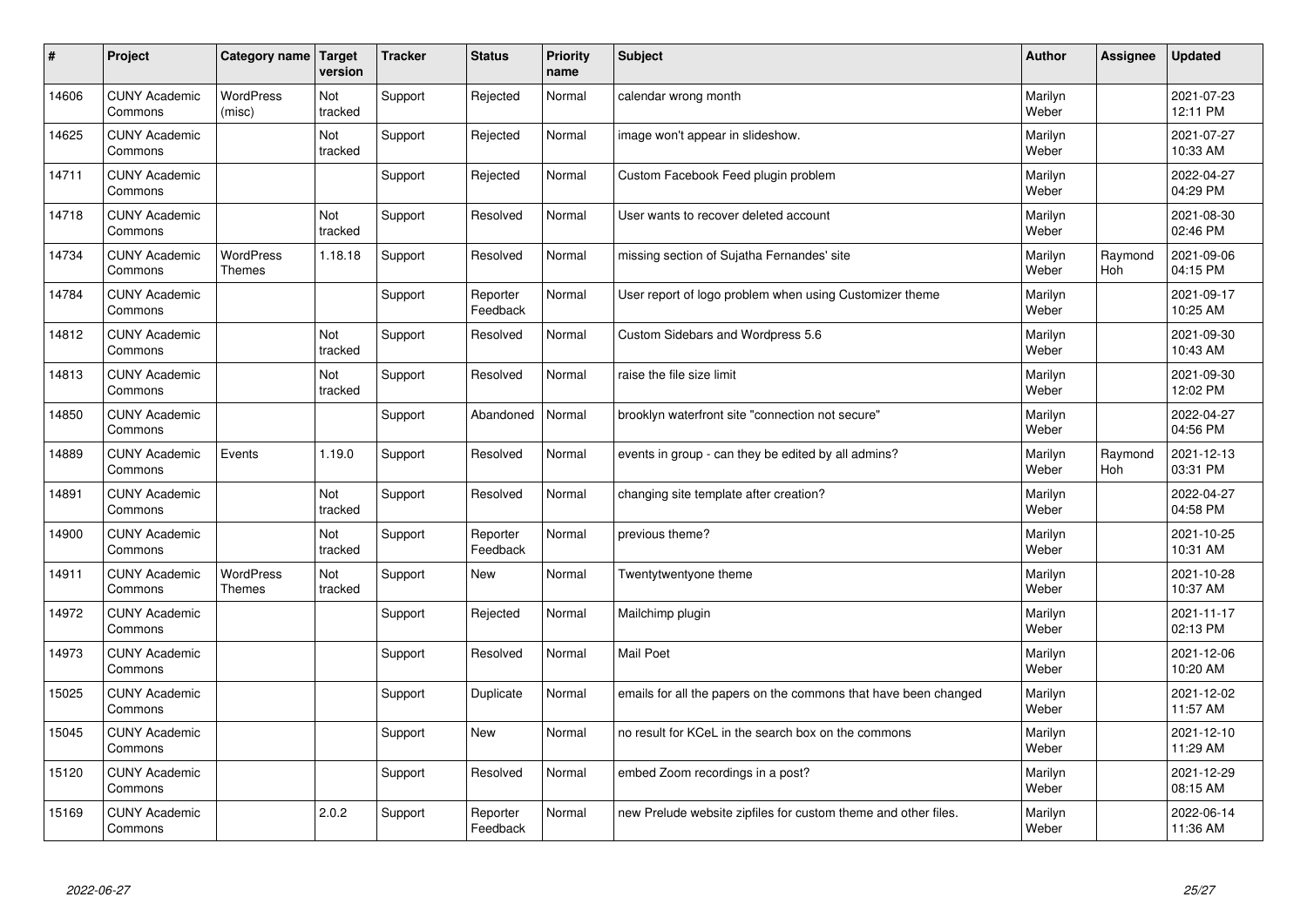| $\vert$ # | Project                         | Category name   Target       | version        | <b>Tracker</b> | <b>Status</b>                       | <b>Priority</b><br>name | <b>Subject</b>                                                                          | <b>Author</b>    | Assignee              | Updated                |
|-----------|---------------------------------|------------------------------|----------------|----------------|-------------------------------------|-------------------------|-----------------------------------------------------------------------------------------|------------------|-----------------------|------------------------|
| 15211     | <b>CUNY Academic</b><br>Commons | <b>Blogs</b><br>(BuddyPress) | 1.19.2         | Support        | Resolved                            | Normal                  | No good error reporting for already-used domain name when creating a<br>site in Firefox | Marilyn<br>Weber | Boone<br>Gorges       | 2022-01-25<br>11:33 AM |
| 15260     | <b>CUNY Academic</b><br>Commons |                              |                | Support        | Reporter<br>Feedback                | Normal                  | Diacritical markings   European Stages                                                  | Marilyn<br>Weber |                       | 2022-02-04<br>08:16 AM |
| 15266     | <b>CUNY Academic</b><br>Commons |                              |                | Support        | Resolved                            | Normal                  | Just an appreciation                                                                    | Marilyn<br>Weber |                       | 2022-02-07<br>10:42 AM |
| 15269     | <b>CUNY Academic</b><br>Commons | Redmine                      | Not<br>tracked | Support        | Resolved                            | Normal                  | Segal Theater sites                                                                     | Marilyn<br>Weber |                       | 2022-02-07<br>04:11 PM |
| 15370     | <b>CUNY Academic</b><br>Commons |                              |                | Support        | Reporter<br>Feedback                | Normal                  | All-in-One Event Calendar?                                                              | Marilyn<br>Weber |                       | 2022-02-17<br>11:03 AM |
| 15565     | <b>CUNY Academic</b><br>Commons |                              |                | Support        | <b>New</b>                          | Normal                  | Events - send updates to an email listserv                                              | Marilyn<br>Weber |                       | 2022-03-10<br>01:06 PM |
| 15610     | <b>CUNY Academic</b><br>Commons | <b>WordPress</b><br>Plugins  | Not<br>tracked | Support        | Rejected                            | Normal                  | Loops & Logic plugin                                                                    | Marilyn<br>Weber | Raymond<br>Hoh        | 2022-03-19<br>11:16 AM |
| 15654     | <b>CUNY Academic</b><br>Commons | WordPress<br>Plugins         | 1.19.6         | Support        | Resolved                            | Normal                  | Numerous Copies of Events showing up                                                    | Marilyn<br>Weber | Boone<br>Gorges       | 2022-03-22<br>11:30 AM |
| 15655     | <b>CUNY Academic</b><br>Commons |                              | 2.0.2          | Support        | Reporter<br>Feedback                | Normal                  | Event Aggregator plugin?                                                                | Marilyn<br>Weber |                       | 2022-06-14<br>11:36 AM |
| 15816     | <b>CUNY Academic</b><br>Commons |                              | Not<br>tracked | Support        | <b>New</b>                          | Normal                  | slow loading at SPS                                                                     | Marilyn<br>Weber |                       | 2022-04-05<br>01:26 PM |
| 15978     | <b>CUNY Academic</b><br>Commons | WordPress -<br>Media         | 2.0.2          | Support        | Reporter<br>Feedback                | Normal                  | tex files?                                                                              | Marilyn<br>Weber | Raymond<br>Hoh        | 2022-06-14<br>11:36 AM |
| 16099     | <b>CUNY Academic</b><br>Commons |                              |                | Support        | Reporter<br>Feedback                | Normal                  | request for Newsletter Glue                                                             | Marilyn<br>Weber |                       | 2022-05-13<br>12:14 PM |
| 16110     | <b>CUNY Academic</b><br>Commons |                              |                | Support        | Reporter<br>Feedback                | Normal                  | remove Creative Commons license from pages?                                             | Marilyn<br>Weber | Raymond<br>Hoh        | 2022-05-17<br>06:11 PM |
| 16291     | <b>CUNY Academic</b><br>Commons | Site cloning                 | 2.0.2          | Support        | Staged for<br>Production<br>Release | Normal                  | Images coming up blank in Media Library                                                 | Marilyn<br>Weber | Raymond<br>Hoh        | 2022-06-23<br>08:28 PM |
| 4880      | <b>CUNY Academic</b><br>Commons | Password<br>Reset            | Not<br>tracked | Support        | Resolved                            | High                    | CUNY Central person having password trouble                                             | Marilyn<br>Weber |                       | 2015-11-10<br>12:40 PM |
| 8934      | <b>CUNY Academic</b><br>Commons | Reply By Email               | 1.12.4         | Support        | Resolved                            | High                    | RBE "could not post" email should have info about attempted From<br>address             | Marilyn<br>Weber | Raymond<br><b>Hoh</b> | 2017-12-12<br>11:25 AM |
| 12393     | <b>CUNY Academic</b><br>Commons | WordPress<br>(misc)          |                | Support        | Resolved                            | High                    | size limit for files                                                                    | Marilyn<br>Weber |                       | 2020-02-18<br>10:13 AM |
| 13173     | <b>CUNY Academic</b><br>Commons | Group Library                | 1.17.1         | Support        | Resolved                            | High                    | all uploads to the library are silent                                                   | Marilyn<br>Weber |                       | 2020-08-10<br>04:12 PM |
| 13878     | <b>CUNY Academic</b><br>Commons | Group cloning                | 1.18.4         | Support        | Resolved                            | High                    | When creating Group + Site and choosing 'Clone existing', cannot<br>advance to step 2   | Marilyn<br>Weber | Jeremy<br>Felt        | 2021-02-02<br>11:02 AM |